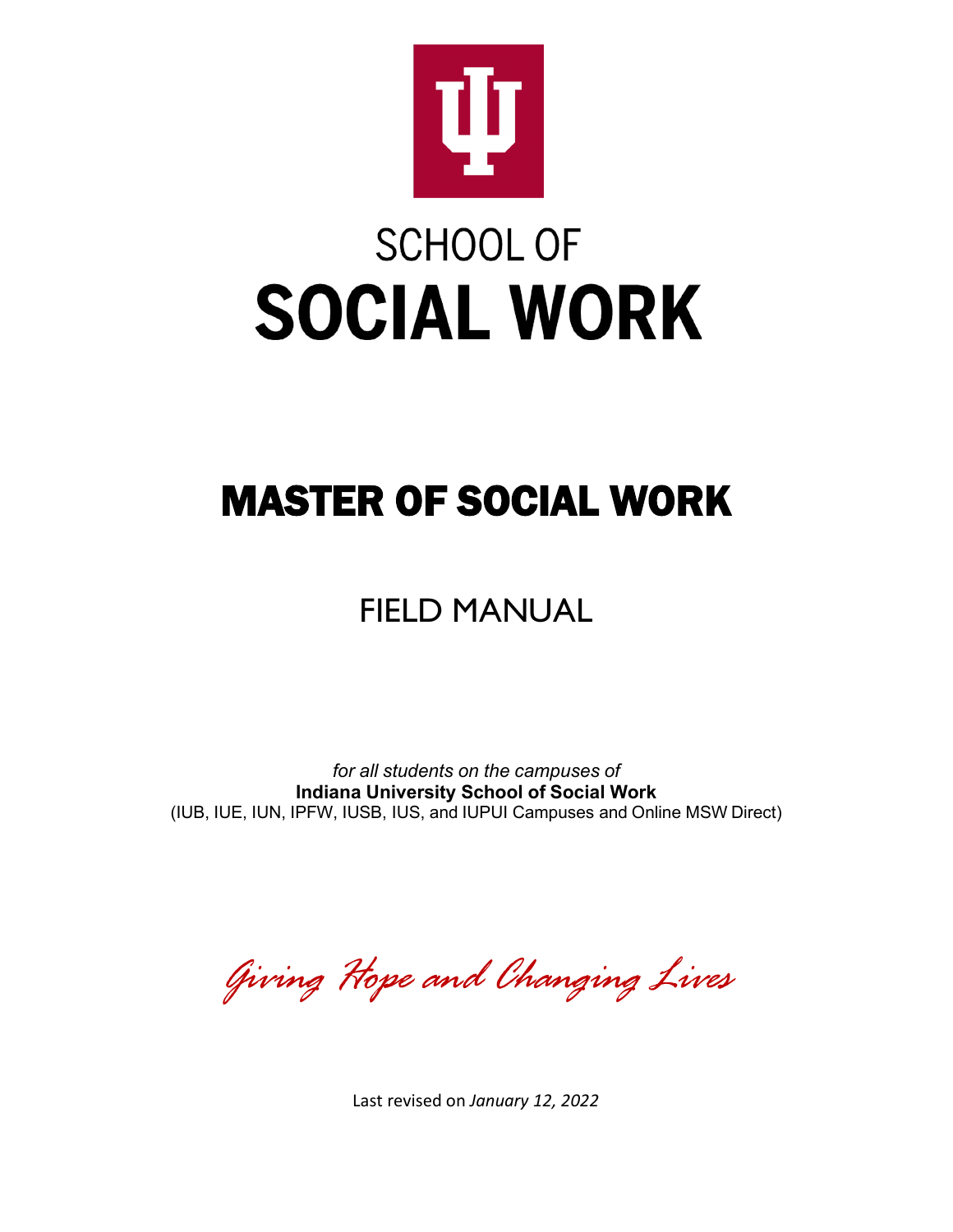*The mission of the IUSSW is excellence in education, research, and service to promote health, well-being, and social and economic justice in a diverse world.*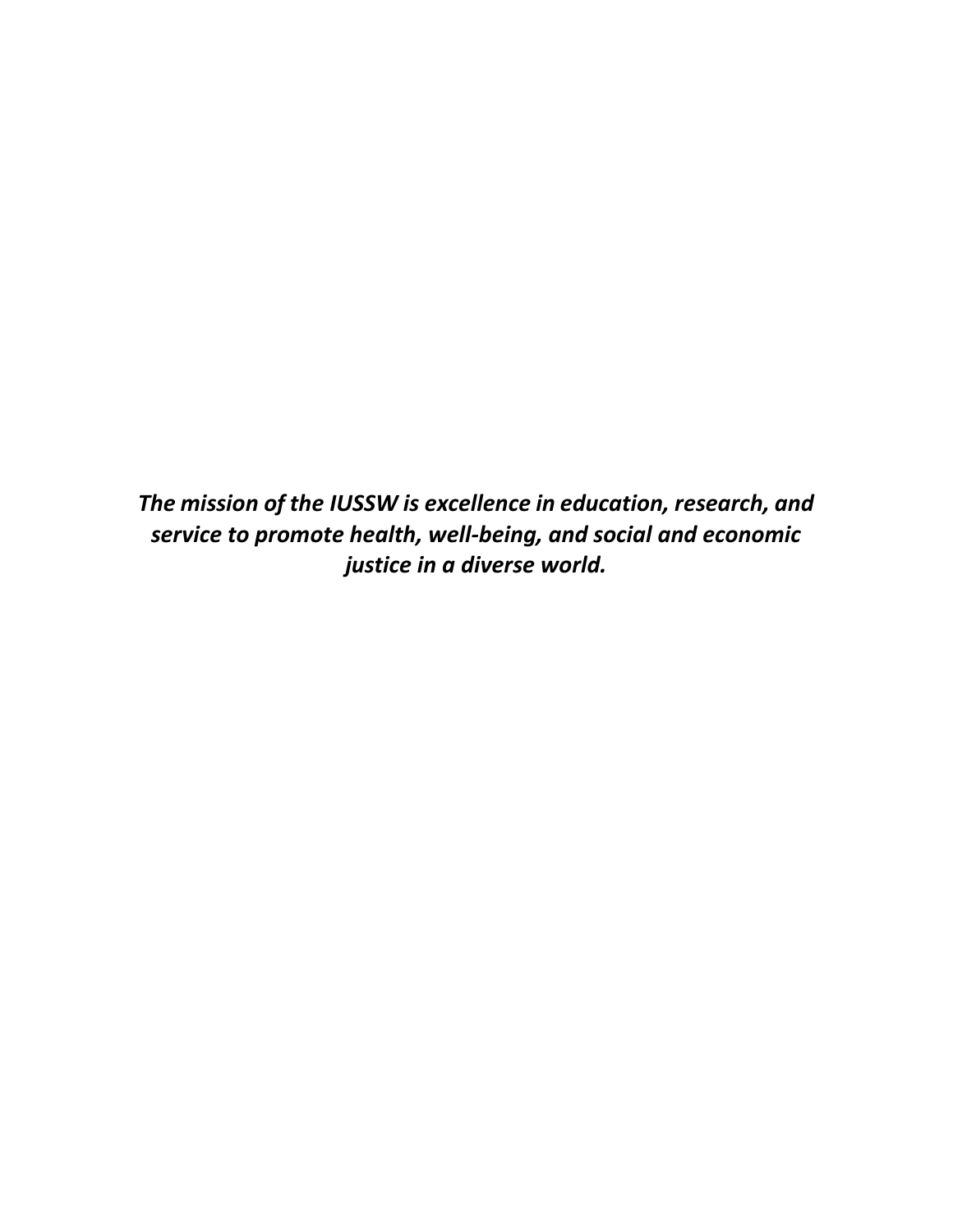## **Table of Contents**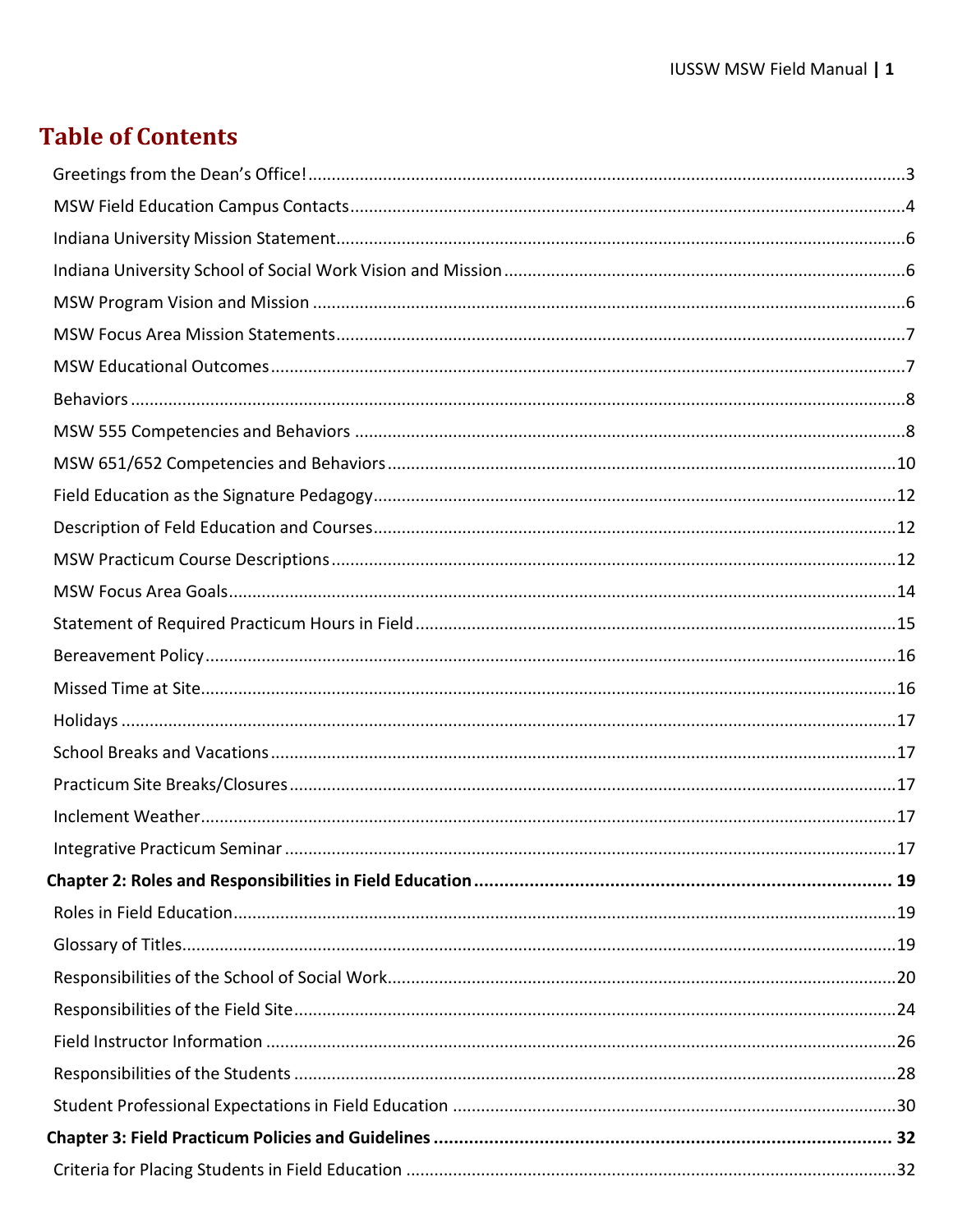| <b>IUSSW MSW Field Manual   2</b> |
|-----------------------------------|
|                                   |
|                                   |
|                                   |
|                                   |
|                                   |
|                                   |
|                                   |
|                                   |
|                                   |
|                                   |
|                                   |
|                                   |
|                                   |
|                                   |
|                                   |
|                                   |
|                                   |
|                                   |
|                                   |
|                                   |
|                                   |
|                                   |
|                                   |
|                                   |
|                                   |
|                                   |
|                                   |
|                                   |
|                                   |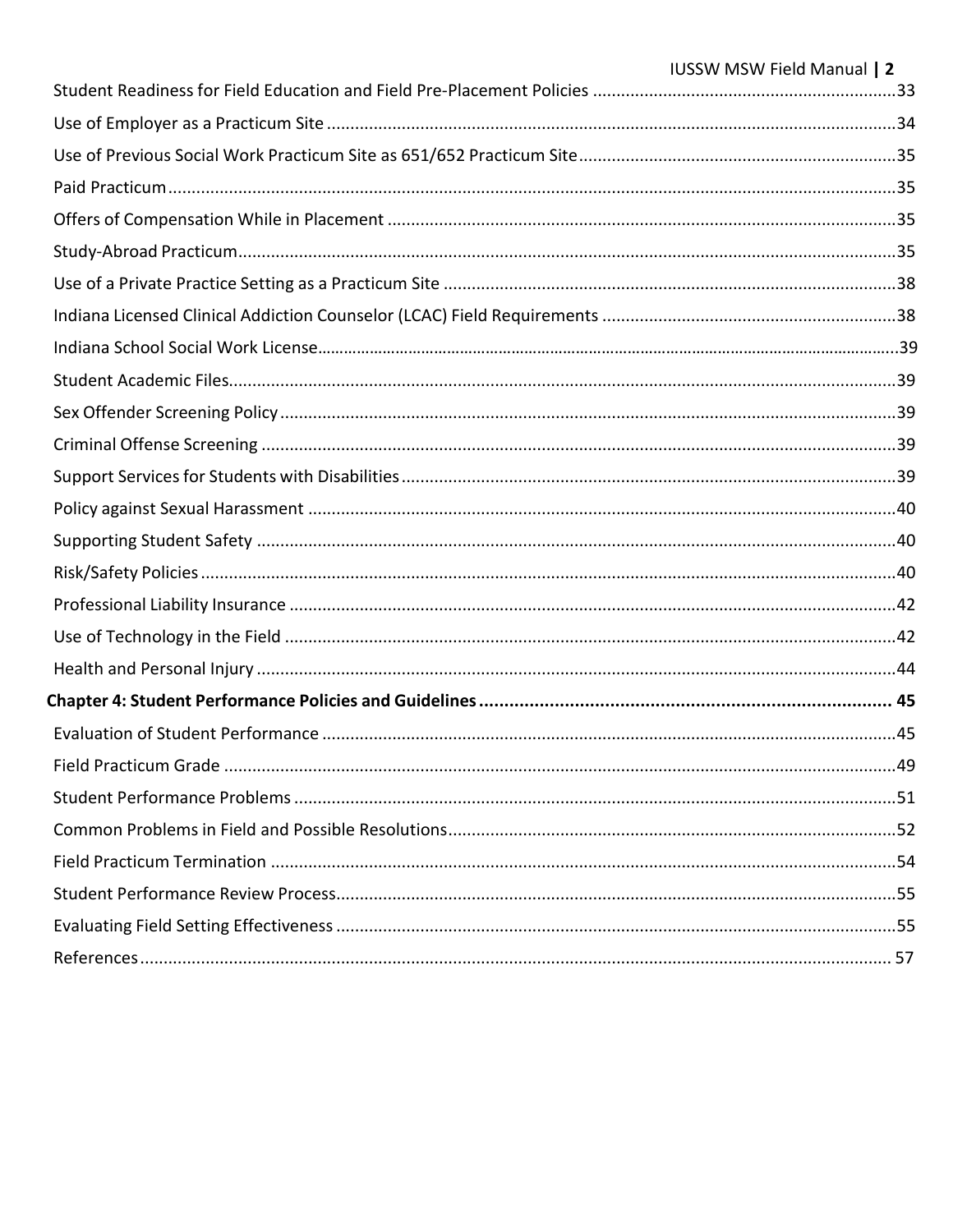

## **GIVING HOPE and CHANGING LIVES**

#### <span id="page-4-0"></span>*Greetingsfrom the Dean's Office!*

We are glad you are a part of the Indiana University School of Social Work community! IU has educated social work students since 1911. Our accredited programs are among the top social work programs in the United States. Beyond the classroom, field education is critical to preparing our students for professional social work practice. Social work programs rely on the commitment of field and task instructors, field liaisons and the curiosity of students to ensure everyone benefits from a high-quality field experience.

Several years ago, the Council on Social Work Education (social work's accrediting body) designated field education the "signature pedagogy" of social work education. Field is where classroom learning comes alive; it is where students really learn to apply and further develop their technical and relational skills. In field, students lose the protection of "simulated practice" and are compelled to engage their capacity to critically consider how their knowledge translates into service to others.

It is incumbent upon us as educators to ensure students are ready for practice upon graduation. Our status as an accredited program requires us to demonstrate, through both classroom and field, student learning outcomes around nine specific competencies. Our assessment processes offer students opportunities to demonstrate and discuss their learning progress with instructors. There is no better place to practice, receive feedback, and learn as a student than while under the supervision of a practicing social work professional during the field practicum.

We hope the field education experience advances your learning to new levels and helps to fertilize the seeds of knowledge planted in the classroom. Best wishes for an enlightening and enriching field education experience!

JamaraShais

Tamara S. Davis, PhD, MSSW Barbara Pierce, Ph.D.

Barbara Pierce

Dean and Professor Interim Associate Dean for Academic Affairs and Associate Professor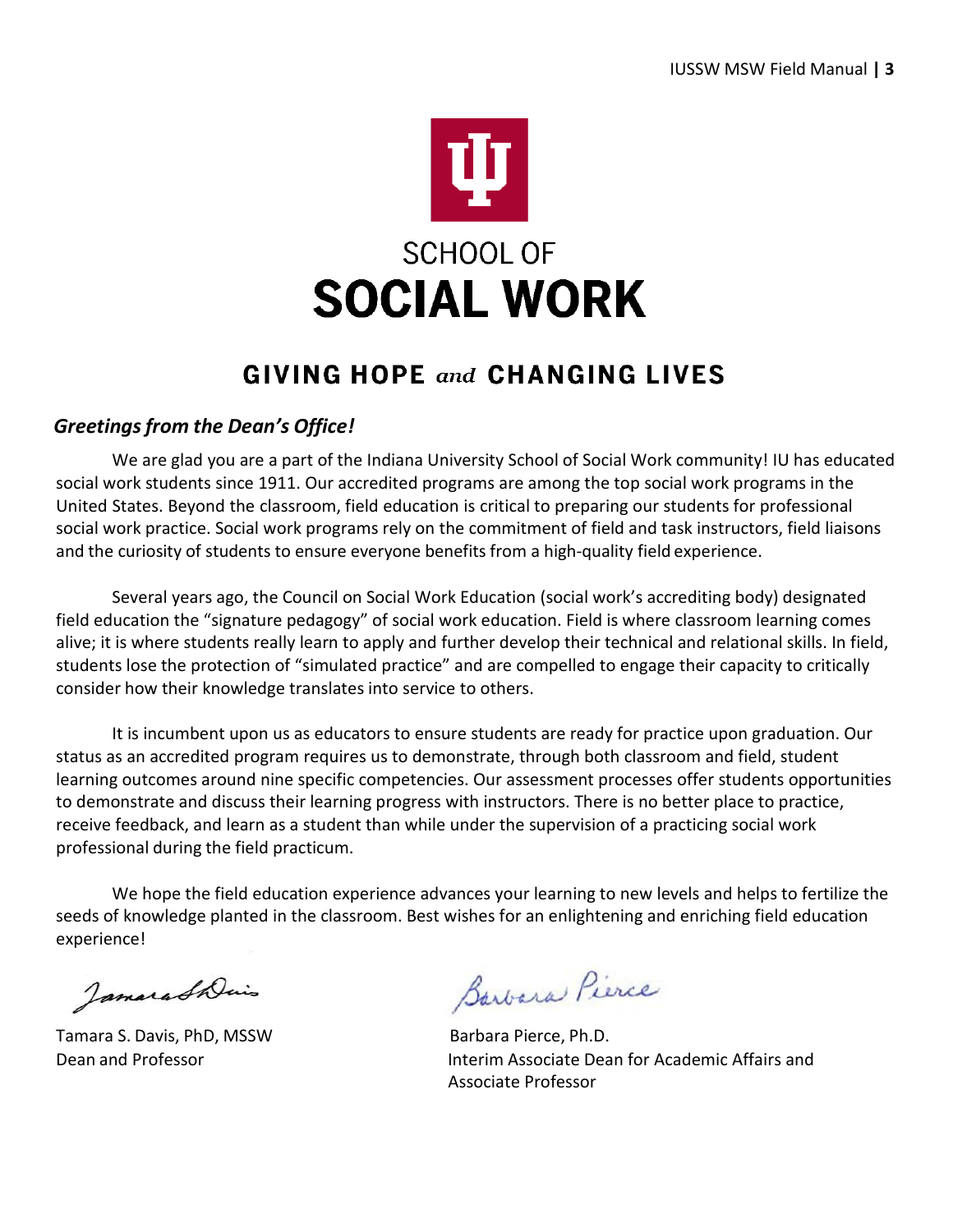

#### **GIVING HOPE and CHANGING LIVES**

Stephanie Lyons, Director of Field Education (317) 274-8468 [steplyon@iupui.edu](mailto:steplyon@iupui.edu)

#### **MSW Field Education Campus Contacts**

#### <span id="page-5-0"></span>**Bloomington**

**Patrick Sullivan**, Ph.D. Associate Dean/MSW Program Director, IUB Chancellor's Professor (317) 274- 6728 [wpusulliv@iupui.edu](mailto:wpusulliv@iupui.edu)

**Serretta Gordon**, MSW Assistant Clinical Professor of Field Instruction and Coordination (812) 856-7167 [sergordo@iupui.edu](mailto:sergordo@iupui.edu)

**Cyrill Siewart** Program Services Coordinator (812) 855-4427 [csiewert@iu.edu](mailto:csiewert@iu.edu)

#### **East**

**Jeffry Thigpen**, Ph.D. Senior MSW Program Director & Associate Professor (317) 278-8453 [jthigpen@iupui.edu](mailto:bwahler@iupui.edu)

**Lisa Steiner**, MSW, LCSW, LCAC, ACSW Senior Lecturer, MSW Field Coordinator (765) 973-8408 [lsteiner@indiana.edu](mailto:lsteiner@indiana.edu)

**Linda Melody-Cottingim** Administrative Assistant (765) 973-8535 [lmelody@iue.edu](mailto:lmelody@iue.edu)

#### **Fort Wayne**

**Jeffry Thigpen**, Ph.D. Senior MSW Program Director & Associate Professor (317) 278-8453 [jthigpen@iupui.edu](mailto:bwahler@iupui.edu)

**Jan Nes**, MSW, ACSW, LCSW IUFW Campus Director/MSW Program Coordinator (260) 481-6081 [jnes@iupui.edu](mailto:jnes@iupui.edu)

#### **Indianapolis**

**Jeffry Thigpen**, Ph.D. Senior MSW Program Director & Associate Professor (317) 278-8453 [jthigpen@iupui.edu](mailto:bwahler@iupui.edu)

**Karen Blessinger**, MSW Assistant Clinical Professor of Field Instruction and Coordination Schools & Children, Youth, & Families (317) 274-6738 [keblessi@iue.edu](mailto:rweiler@iupui.edu)

**Erika Galyean,** LCSW Associate Clinical Professor of Field Instruction and Coordination Health/International/Leadership (317) 278-4864 [ergalyea@iupui.edu](mailto:ergalyea@iupui.edu)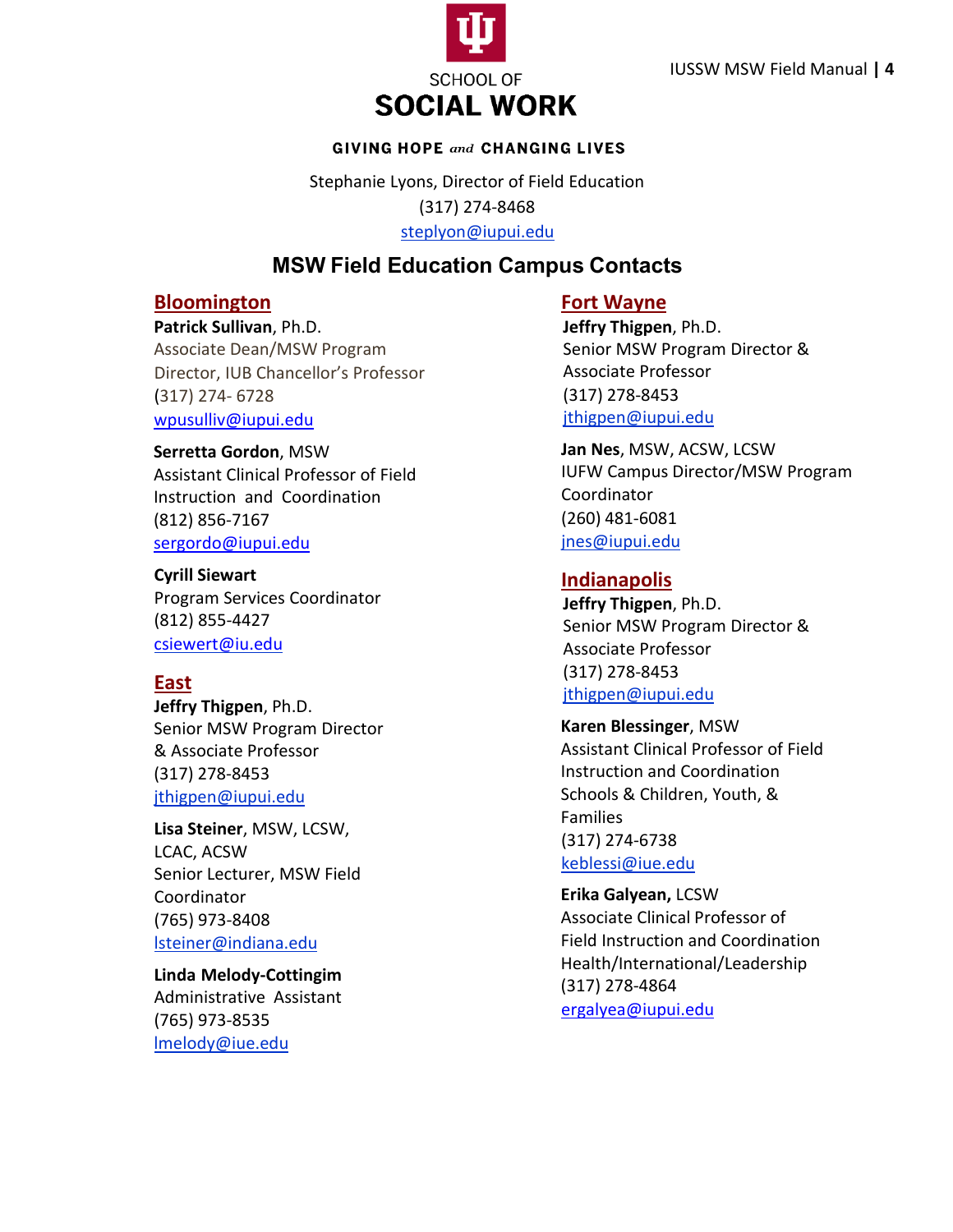**Brianna Gates**, MSW, LCSW Assistant Clinical Professor of Field Instruction and Coordination *MSW Direct Online Program* (317) 274-6733 [bgates15@iu.edu](mailto:mddalei@iupui.edu)

**Jennifer Hippie**, LCSW, LCAC Clinical Assistant Professor of Field Instruction and Coordination *MSW Direct Online Program* (317) 274-6727 [hjippie@iun.edu](mailto:mmorlan@iupui.edu)

**Lisa Hubbard**, MSW, LSW Assistant Clinical Professor Field Instruction and Coordination *MSW Direct Online Program* (317) 278-9874 [lshubbar@iu.edu](mailto:lshubbar@iu.edu)

**Michelle Moore**, MSW, LCSW Assistant Clinical Professor Field Instruction and Coordination *MSW Direct Online Program* mlm43@iu.edu

**Minjoo Morlan**, MSW Assistant Clinical Professor Field Instruction and Coordination Mental Health & Addictions (317) 274-8250 [mmorlan@iupui.edu](mailto:lshubbar@iu.edu)

**Leila Mortazavi**, MSW, LCSW Assistant Clinical Professor Field Instruction and Coordination *MSW Direct Online Program* (317) 274-6722 lmortaza@iu.edu

**Jackie Votapek,** MSW Associate Clinical Professor of Field Instruction and Coordination IV-E Field Coordinator (317) 278-9813 [jvotapek@iupui.edu](mailto:Bell23@iupui.edu)

**Robert Weiler**, MSW, LCSW, LCAC Field Administrator/Senior Lecturer (317) 274-6707 [rweiler@iupui.edu](mailto:rweiler@iupui.edu)

#### **Northwest**

**Darlene Lynch**, Ph.D. MSW Program Director (219) 980-6614 [darlynch@iun.edu](mailto:darlynch@iun.edu)

**Ray'Shonda Moore**, LCSW, LCAC Assistant Clinical Professor of Field Instruction and Coordination (219) 981-4201 [raymsmit@iu.edu](mailto:raymsmit@iu.edu)

#### **South Bend**

**Otrude Moyo**, Ph.D., MA., MSW MSW Program Director (574) 520-4395 [otrmoyo@iu.edu](mailto:otrmoyo@iu.edu)

**Shotunus Peterson**, MSW, LCSW Assistant Clinical Professor of Field Instruction and Coordination (574) 520-4247 [shdpeter@indiana.edu](mailto:shdpeter@indiana.edu)

#### **Southeast**

**Jeffry Thigpen**, Ph.D. Senior MSW Program Director & Associate Professor (317) 278-8453 [jthigpen@iupui.edu](mailto:bwahler@iupui.edu)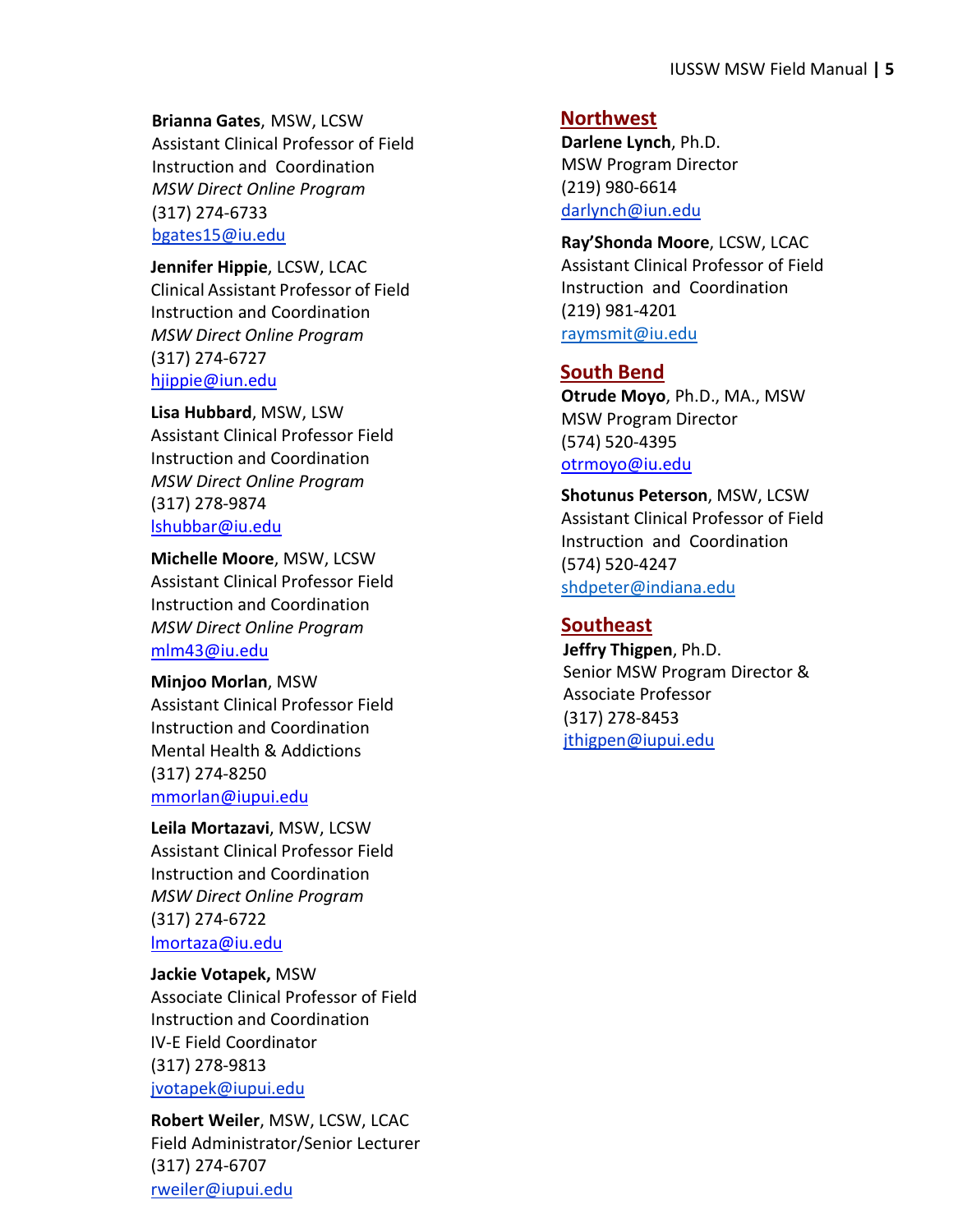## **Chapter 1: MSW Curriculum**

#### <span id="page-7-0"></span>**Indiana University Mission Statement**

Indiana University is a major multi-campus public research institution, grounded in the liberal arts and sciences, and a world leader in professional, medical, and technological education. Indiana University's mission is to provide broad access to undergraduate, graduate, and continuing education for students throughout Indiana, the United States, and the world, as well as outstanding academic and cultural programs and student services. Indiana University seeks to create dynamic partnerships with the state and local communities in economic, social, and cultural development and to offer leadership in creative solutions for twenty-first century problems. Indiana University strives to achieve full diversity, and to maintain friendly, collegial, and humane environments, with a strong commitment to academic freedom.

#### <span id="page-7-1"></span>**Indiana University School of Social Work Vision and Mission**

Guided by an authentic commitment to diversity, equity, and inclusion, the Indiana University School of Social Work is nationally and internationally recognized for educating leaders of tomorrow through communityengaged practice, research, and partnerships to positively impact individuals and society.

The Indiana University School of Social Work, across its multiple campuses and online communities, provides a rich array of quality, accessible, and affordable educational opportunities to prepare graduates for practice and research in an increasingly diverse world. The school contributes to creating a fair, just, and equitable society by educating competent and ethical professionals to address complex social, environmental, and economic challenges on local, state, national, and global levels. Establishing dynamic partnerships, the school enhances the health and wellbeing of individuals, families, groups, organizations, and communities, leading innovative and translational solutions through community-engaged practice, advocacy, policy, research, and service.

#### <span id="page-7-2"></span>**MSW Program Vision and Mission**

The mission and goals of the MSW Program at Indiana University are consistent with the purposes, values, and ethics of the social work profession, the Council on Social Work Education (CSWE) accreditation standards, and the unique needs of the State of Indiana, which the University serves. Program goals guide the educational preparation of students in ways that assure adherence to professional knowledge, values, and skills. These goals reflect attention to promoting the general welfare of all segments of society and promoting social and economic justice.

The Master of Social Work program goals are to:

- Educate students to be effective and knowledgeable professionals prepared for advanced social work practice.
- Build upon a liberal arts perspective to prepare students to continue their professional growthand development through a lifetime of learning, scholarship, and service.
- Educate students to understand and apply the fundamental values and ethics of the social work profession in their practice.
- Prepare students for social work practice with diverse populations and with client systems of all sizes.
- Educate students about the social contexts of social work practice, the changing nature of those contexts, the behavior of organizations, and the dynamics of change.
- Engage in scholarly activity including the discovery, integration, application, dissemination, and evaluation of knowledge for practice.
- Promote and advocate for social and economic justice.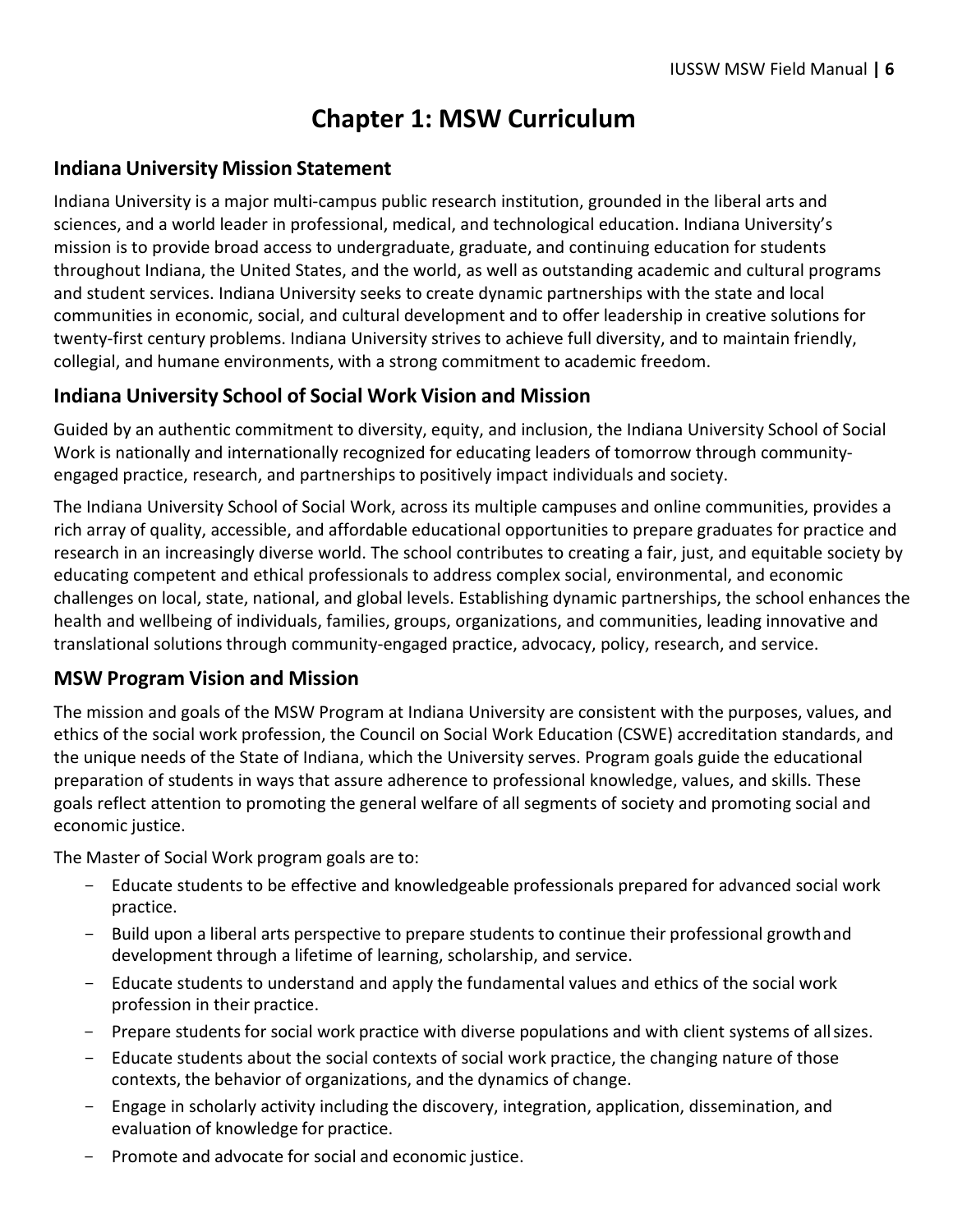#### <span id="page-8-0"></span>**MSW Focus Area Mission Statements**

#### *Children, Youth, and Families*

The mission of the Children, Youth, and Families Focus Area is to educate students to be critical thinking, research informed, continuously learning, ethical and effective social workers prepared for child welfare practice.

#### *Community and Organizational Leadership*

The mission of the Community and Organizational Leadership Focus Area is to prepare social workers to lead organizations, communities, and public sphere, and to transform social structures, influence, create and implement social policies to bring about social, economic & environmental justice in a changing global landscape.

#### *Health*

The mission of the Health Focus Area is to educate students to be critical thinkers, to practice within the context of current trends of health delivery and to work effectively in an inter-professional environment.

#### *Mental Health and Addictions*

The mission of the Mental Health & Addictions Focus Area is to produce ethical, research informed, critical thinking, and effective social workers skilled in assessing and intervening with and for consumers affected by mental health and/or addiction issues at the individual, group, family, community, and policy levels.

#### *Schools*

The mission of the Schools Social Work Focus Area is to prepare graduatesto work as school social workers in varied school systems within Indiana.

#### *Special Practice Areasin Social Work*

The mission of the Special Practice Areas in Social Work isto assist Social Workers in gaining employment in a wide range of practice fields and work with diverse client systems. Their work requires multi-dimensional, contextually sensitive, evidence-informed applications, which are performed through a variety of social work roles. Special Practice Areas in Social Work provide students an opportunity to explore and develop expertise with practice issues that intersect with populations and agencies.

#### <span id="page-8-1"></span>**MSW Educational Outcomes**

The MSW Program, in compliance with the educational policy of the Council on Social Work Education, made the transition to competency-based education. At the end of their curriculum, all MSW students will demonstrate mastery of the nine core social work competencies as operationalized by advanced behaviors in the concentration and their respective focus areas.

The nine core competencies are:

- 1. Demonstrate Ethical and Professional Behavior in Clinical and Community Practice.
- 2. Engage Diversity and Difference in Practice in Clinical and Community Practice.
- 3. Advance Human Rights and Social, Economic, and Environmental Justice in Clinical and Community Practice.
- 4. Engage in Practice-informed Research and Research-informed Practice in Clinical and Community Practice.
- 5. Engage in Policy Practice in Clinical and Community Practice.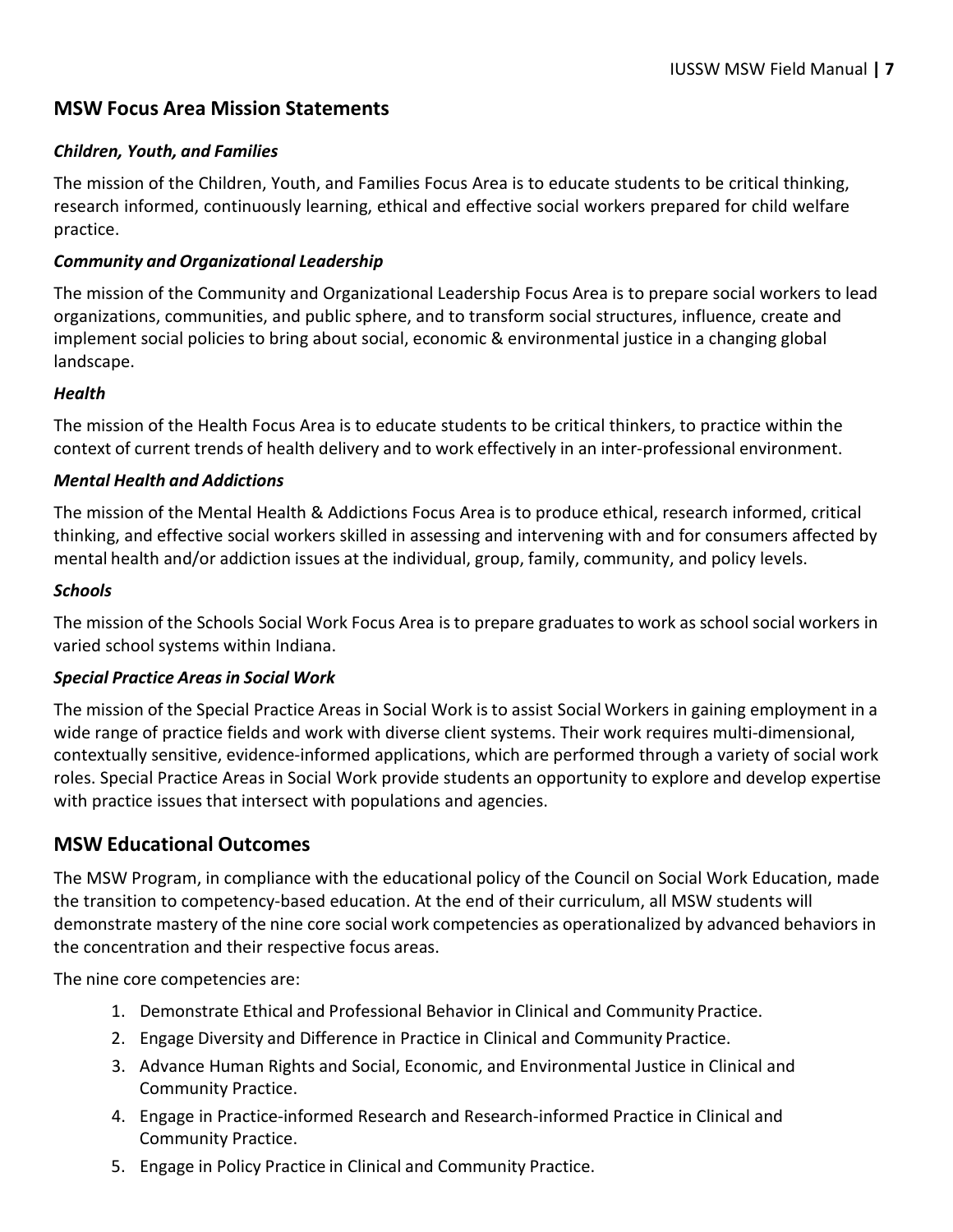- 6. Engage with Individuals, Families, Groups, Organizations, and Communities in Clinical and Community Practice.
- 7. Assess Individuals, Families, Groups, Organizations, and Communities in Clinical and Community Practice.
- 8. Intervene with Individuals, Families, Groups, Organizations, and Communities in Clinical and Community Practice.
- 9. Evaluate Practice with Individuals, Families, Groups, Organizations, and Communities in Clinical and Community Practice.

#### <span id="page-9-0"></span>**Behaviors**

The **MSW 555** course prepares students for generalist social work practice.

The **MSW 651/652** courses prepare students in their specialized areas of:

- Children, Youth, and Families
- Community and Organizational Leadership
- Health
- Mental Health and Addictions
- Schools
- Special Practice Areas in Social Work

The courses assist students in developing competence to exercise judgement and skill for intervention in practice with individuals, families, groups, organizations, and communities. This equips the MSW practitioner with a diversified professional skill set that promotes working with people who are encountering challenges related to personal and/or social circumstances. Furthermore, the program prepares students for professional practice and lifelong learning for professional development. The core competencies identified by CSWE (2015) are operationalized through specific behaviors, which guide the curriculum. Students demonstrate these behaviors in their 555 and 651/652 practicum placements as well as through various assessment methods.

Upon completion of the MSW 555 and 651/652 courses, students will demonstrate each of these specific behaviors:

#### <span id="page-9-1"></span>**MSW 555 Competencies and Behaviors**

#### **Competency 1: Demonstrate Ethical and Professional Behavior**

#### *Behavior(s)*

- Apply the standards of the NASW Code of Ethics to inform ethical decision-making.
- Use reflection and self-regulation to manage personal values and maintain professionalism in practice situations.
- Demonstrate professional demeanor in behavior, appearance, and oral and written communication.
- Use technology professionally, ethically, and appropriately to facilitate practice outcomes.
- Use supervision and consultation to guide professional judgment and behavior.

#### **Competency 2: Engage in Diversity and Difference in Practice**

#### *Behavior(s)*

Apply and communicate understanding of the importance of diversity and difference in shaping life experiences in practice at the micro, mezzo, and macro levels.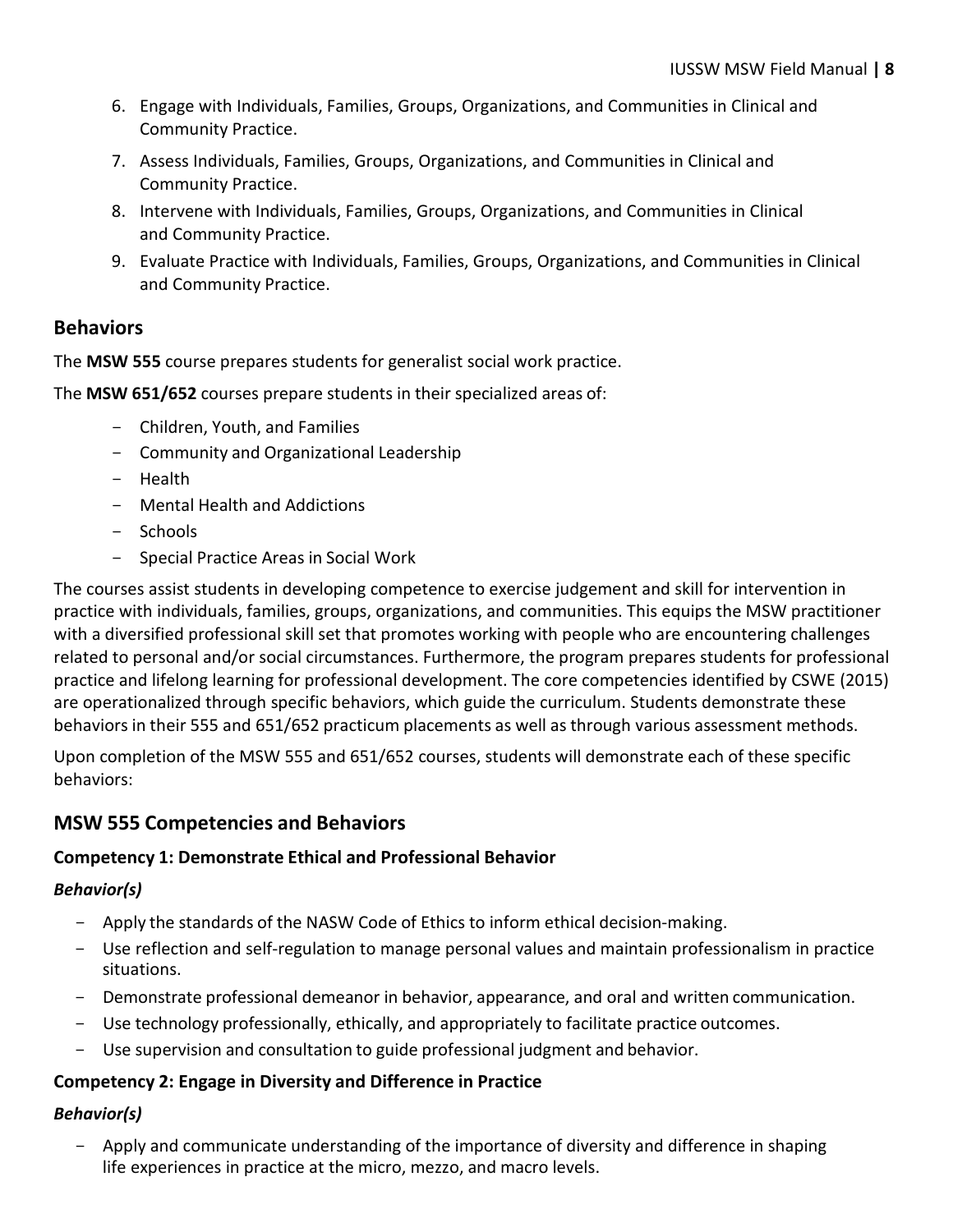- Apply self-awareness and self-regulation to manage the influence of personal biases and values in working with diverse clients and constituencies.

### **Competency 3: Advance Human Rights and Social, Economic, and Environmental Justice**

#### *Behavior(s)*

- Students engage in practice that advances social, economic, and environmental justice.

#### **Competency 4: Engage in Practice – informed Research and Research-informed Practice**

#### *Behavior(s)*

- Analyze quantitative and/or qualitative research methods and translate outcomes to inform and improve practice, policy, and/or service delivery.

#### **Competency 5: Engage in Policy Practice**

#### *Behavior(s)*

- Assess and apply policy at the local, state, and/or federal level that impacts well-being, service delivery, and access to social services.

#### **Competency 6: Engage with Individuals, Families, Groups, Organizations, and Communities**

#### *Behavior(s)*

- Apply theoretical frameworks in engaging with diverse client systems.
- Use empathy, reflection, and interpersonal skills to effectively, engage diverse client systems.

#### **Competency 7: Assess with Individuals, Families, Groups, Organizations, and Communities**

#### *Behavior(s)*

- Apply theoretical frameworks in assessment with diverse client systems.
- Develop mutually agreed-on intervention goals and objectives based on critical assessment of strengths, needs, and challenges within client systems.
- Select and implement appropriate intervention strategies based on assessment, research knowledge, and values and preferences of client systems.

#### **Competency 8: Intervene with Individuals, Families, Groups, Organizations, and Communities**

#### *Behavior(s)*

- Apply theoretical frameworks in interventions with diverse client systems.
- Use inter-professional collaboration as appropriate to achieve beneficial practice outcomes.
- Negotiate, mediate, and advocate with and on behalf of diverse client systems.
- Facilitate effective transitions and endings with client systems that advance mutually agreed-on goals.

#### **Competency 9: Evaluate with Individuals, Families, Groups, Organizations, and Communities**

#### *Behavior(s)*

- Apply theoretical frameworks in evaluating practice with diverse client systems.
- Critically analyze, monitor, and evaluate intervention and program processes and outcomes.
- Apply evaluation findings to improve practice effectiveness at the micro, mezzo, and macro levels.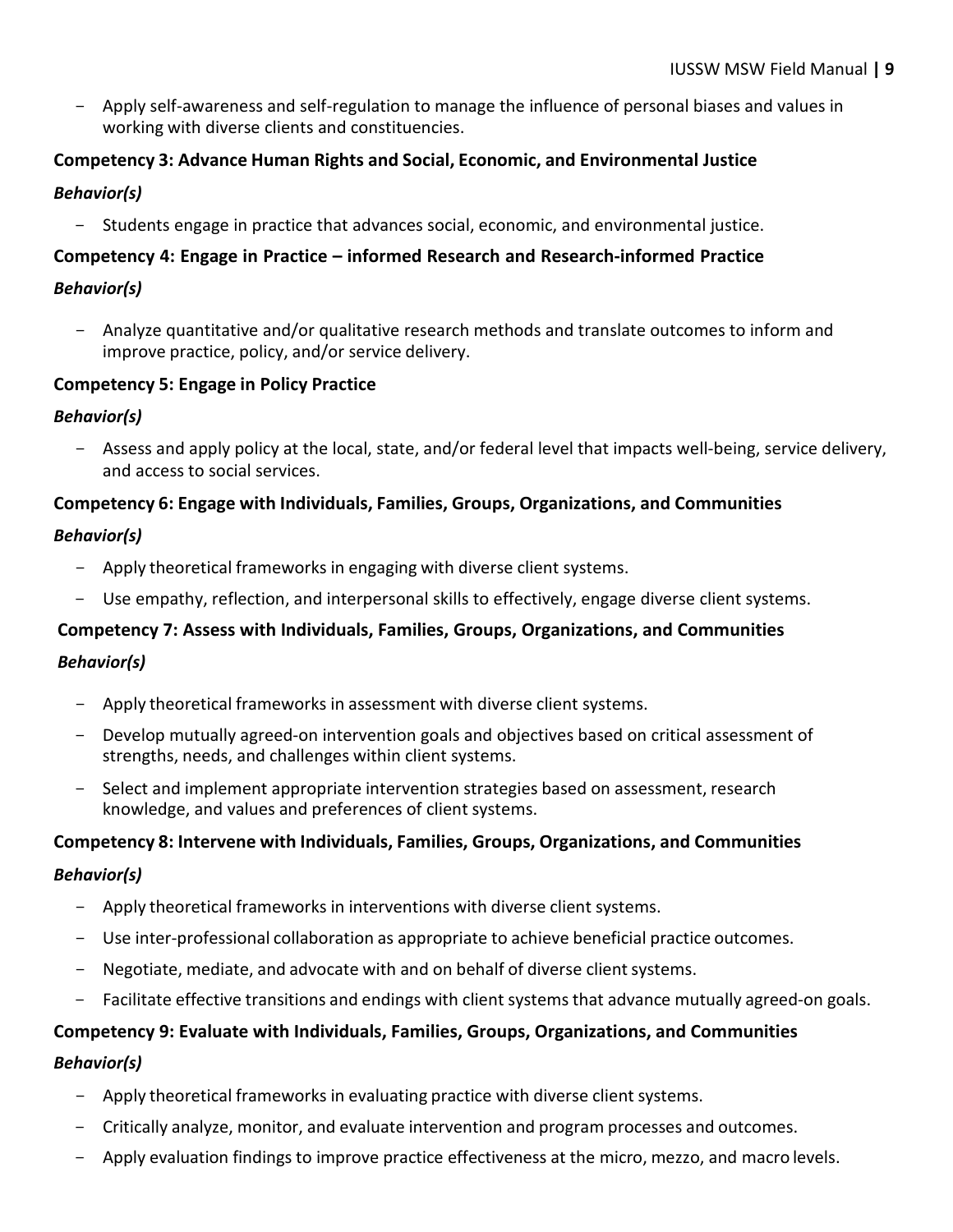#### <span id="page-11-0"></span>**MSW 651/652 Competencies and Behaviors**

#### **Competency 1: Demonstrate Ethical and Professional Behavior**

#### *Behavior(s)*

- Establish and maintain professional roles and boundaries with multiple constituencies, e.g., use of discretion in speaking with clients and professional colleagues, appropriate self-disclosure, ethical management of dual relationships, and written and oral communications.
- Utilize feedback from multiple sources for self-correction. Examples include personal introspection, selfawareness, supervision, peer consultation, and continuing education.
- Critically analyze ethical dilemmas and apply the NASW Code of Ethics, relevant laws/regulations, and models for ethical decision-making.
- Demonstrate effective oral and written communication skills and strategies with client systems, stakeholders, colleagues, and other professionals.

#### **Competency 2: Engage Diversity and Difference in Practice**

#### *Behavior(s)*

- Identify personal biases and values while working with diverse clients and constituents and apply selfregulation methods.
- Recognize and reduce bias that leads to disproportionate representation within specific populations (e.g., racial, and cultural minority groups and social class groups) and that impacts practice, policy, organizational culture, and program development.
- Promote diversity and difference from a strengths perspective, with emphasis on negotiating, mediating, and/or advocating with client systems to address oppression and discrimination at individual and system levels.
- Analyze how the practice setting's historical context informs current practice to advance cultural awareness within the setting.

#### **Competency 3: Advance Human Rights and Social, Economic, and Environmental Justice**

#### *Behavior(s)*

- Identify gaps and barriers to social service delivery that contribute and perpetuate patterns of marginalization, vulnerability, and oppression.
- Analyze social structures, values, and patterns of privilege and power that create disproportionality in systems that serve individuals and communities.
- Integrate the voices of stakeholders in organizational and community policies and practices to advocate and advance social, economic, and environmental justice.

#### **Competency 4: Engage in Practice – informed Research and Research-informed Practice** *Behavior(s)*

- Identify, evaluate, and integrate multiple sources of research-informed interventions to promote improved services with client systems.
- Use and translate research evidence to inform and improve policies, practice, and services.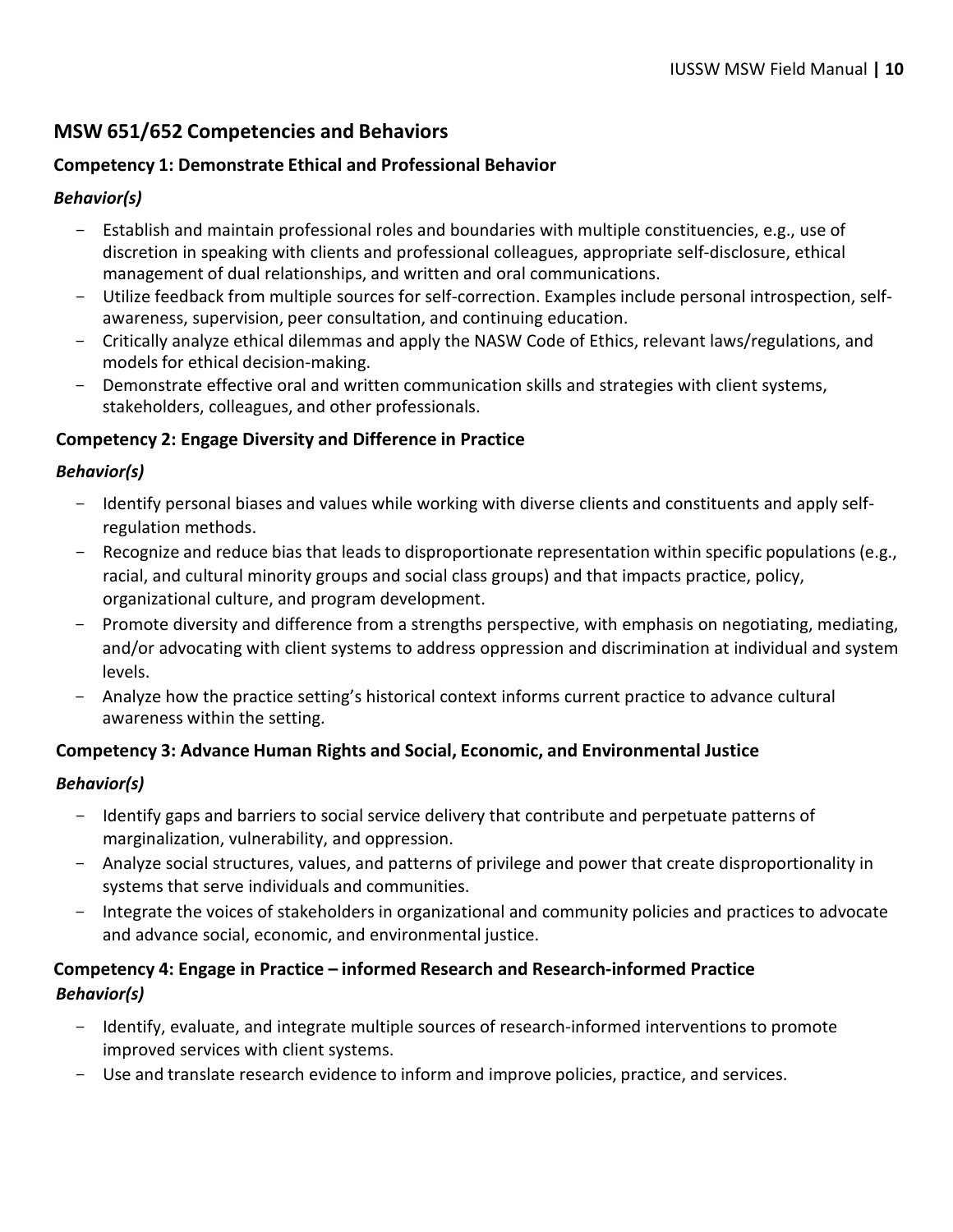#### **Competency 5: Engage in Policy Practice**

#### *Behavior(s)*

- Analyze and advocate for legislation and/or policies that advance social, economic, and environmental well-being of individuals, families, organizations, and communities.
- Collaborate with stakeholders to promote policies that advance best practices and the social well-being of client systems.

#### **Competency 6: Engage with Individuals, Families, Groups, Organizations, and Communities**

#### *Behavior(s)*

- Apply theoretical frameworks to inform and guide engagement processes with individuals, families, groups, organizations, and communities.
- Establish meaningful, culturally sensitive, and relevant professional relationships with diverse client systems.
- Collaborate through an interprofessional approach with colleagues and community partners to support individuals, families, groups, organizations, and communities.

#### **Competency 7: AssessIndividuals, Families, Groups, Organizations, and Communities**

#### *Behavior(s)*

- Apply culturally appropriate social work perspectives, theories, and models to assess individuals, families, groups, organizations, and communities.
- Utilize evidence-based and best-practices assessment of individuals, families, groups, organizations, and communities.

#### **Competency 8: Intervene with Individuals, Families, Groups, Organizations, and Communities**

#### *Behavior(s)*

- Apply culturally appropriate social work perspectives, theories, and models to intervene with individuals, families, groups, organizations, and communities.
- Interpret and use assessment data to create mutually agreed upon goals and interventions with individuals, families, groups, organizations, and communities.
- Implement culturally appropriate evidence and strengths-based interventions for individuals, families, groups, organizations, and communities.

#### **Competency 9: Evaluate Practice with Individuals, Families, Groups, Organizations, and Communities** *Behavior(s)*

- Apply culturally appropriate social work perspectives, theories, and models that guide evaluation of practice with individuals, families, groups, organizations, and communities.
- Conduct ongoing evaluation of client system progress and efficacy of interventions with individuals, families, groups, organizations, and communities.
- Evaluate outcomes of interventions and use findings to improve practice with individuals, families, groups, organizations, and communities.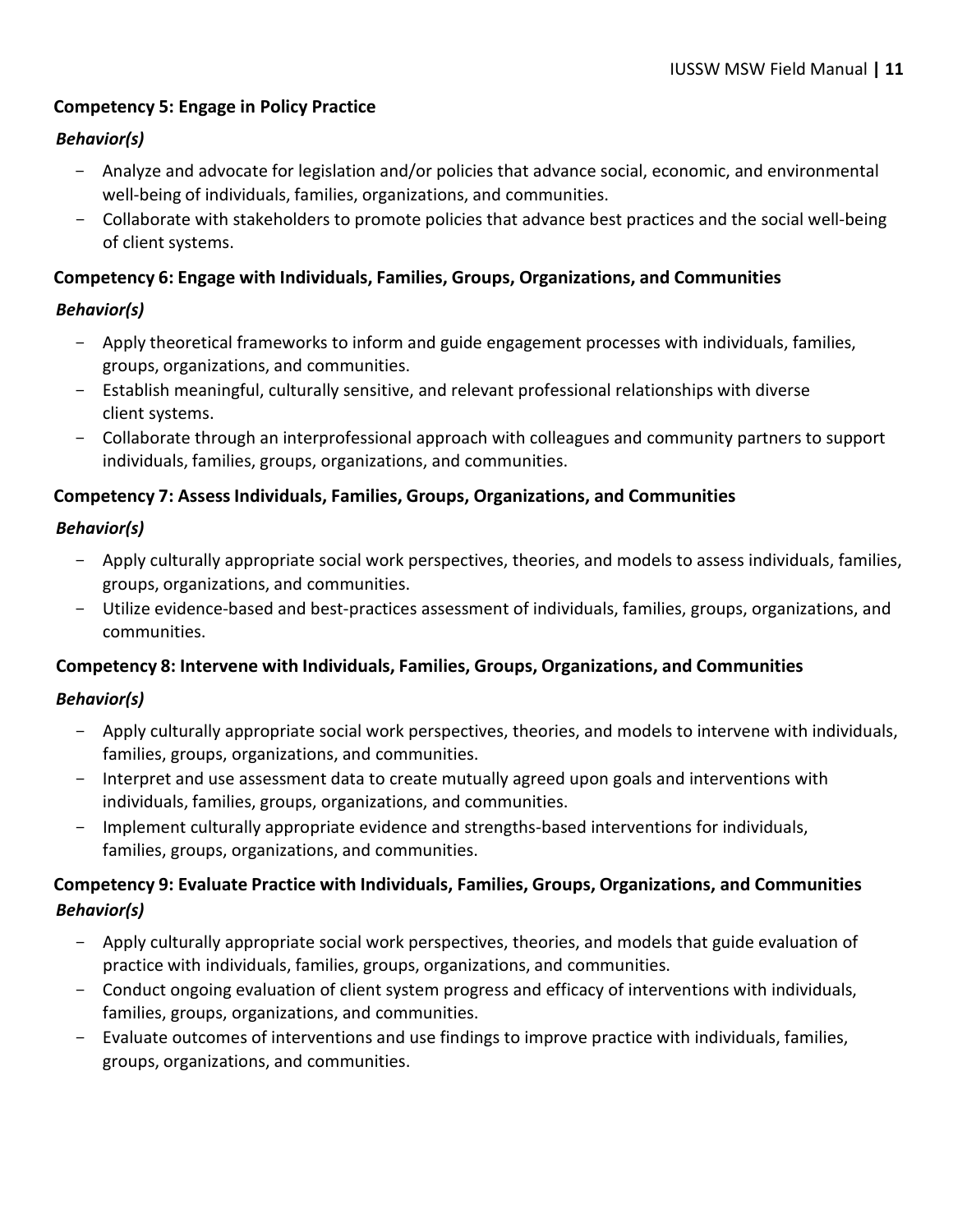#### <span id="page-13-0"></span>**Field Education asthe Signature Pedagogy**

The process of moving from social work student to social work practitioner is facilitated by a systematic educational process that interconnects and creates synergy (application) between field and academic instruction. The Council on Social Work Education (2015) highlights the importance of this process by describing field education as the "signature pedagogy" of social work education (p.12). The signature pedagogy is our profession's mechanism of instruction, knowledge acquisition and socialization of social work students. It is through this interplay of classroom and field that students synthesize and integrate social work theory and concepts with the practice world. The primary intention of this educational model is to purposefully connect the essential elements of the conceptual classroom with the diverse, complex practice settings of the social work profession. To facilitate student learning, the field education environment and experiences are systematically designed, supervised by competent practitioners, and then coordinated and evaluated to promote student achievement of the MSW Program competencies and behaviors. The Council on Social Work Education (CSWE) has accredited the IUSSW MSW Program since 1975. The CSWE (2015) Educational Policy and Accreditation Standards may be accessed at the [CSWE Website \(CSWE.org\).](http://www.cswe.org/)

#### <span id="page-13-1"></span>**Description of Feld Education and Courses**

The practicum component of the MSW Program is designed to ensure the integration of classroom information with experiences in the practice setting, thus providing the signature pedagogy. As students apply classroom learning to the field site they gain, the depth and breadth needed for competent social work practice, which is evidence based. Concurrent field seminars and assignments related to field experiences enable students to think critically and to engage in research informed practice.

In the MSW Program, students engage in 555 (generalist practice) and 651/652 courses for developing competencies. Practicum courses are designed to provide students with experiences where they can engage with systems of various sizes in a field of practice. These courses are based on a strengths perspective model and maintain a focus on the person-in- environment fit, with particular attention given to both the helping process and development of internal and environmental resources for social functioning. Competencies and behaviors identified by CSWE are assessed by the Field Instructor, Faculty Field Liaison, and the student during the practicum courses.

MSW field placements are arranged by the MSW Field Coordinator(s) in collaboration with the Field Instructor and student. Field placements are developed to ensure opportunities to demonstrate the CSWE competencies and behaviors and to respond to the students' educational needs and practice preferences.

#### <span id="page-13-2"></span>**MSW Practicum Course Descriptions**

#### *555 Social Work Practicum I*

Course description and Place in the Curriculum (as approved by the IUSSW Faculty Senate):

555 MSW Intermediate Practicum I (3 credits):

- Course Description
- Prerequisites
	- Introduction to Social Work Profession
	- Research I
	- Diversity, Human Rights, and Social Justice
	- Generalist Theory and Practice
	- Social Policy Analysis and Practice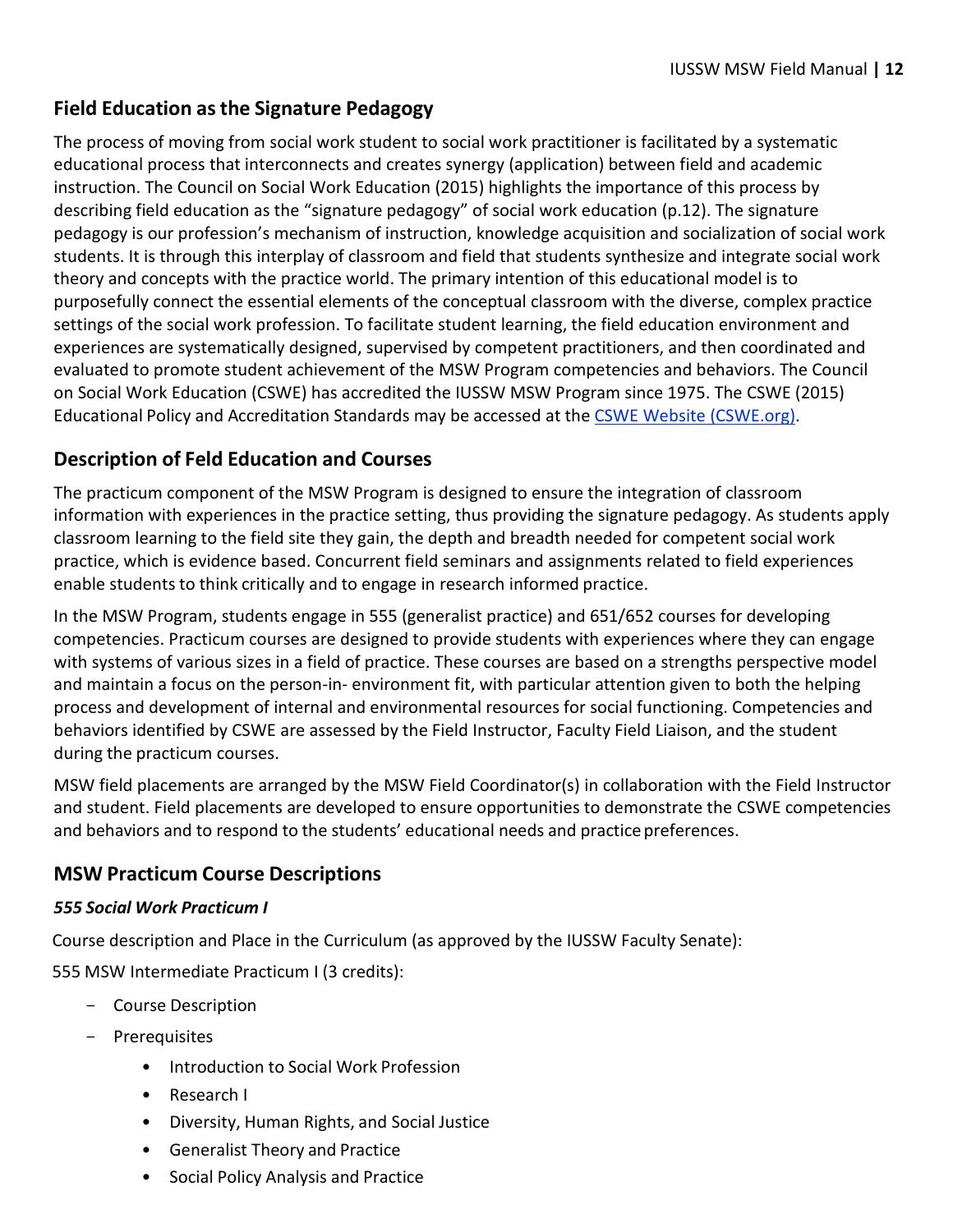- Organizations, Communities and Society
- Pre-requisites or Co-requisites
	- Executive Leadership Practice
	- Assessment in Mental Health and Addictions
	- Community and Global Theory and Practice
	- Clinical Theory and Practice

The MSW Social Work Practicum I is an educationally directed practice experience under the direct supervision of an approved site field instructor. The practicum provides students with opportunities to integrate the foundation curriculum (theories, values, knowledge, and practice principles) in a practice setting. The practicum fosters the development of core competencies in generalist social work practice with emphasis on acquiring graduate level, strengths-based interpersonal skills for work at all systems levels. Learning opportunities in this first graduate practicum experience emphasize students are demonstrating professional social work competencies. Fifteen hours of integrative seminars provide a supportive environment for students to discuss their Learning Plan, demonstrate beginning mastery of the social work core competencies operationalized at a graduate education level, and process practice issues that arise in the field placement setting.

555 practicum placements focus on a generalist foundation for social work practice. Generalist social work practice focuses on improving the well-being of individuals, families, groups, organizations, communities, and society by creating social change both within and among these social systems in a global context.

Generalist social work practitioners possess a multitude of traits, including but not limited to the following:

- Flexibility
- Critical thinking
- Reliability
- Ability to start where the client is
- Ethical thinking and behavior
- Passion for justice
- Assertiveness
- Respect
- Warmth and genuineness
- Respect
- Caring approach
- Self-awareness
- Integrity
- Open-mindedness
- Nonjudgmental attitude

#### *651 Social Practicum II and 652 Social Work Practicum III*

651 MSW Practicum II: 4 credits

652 MSW Practicum III: 4 credits

(Students must complete all 500 level courses before enrolling in 651/652)

651 (Practicum II) and 652 (Practicum III) together provide an in-depth advanced practicum experience for MSW students. Students complete both of these practicum courses in the same practicum site under the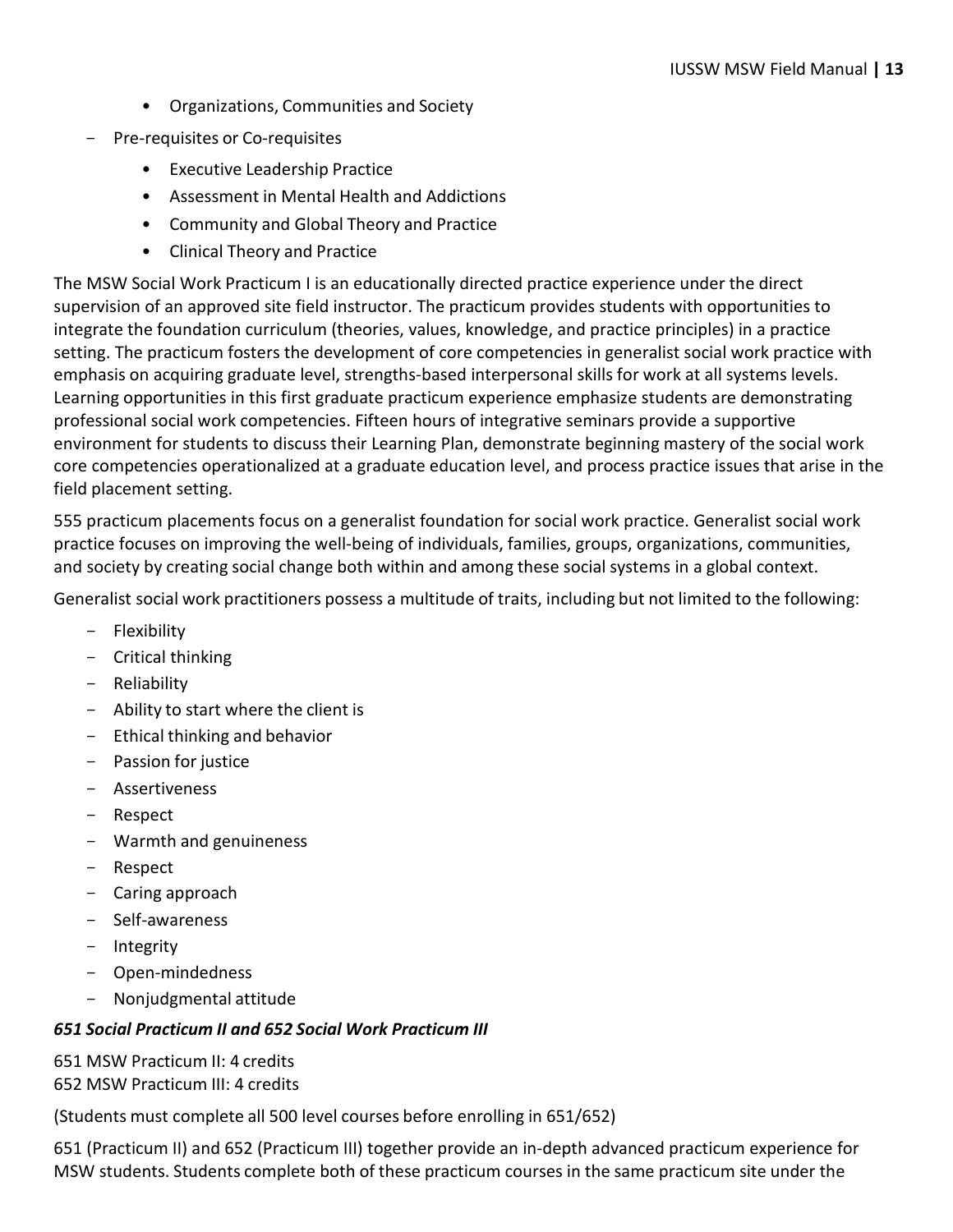practice supervision of an approved agency field instructor and academic guidance of a faculty field liaison.

Practicums II and III build upon the more generalist-focused Foundation Practicum I and deepen the integration and application of social work knowledge, values, and skills for advanced practice. The practicum courses provide students in the Clinical and Community Practice Concentration with experiences that advanced field experiences, supporting the processes of synthesis, critical analysis, application, and evaluation of competencies within a strength's perspective. A major instructional goal of the practicum is to increase students' competence in understanding and dealing with cross-cultural issues. Information and resources on diversity are discussed and applied in the field placement, and students are encouraged to further explore and increase their own competence in dealing with cross-cultural issues. It is expected that students will develop an awareness of their own privilege in relationship to their client systems. Further, students are expected to use advocacy skills in a cultural context and carry these skills into action in their agencies and the wider community.

Students engage in the advanced practicum courses while enrolled in the practice area required courses. Students spend a minimum of 640 hours in an organizational setting that provides them with experiences that support mastery of all nine, core competencies as operationalized by advanced practice behaviors for roles in engagement, assessment, intervention, and evaluation.

#### <span id="page-15-0"></span>**MSW Focus Area Goals**

#### *Children, Youth, and Families Focus Area Goals*

Students will demonstrate an ability to:

- Critically evaluate child welfare laws and policies and their impact on individuals, families, and communities.
- Apply and evaluate theories and models of practice for ethical and effective child welfare practice with individuals, families, and communities.
- Advocate for disadvantaged and oppressed populations engaged in the child welfare system.

#### *Community and Organizational Leadership Focus Area Goals*

- Prepare all graduates to provide foundational leadership and administrative services.
- Enable Community and Organizational Leadership Practice graduates to engage in transformative leadership and administrative practice in communities, organizations, and policy arenas.
- Use research and best practices to support excellence in leadership.

#### *Health Focus Area Goals*

Students will:

- Devise and implement interventions based on the unique biopsychosocial dynamics of the patient system.
- Understand the social and economic justice issues related to health disparities and their role as a patient advocate.
- Understand the culture of health care organizations and how culture can advance or impede quality patient care.
- Apply critical thinking and engage in research informed practice and practice informed research in providing patient-centered, culturally competent care.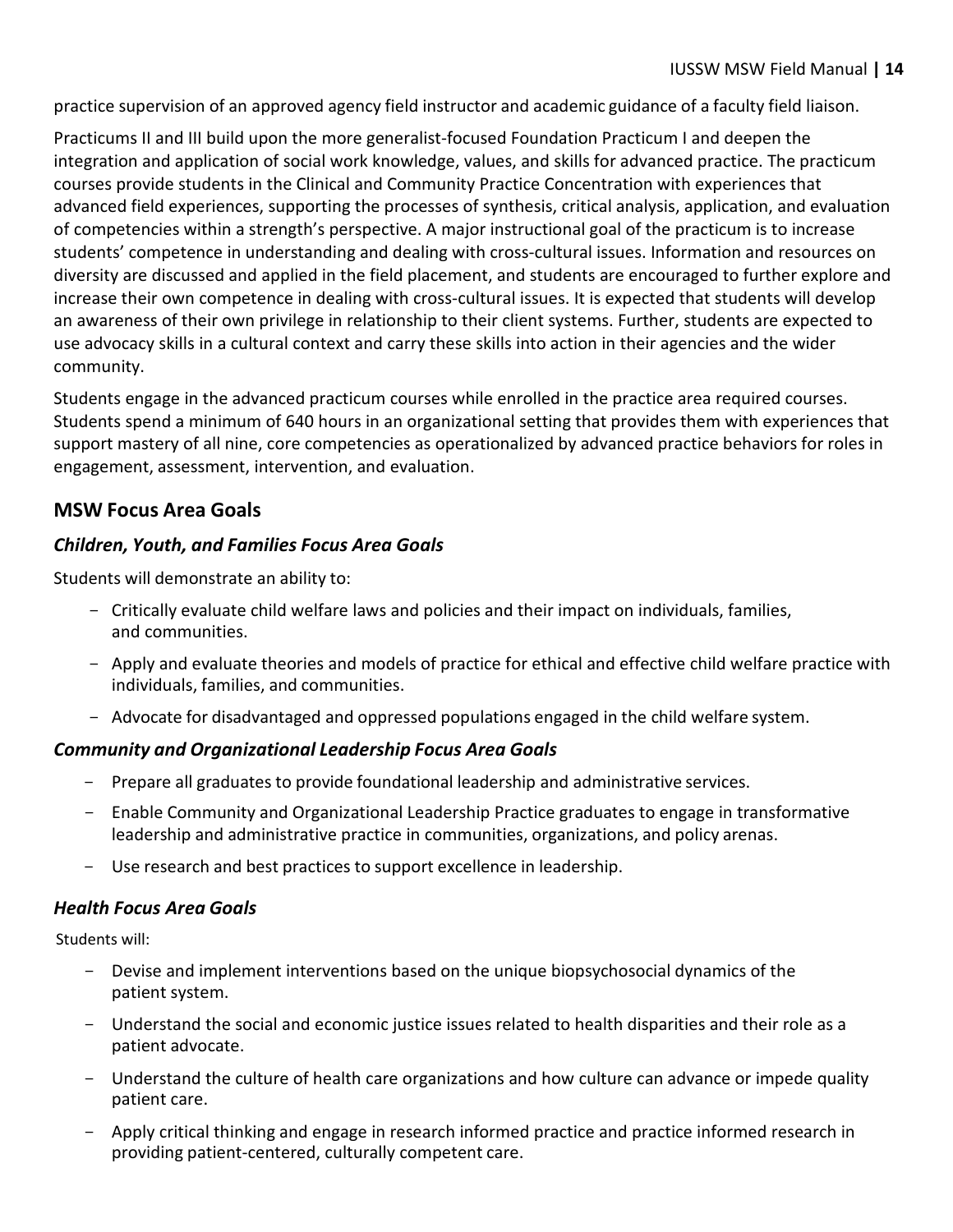#### *Mental Health & Addictions Focus Area Goals*

- Demonstrate ethical, self-aware, evidence-informed intervention skills with mental health and/or addiction clients, families, and policies including advocating for social justice within and beyond the family as needed.
- Understand the etiology, assessment, intervention, and outcome measurement of the mental health/addiction recovery process at the individual, group, family, and community level.
- Advocate for preventive and rehabilitative well-being in client, group, and family levels and enhance respect for diversity within and between all levels.

#### *School Social Work Focus Area Goals*

To prepare graduates to:

- Serve as a link between students, families, schools, and communities.
- Provide direct school specialized services and interventionsto promote student well-being.
- Support students' academic success.

#### *Special Practice Areas in Social Work Goals*

- Social Workers differentially apply advanced and current knowledge and skills in engaging, assessing, and intervening with client systems of all sizes and in all field of practice (mental health, addictions, child welfare, aging, management, policy, community advocacy among others, and including the intersection of these fields, such as addictions and aging).
- Are prepared to evaluate practice not only for assessment of effectiveness, but also to ascertain if there is need for engagement of other systems.
- Continuously seeks new knowledge about evidence-based practices and enhances skills to adapt to client populations as well as to engage appropriate intervention teams (action systems) to fully meet client needs.

#### <span id="page-16-0"></span>**Statement of Required Practicum Hours in Field**

The practicum course described above provide students with a minimum of 320 hours of supervised field education in the MSW 555 program and 640 hours of supervised field education in the MSW 651/652 program. These minimum number of hours is in accordance with the Council on Social Work Education's accreditation standards.

- The minimum hours must be completed within the semester that the student is enrolled in the field course. If a student is not able to complete the minimum number of hours required in the semester enrolled, the student may request an alternate weekly hour requirement by completing the Anticipated Hour form or the IUSSW Request for Extension of Field Practicum form in Sonia. This form must be approved by the Field Instructor and or Task Instructor and the Faculty Field Liaison for the course.
- Students must be available Monday through Friday during daytime hours to complete their practicum requirements. IUSSW cannot guarantee a practicum placement during the evenings and weekends.
- Students complete the required practicum hours under the supervision and guidance of the field instructor. The field instructor determines if the student's activities meet their learning needs.
- Seventy-five percent or more of a student's practicum is spent in direct client related activities; the remaining time is available for indirect learning activities. Direct activities include work done with or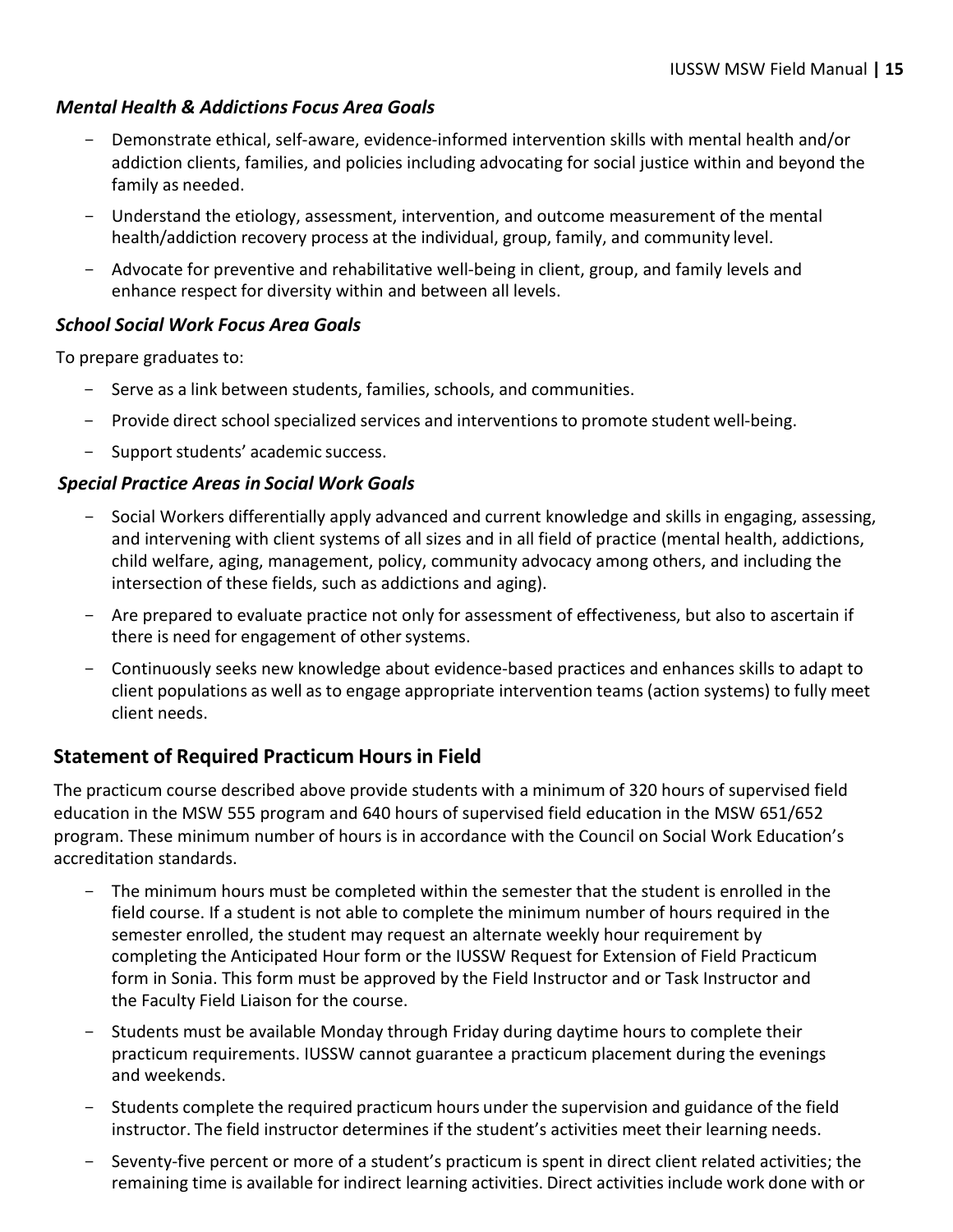#### IUSSW MSW Field Manual **| 16**

on behalf of the client system (i.e., client as individual, family, group, community, or organization). Indirect activities include work that furthers the student's professional growth but does not have direct impact on the client system that the student/site serves.

- The Faculty Field Liaison is available to the Field Instructor for consult to determine whether the proposed activity is appropriate. The student completes the timesheet in Sonia documenting activities.
- The mandatory one hour per week supervision is included in the total number of hours that are required for a student to complete the practicum and is documented separately from the direct and indirect activities.
- Field Seminar hours, at the discretion of the program, may count toward practicum hours.
- Students learning and assignments whether within or outside the classroom for IUSSW courses, other than those assigned in 555 or 651/652, cannot be counted towards practicum hours. For example, an assignment completed in a course cannot be counted as a learning activity to demonstrate competency in field. Learning activities to demonstrate competency within the practicum must be completed within the practicum as approved by the Field Instructor and Faculty Field Liaison.
- Examples of minimum number of hours per week in field:

555: Social Work Practicum I

555 requires 320 hours and if taken in a 16-week semester (Fall or Spring) would require the student complete an average of 20 hours a week. If taken in a 13-week semester (Summer) would require the student complete an average of 25 hours a week.

#### 651/652: Social Work Practicum II & III

651/652 requires 640 hours be completed and if taken over two 16-week semesters (Fall/Spring) would require students complete 320 hours each semester or an average of 20 hours a week. If taken in conjunction with a summer semester (13 weeks) that would require an increased weekly hour average to complete the required hours in two semesters (16+13=29 weeks divided by 640 hours is an average of 22 hours per week).

651/652 Block Placement is offered to students on the IUPUI campus and upon practicum site request. These students would be required to complete 40 hours a week in a 16-week semester to fulfill the minimum 640 hours requirement.

#### <span id="page-17-0"></span>**Bereavement Policy**

In keeping with the mission of Indiana University School of Social Work (IUSSW) to promote health and wellbeing for all, it is the IUSSW policy to recognize the effects that a significant loss can have on a student and their academic work.

In the event that a student experiences the death of a family member or relative, or other significant loss, students who are in a practicum placement must notify their Field and/or Task Instructor to negotiate absences from their agency. Students must make up any hours missed in order to accumulate the required number of hours for each practicum.

<span id="page-17-1"></span>For additional information on the IUSSW Policy and Procedures regarding Bereavement Policy as they pertain to coursework and notification of appropriate personnel, please see the Student Handbook.

#### **Missed Time at Site**

If students must miss time at their site, they are to notify the field instructor. Students are to make up any missed time at the placement site.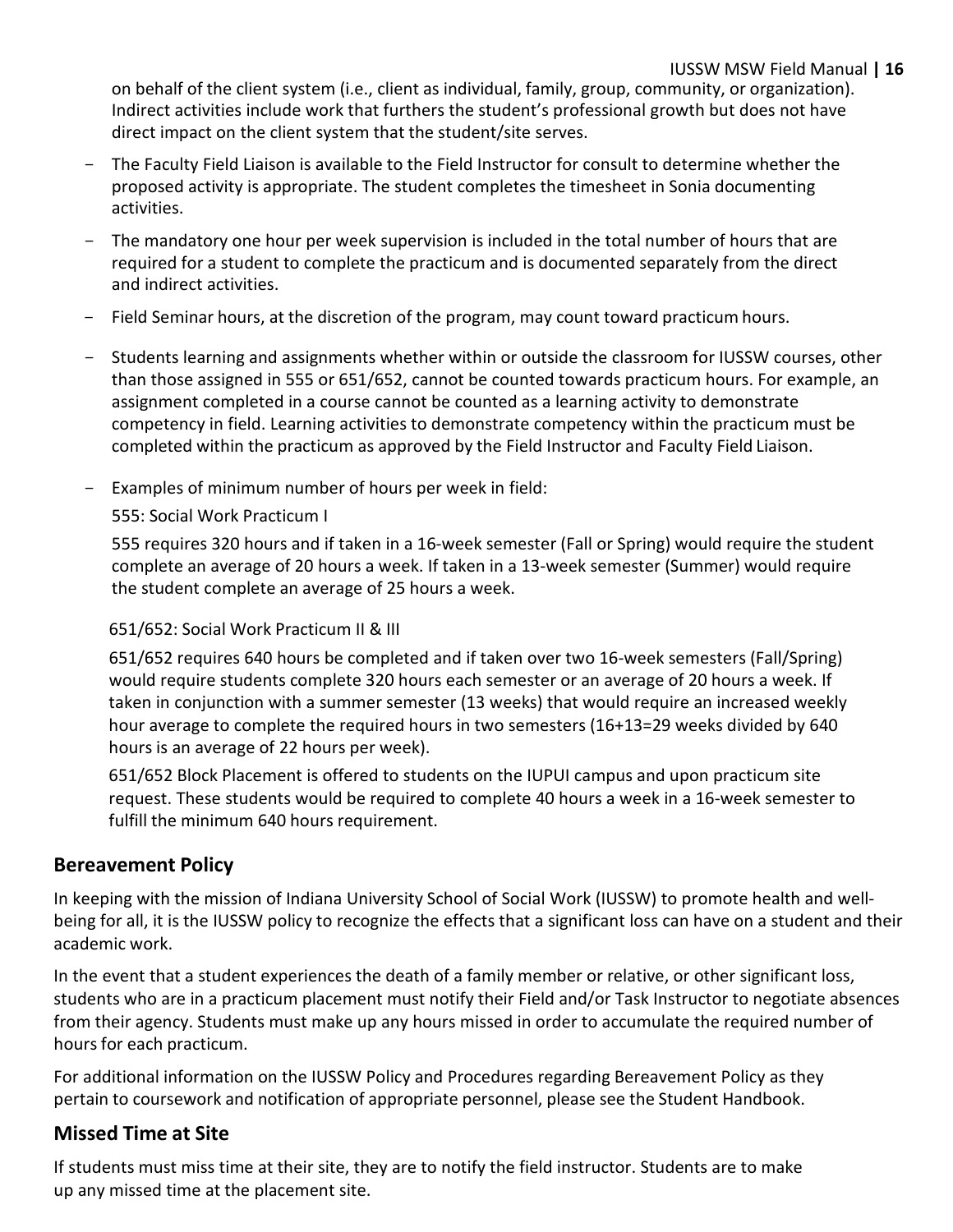#### <span id="page-18-0"></span>**Holidays**

Students are expected to observe the site schedule for holidays. When sites are closed on a scheduled field day that lands on a holiday, this time does NOT need to be made up. Students can submit the normally scheduled hours on their Sonia timesheet. These hours should be categorized as indirect hours. For example: If the student normally works on Thursdays from noon-4pm and the practicum site is closed for the Thanksgiving holiday, the student can include 4 indirect hours on their timesheet for this day.

#### <span id="page-18-1"></span>**School Breaks and Vacations**

Student requested breaks (IU academic breaks or planned vacations) need to be negotiated with the placement site prior to the beginning of the practicum. Students are expected to make up the time by completing pre-approved practicum support activities or adjusting their schedule. Students are expected to coordinate with their field instructor in determining appropriate continuity of services for clients while not at the practicum setting.

#### <span id="page-18-2"></span>**Practicum Site Breaks/Closures**

If a practicum site is closed for reasons other than a Holiday and it is on a scheduled field day, students are expected to make up the time by completing pre-approved practicum support activities or adjusting their schedule.

#### <span id="page-18-3"></span>**Inclement Weather**

Important information about closings from the university will be sent via the IU campus alert system. The instructor will post an announcement on Canvas or send an email to all class members if she/he is cancelling class.

While the University makes decisions about the cancellation of classes on campus, such decisions do not impact the business operations of a student's field placement. It is the responsibility of the student to monitor weather conditions and to determine with the Field Instructor and/or Task Instructor whether they are able to travel safely to the field placement location or leave the placement site early to return home safely. Students should take necessary precautions to ensure their own personal safety. In any event, all field hours missed due to inclement weather must be made up before the end of the course. If a student has a concern about completing field hours due to inclement weather, they should contact the Faculty Field Liaison.

For more information on the University's Adverse Weather Policy please see Protect IU Adverse Weather Impact site; [https://protect.iu.edu/emergency-planning/personal-preparedness/weather](https://protect.iu.edu/emergency-planning/personal-preparedness/weather-safety/adverse%20weather%20impact.html)[safety/adverse%20weather%20impact.html](https://protect.iu.edu/emergency-planning/personal-preparedness/weather-safety/adverse%20weather%20impact.html)

#### *Adapted from University of Alabama, School of Social Work*

#### <span id="page-18-4"></span>**Integrative Practicum Seminar**

#### *555 Practicum I*

Fifteen hours of integrative seminars provide a supportive environment for students to discuss their Learning Evaluation Process (LEP), demonstrate beginning mastery of the social work core competencies operationalized at a graduate education level, and process practice issues that arise in the field placement setting. The 555 Integrative Practicum Seminar is designed to provide students an opportunity to integrate knowledge from previous or current coursework with their experiences in the field practicum. The seminar is designed to enhance both collaborative and adult learning in that students are responsible for providing leadership in course activities. The course is also intended to support student participation in creation and identification of products for the Learning Evaluation Plan.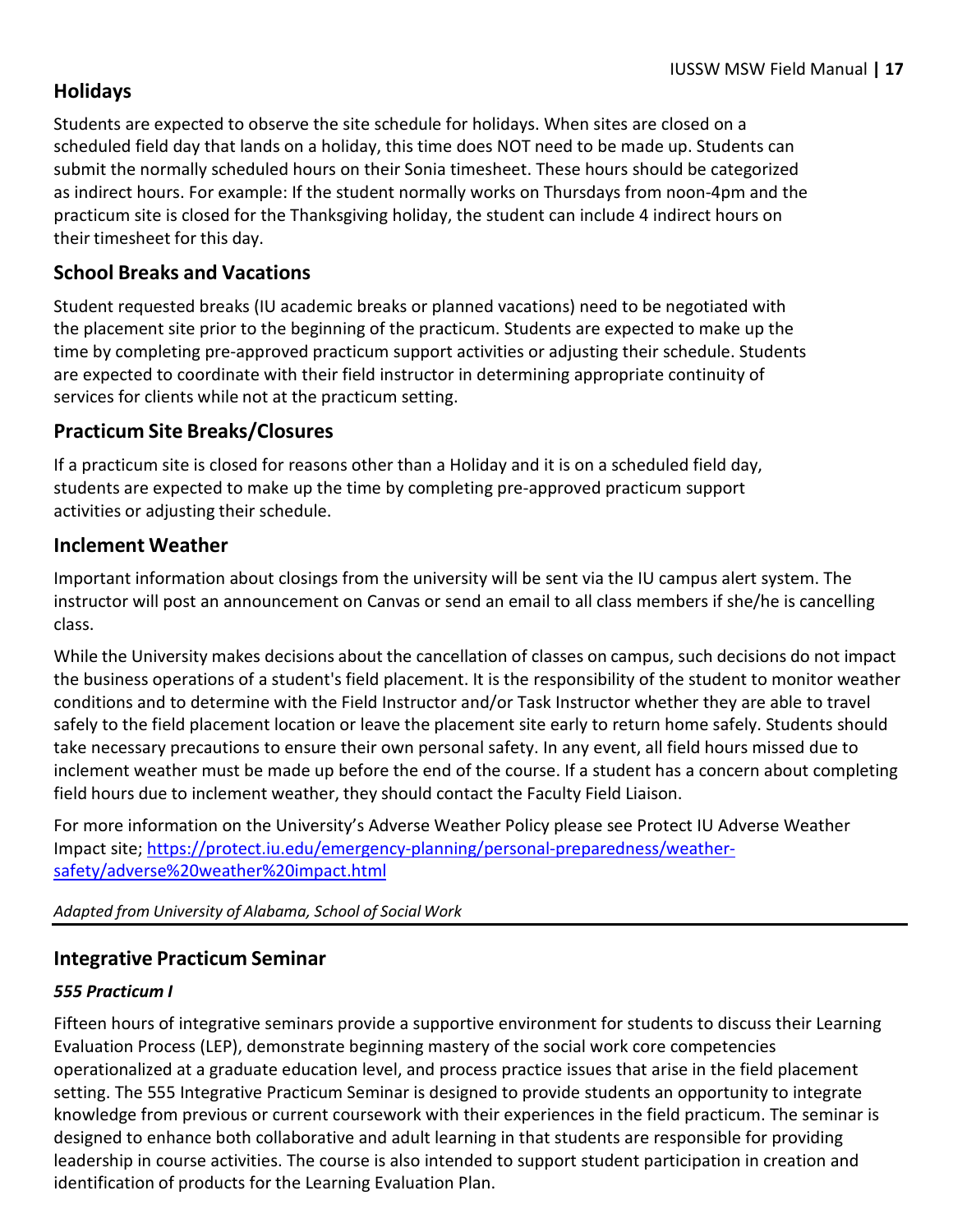#### *651 Practicum II and 652 Practicum III*

The four integrative seminars provide a supportive environment for students to discuss their Learning Evaluation Process (LEP), demonstrate mastery of the social work core competencies operationalized at a graduate education level, and process practice issues that arise in the field placement setting. The 651/652 Integrative Practicum Seminars are designed to further facilitate the integration of coursework in field as well as provide a space for reflection and student support. The seminar is designed to enhance both collaborative and adult learning in that students are responsible for providing leadership in course activities. The course is also intended to support student participation in creation and identification of products for the Learning Plan.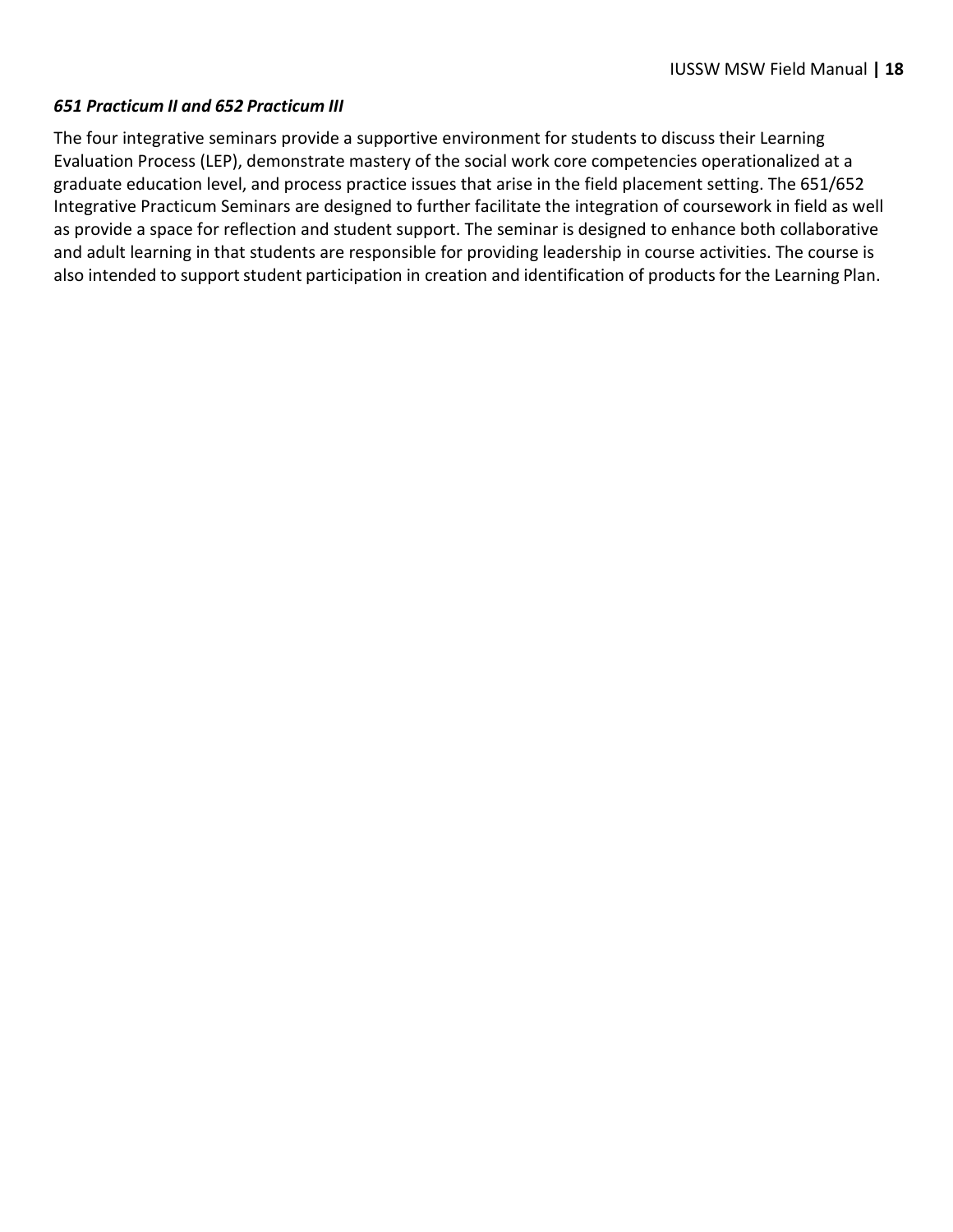## **Chapter 2: Roles and Responsibilities in Field Education**

#### <span id="page-20-0"></span>**Roles in Field Education**

The successful completion of practicum course work relies upon the collaboration between the Indiana University School of Social Work, its MSW Programs, various field sites, and practicum students. Each participant has clearly defined roles and responsibilities that accomplish the educational process. The behaviors of students, Field Instructors, and faculty must reflect commitment to professional practice standards. Responsibility to clients must remain primary in all efforts to achieve educational goals and objectives. Consistent with this principle, students, faculty, Field Instructors, Task Instructors, and Faculty Field Liaisons are expected to abide by the (2021) National Association of Social Workers Code of Ethics.

#### <span id="page-20-1"></span>**Glossary of Titles**

#### *Program Director*

The Program Director provides leadership to all aspects of the MSW program operations, on theirrespective campus.

#### *Director of Field Education*

The Director of Field Education serves as the statewide coordinator responsible for oversight of all field functions and aspects of field instruction.

#### *Field Administrator, MSW Program – IUPUI Campus*

The Field Administrator of the MSW Program, located on the IUPUI campus, oversees the field component at the graduate level. The Field Administrator is also responsible for planning field events, problem-solving, and ongoing communication with students, sites, and faculty.

#### *Field Coordinator*

Field Coordinators provide administrative support for all aspects of field education within their specific program and/or assigned curriculum. Field Coordinators have primary responsibility for recruiting and assessing field placement agencies and Field Instructors, engaging students in the field planning process and assigning students to specific field placements. Field Coordinators often act as consultants to Faculty Field Liaisons, Field Instructors, agency directors, and students in resolving field practicum difficulties.

#### *Agency-Based Field Instructor*

The agency-based Field Instructor provides field instruction and practice supervision to the practicum student at their placement site. The Field Instructor also evaluates the student's performance and level of competency.

#### *External Field Instructor*

An External Field Instructor provides educational supervision to the practicum student when there is not an agency-based Field Instructor available. This position carries the same responsibilities as an agency-based Field Instructor and consults regularly with the Task Instructor.

#### *Task Instructor*

In some placement sites, there is a Task Instructor. This person may be one of the following:

- Day to day supervisor for the student when there is an external Field Instructor.
- Staff member assisting the Field Instructor by supervising students day-to-day service delivery.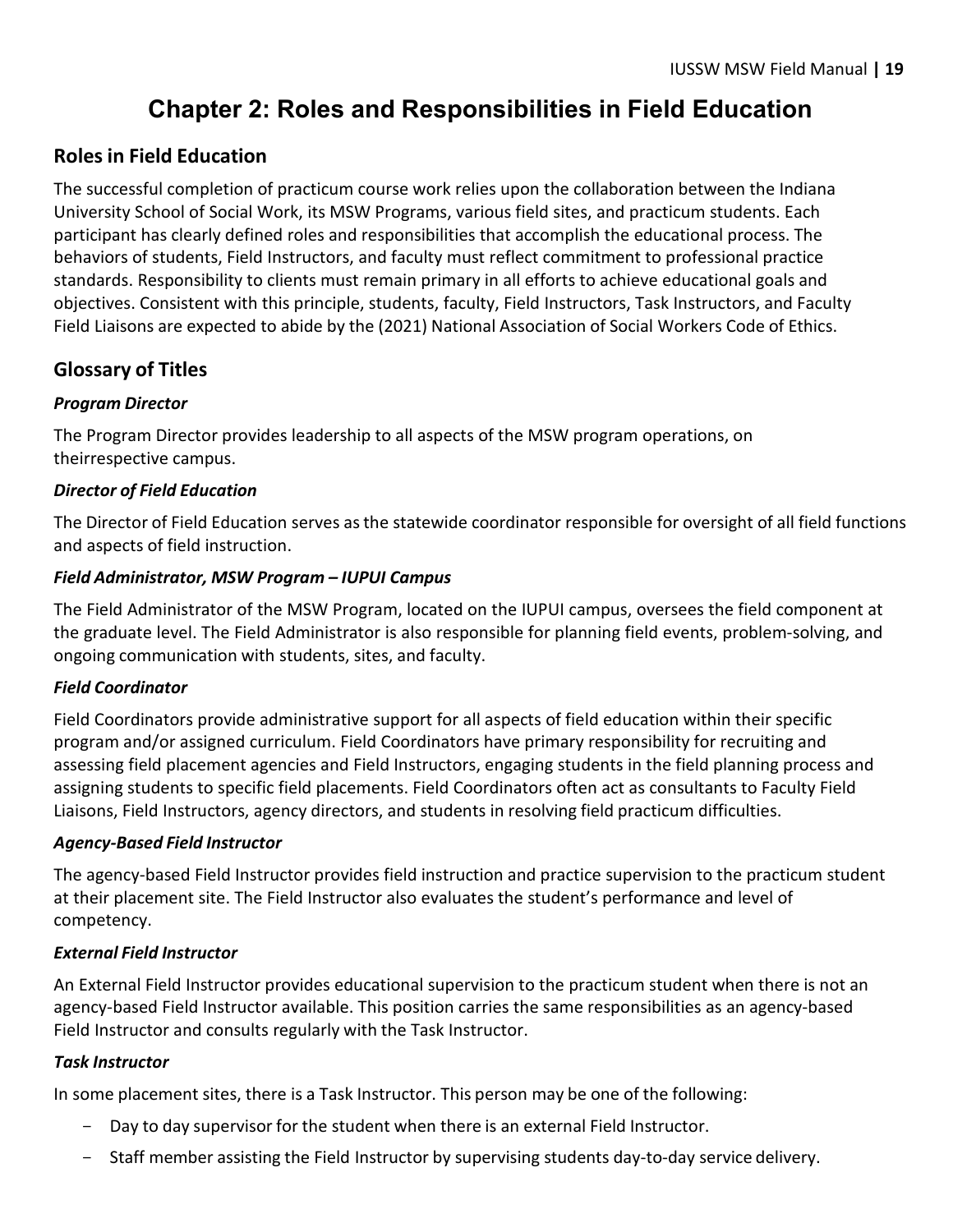#### *Faculty Field Liaison*

The Faculty Field Liaison provides consultation to Field Instructors and students to ensure integration between classroom and field. The Faculty Field Liaison is in a strategic position to enhance communication regarding curriculum matters, field learning opportunities, new developments and demands of practice, and new projects undertaken by the School of Social Work. The Faculty Field Liaison is the professor for the seminars, conducts the site visits with the student and site representatives, and determines the student's final grade.

#### <span id="page-21-0"></span>**Responsibilities of the School of Social Work**

#### *Responsibilities of the MSW Program*

Consistent with the mission and vision of the MSW Program, the MSW Curriculum Committee is responsible for providing the conceptualization and implementation of the MSW curriculum implemented on all campuses. As it relates to field instruction, the respective MSW Program Directors provide educational leadership and oversee the quality of implementation of the field practicum curriculum on all campuses.

The MSW Program assumes the following responsibilities to ensure quality field experiences for students:

- 1. Recommends and assigns students for placement and provides relevant information regarding students to field sites.
- 2. Implements field assessment methods.
- 3. Provides orientation meetings for both students and Field Instructors and Task Instructors to review curriculum and practicum expectations.
- 4. Disseminates information, evaluation forms, and other relevant materials for the practicum experience to both participating students and agency personnel involved in field education.
- 5. Provides social work professional liability insurance coverage to all qualified students registered in a practicum course.
- 6. Assigns a Faculty Field Liaison who communicates with the site through site contacts and monitors and approves the Learning Plan, Midpoint Evaluation and Final Evaluation, maintain a productive working relationship with the student and Field Instructor, and evaluates the student's performance, learning opportunities, and quality of field instruction.
- 7. Determines whether a student is demonstrating the designated competencies and behaviors through the assessments of the Faculty Field Liaison and Field Instructor.
- 8. Assures that it will not discriminate against any individual including, but not limited to, employees or applicants for employment and/or students, because of race, religion, ethnic, or national origin, gender, sexual orientation, marital status, age, disability, or veteran status.

Multiple roles are involved in the personnel of the MSW Program to fulfill the above responsibilities. These include the MSW Program Director, the IUSSW Director of Field Education, the Field Administrator, the Field Coordinator, and the Faculty Field Liaison.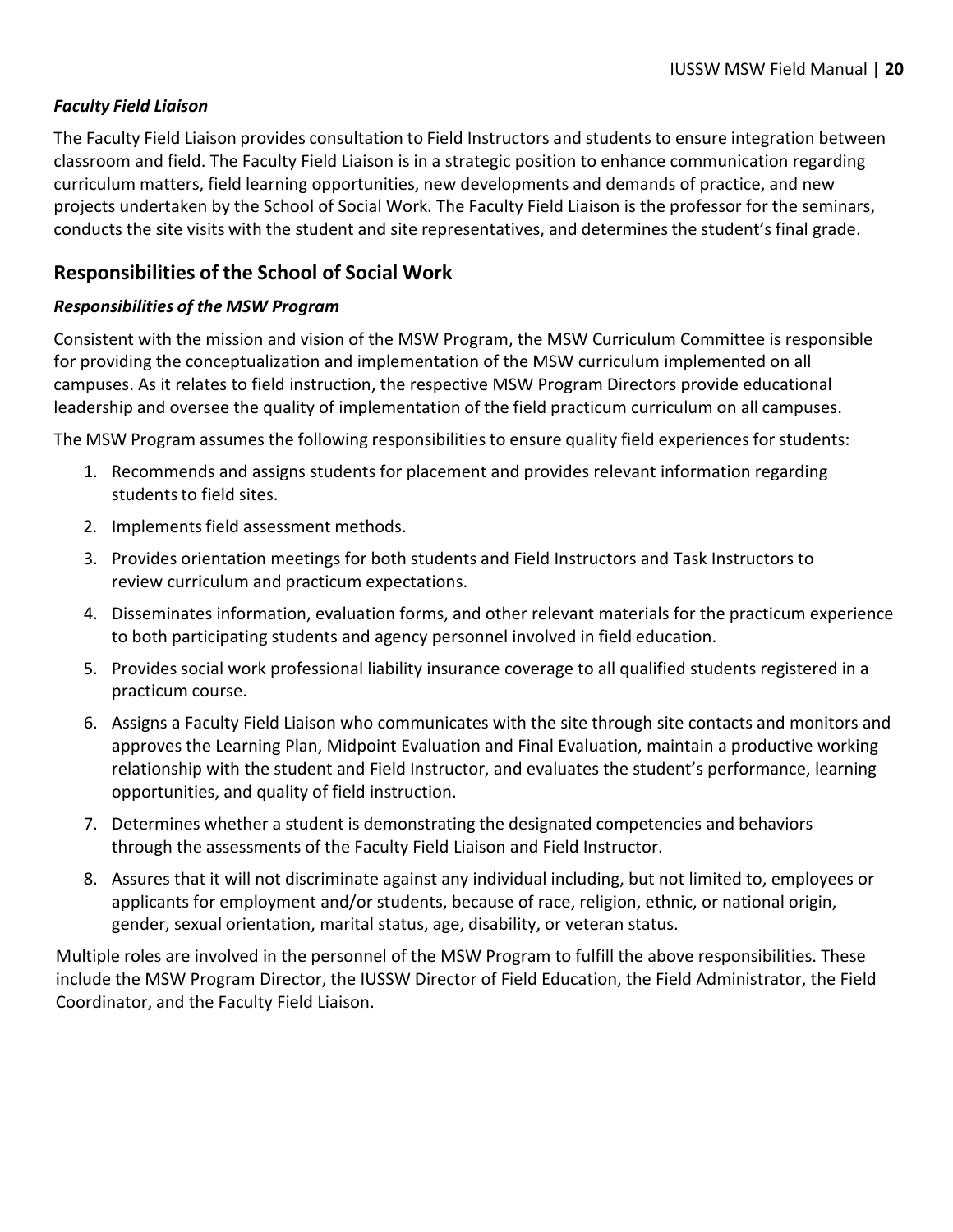#### *MSW Program Director*

There is a designated MSW Program Director for each of the Indiana University campuses, which offer the MSW Program. Responsibilities for this position, as they relate to the field curriculum, are to:

- 1. Collaborate with the Field Coordinator(s) to assure the overall quality of the field education program. Overall quality includes meeting accreditation standards and adherence to all relevant IUSSW policies and procedures.
- 2. Collaborate with the Director of Field Education and other program directors to address common field related issues and make recommendations.
- 3. Collaborate with the Director of Field Education and other program directors to support the organization, planning, and implementation of field policies, procedures, standards, and protocols.
- 4. Collaborate with the Director of Field Education and other Program Directors to support the Educational Assessment in developing and implementing assessment mechanisms to evaluate the outcomes of field instruction.
- 5. Support and provide assistance, as needed, to Field Coordinator(s) in carrying out delegated responsibilities and securing necessary resources on respective campuses.
- 6. Provide consultation as needed to Field Coordinator(s), Field Administrator, and Director of Field Education.
- 7. Link appropriate faculty to service requests from sites (such as seminars, in-service education, research, or program development and/or evaluation).

#### *Director of Field Education*

The responsibilities of the Director of Field Education include but are not limited to:

- 1. Provide leadership to assure the overall quality of the field program. Overall quality includes meeting accreditation standards and adherence to all relevant IUSSW policies and procedures.
- 2. Review, approve, and assure currency of Affiliation Agreements from all agencies within which IUSSW students are placed for practicum at the BSW and MSW levels.
- 3. Maintain contact with legal and other relevant authorities of Indiana University to assure currency of language in Affiliation Agreements.
- 4. Manage the processes for professional liability insurance in field education for students and faculty.
- 5. Serve as Chair of System-wide Field meeting.
- 6. Serve on relevant school and University committees and participate in relevant professional organizations' work.
- 7. Advocate for the role of field education at IUSSW.
- 8. Collaborate with the Program Directors to support the Educational Assessment in developing and implement mechanisms to evaluate the outcomes of field instruction.
- 9. In collaboration with Field Coordinators, establish processes and procedures to document the adequacy of a field site before an Affiliation Agreement is finalized.
- 10. In collaboration with Field Coordinators design, implement, and maintain a Field Instructor training curriculum for use statewide.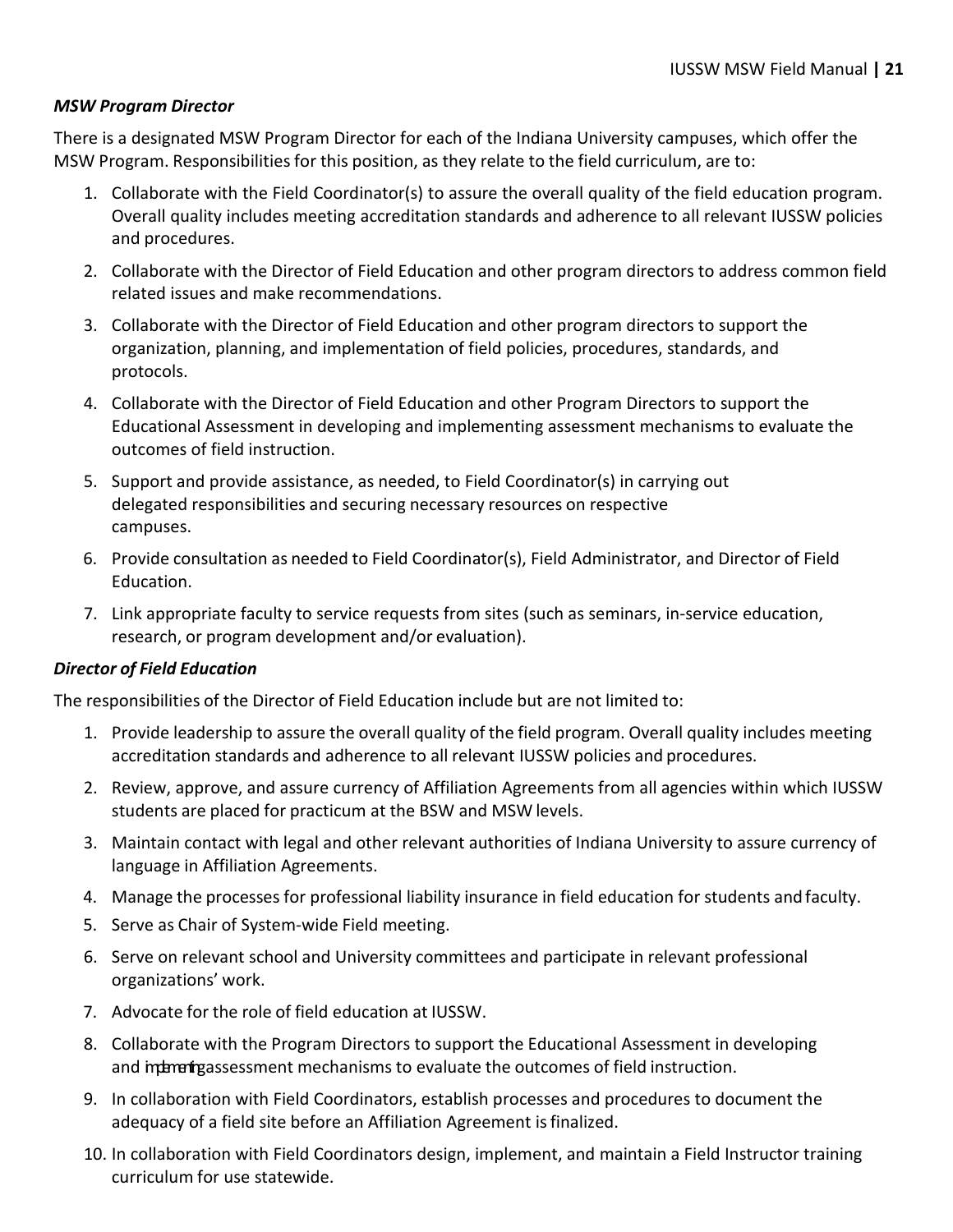- 11. In collaboration with Field Coordinators, establish processes and procedures to determine student readiness for field.
- 12. In collaboration with Field Coordinators, establish processes and procedures for the placement of students.
- 13. In collaboration with Field Coordinators develop,revise, and maintain field manuals.
- 14. Serve as the supervisor for all Field Team members and oversee personnel management of the Field Team.
- 15. Approve the hiring of External Field Instructors for each campus and program.
- 16. Facilitate communication and working relations among the Field Coordinators on respective campuses.

#### *Field Administrator, MSW Program on IUPUI Campus*

The responsibilities of the Field Administrator are to:

- 1. Train Field Coordinators, Field Liaisons, and administrative staff.
- 2. Advocate to staff, faculty, and administration on behalf of field as the signature pedagogy of social work education.
- 3. Advance the quality of the field practicum program at the graduate level, in accordance with Council on Social Work Education (CSWE) standards.
- 4. Schedule, plan, and facilitate IUPUI-based field meetings and events.
- 5. Assign all Faculty Field Liaisons for both the 555 and 651/652 practicums and oversees the practicum registration process.
- 6. Coordinate practicum registration and associated communication with the Registrar at each academic term.
- 7. Assist in the hiring of External Field Liaisons and Field Instructors.
- 8. Plan and implement student field informational meetings and student/Field Instructor orientation meetings.
- 9. Plan and carry out Faculty Field Liaison orientation and training.
- 10. Problem solve with field team at various levels.
- 11. Ongoing communication with students, sites, and faculty.

#### *Field Coordinator*

Each program has one or more designated Field Coordinators. The responsibilities of the Field Coordinator are to:

- 1. Recruit, assess, and recommend field practicum sites and Field Instructors/Task Instructors.
- 2. Plan and implement Field Instructor and Task Instructor training, using the adopted School curriculum for such training, collaborating as necessary with directors and other Field Coordinators.
- 3. Provide information to students regarding field placement opportunities consistent with core coursework.
- 4. Engage students in the field planning process and place students in specific field sites.
- 5. Plan and implement orientation sessionsfor students entering into the field.
- 6. Provide relevant student information, via written and verbal communication, to Faculty Field Liaisons and Field Instructors prior to the beginning of the practicum.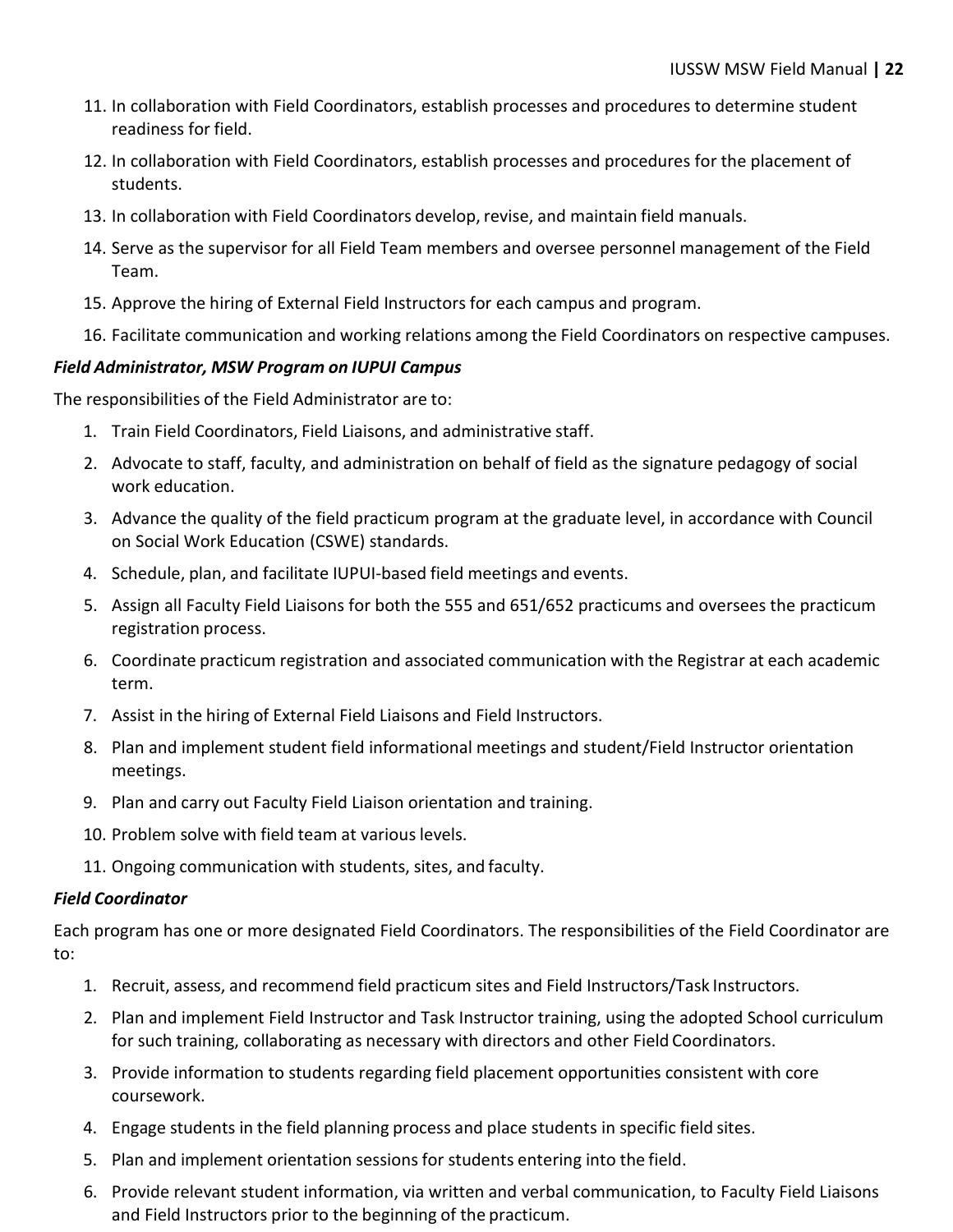- 7. Review and approve student employment-based petitions.
- 8. Review student petitions relating to placement exceptions (e.g., duplication of Field Instructor/field instruction site) and make recommendations for exceptions to the respective MSW ProgramDirector.
- 9. When necessary and appropriate, assist Faculty Field Liaisons, Field Instructors, and students in preventing and resolving field related difficulties.
- 10. Coordinate field activities with student services activities on their respective programs or statewide if necessary (for example, orientations and special events).
- 11. Collaborate with the MSW Curriculum Committee, Program Director, Director of Field Education, and the Associate Dean of IUSSW in the development and implementation of field instruction evaluation instruments and in the compilation of evaluative reports.
- 12. Contribute to ongoing review and update of field instruction manuals, forms, website, and other relevant informational media.
- 13. Perform related assignments as deemed necessary by the Dean or Associate Dean of the IUSSW for reaffirmation of accreditation of the school's programs and to ensure the quality of field instruction to meet the standards of the Council on Social Work Education.
- 14. Maintain, in collaboration with field support staff, student field files, databases, and records of communication.

#### *Faculty Field Liaison*

The Faculty Field Liaison is a faculty role designed to facilitate integration between the academic and field curriculum.

The responsibilities of the Faculty Field Liaison are to:

- 1. Provide consultation to Field Instructors about the MSW curriculum and the educational planning for assessment of student mastery of core competencies.
- 2. Arrange planned contacts during the semester with Field Instructors and students. At least one contact isface to face with the Field Instructor and student, to discussstudents' progress and assess learning opportunities. Additional conferences are scheduled as needed.
- 3. Respond promptly to Field Instructors and students to problem-solve and implement changes in student field practice and field teaching when appropriate.
- 4. Provide feedback regarding progress in student learning and practice competence through discussion with the student and the Field Instructor.
- 5. Provide consultation to Field Instructors concerning student performance in the field practicum as needed.
- 6. Review and approve the student's Learning Plans, ensuring that learning activities and tasks provide the student opportunities to demonstrate core competencies and behaviors.
- 7. Review and approve the students' Midpoint Evaluations ensuring they are on track for successful demonstration of all CSWE competencies.
- 8. Review and approve the students' Final Evaluations ensuring that they successfully demonstrated competency in all nine areas.
- 9. Serve as instructor for the mandatory practicum seminar.
- 10. Record final grades for 555 and 651/652.
- 11. Assess the quality and effectiveness of field instruction in the practicum site.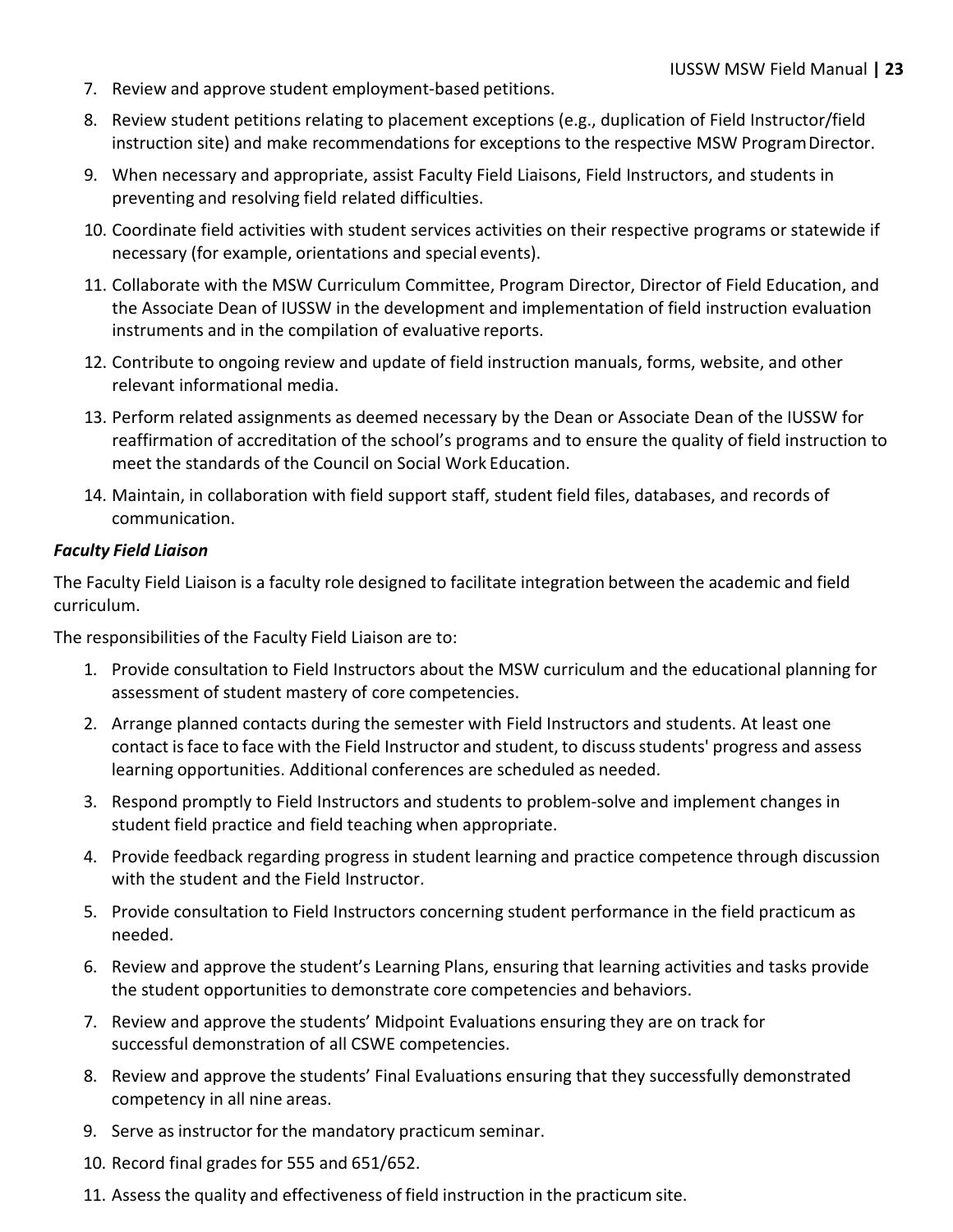12. Communicate with the MSW Field Coordinator, Field Administrator, and MSW Program Director about developments, progress, and challenges in field instruction experienced by instructors and students.

#### <span id="page-25-0"></span>**Responsibilities of the Field Site**

#### *Criteria for Site Selection*

Field education at the master's level is a collaborative endeavor between the MSW program and community agencies in the education of students for generalist and advanced social work practice. Through appropriate learning experiences in the site, students have the opportunity to apply knowledge as well as acquire professional skills useful in working with individuals, families, groups, organizations, and communities. At the same time, students contribute to the delivery of services and share their classroom learning with the staff.

Given the importance placed upon practicum course work, the MSW program sets the following criteria, for agency participation:

#### *Criteria*

- Agency's mission, values, programs, and services align with the social work profession.
- Sites have a clear role in their community, provide services that enhance it, and are a collaborator by nature.
- Sites are able to meet the educational competencies of the social work field education program, provide learning experiences for the student to work with diverse populations and in all client systems (individual, families, groups, community, and organization).
- The staff and physical space of the agency is able to support a student; meet the field instructor qualifications, the student does not supplant a staff member but instead enhances the work and there are the physical supports and resources available to the student.
- The agency has clearly defined personnel policies and practices that are nondiscriminatory and provides opportunities for professional growth of its workers.
- The field instructor and/or task instructor are supported in their work supervising students, and they provide a detailed orientation for the students.

The following represent Indiana University School of Social Work site policies:

- 1. Agencies meet the criteria to be a practicum site.
- 2. Sites are encouraged to reimburse students for expenses incurred while providing services to clients. For example, mileage and travel reimbursement as appropriate.
- 3. A signed active Affiliation Agreement must be on file with the School of Social Work before a student can begin their practicum with an agency.
- 4. IUSSW does not offer simulations to supplement the field experience. All of a student's hours in field are within an assigned field site working with or on behalf of the site's client system.

#### *Proceduresfor Site Selection*

MSW Field coordinators on all campuses draw from an approved pool of agencies to place students according to their interests and the requirements of practicum. The following process describes how the field program selects and approves agencies for this pool.

The initial step in selecting field settings is the field coordinators identify organizations in their communities or the communities that the students reside which may be prospective sites to host our students. Or organizations contact the field office directly as they are interested in hosting a MSW student and the appropriate Field Coordinator responds to this agency's interest.

The second step is for a field representative to communicate with an agency representative to ascertain the agency purpose/philosophy and goodness of fit with the IUSSW's MSW Program's mission, goals, and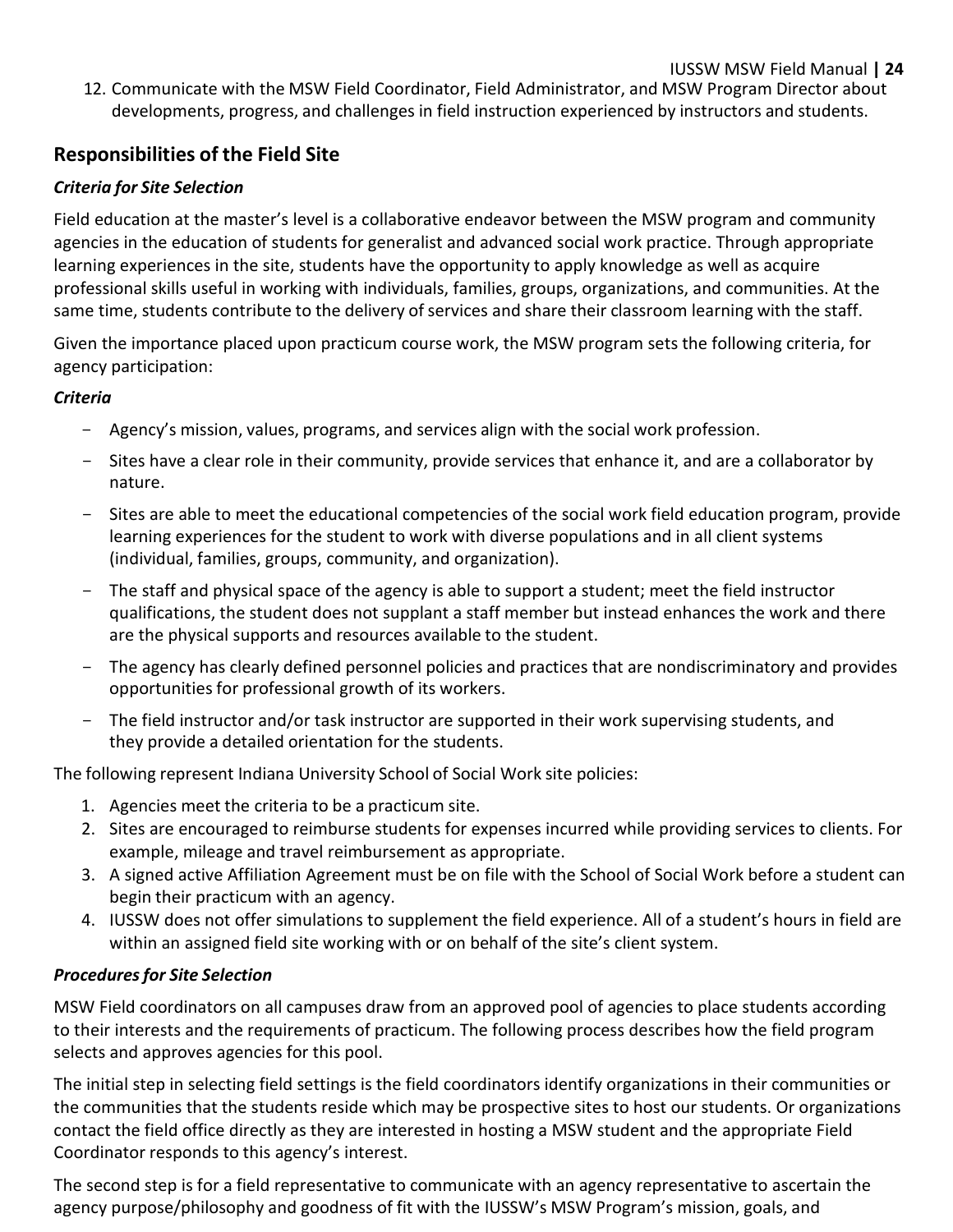#### IUSSW MSW Field Manual **| 25**

competencies. The explicit criteria that field agencies must meet are explained in the MSW Field Manual (p.

35). These include a commitment by the site to professional practice, released time of staff member for field instruction, capacity to provide the range of learning experiences consistent with MSW 555 generalist practice and/or MSW 651/652 clinical and community practice across systems and the competencies, commitment to diversity and adherence to nondiscrimination standards and practices, adequate physical facilities to accommodate a student or students, and willingness to cover essential expenses incurred with a student in placement.

Also, during this step the field representative will schedule subsequent meetings to follow-up on individual aspects of the criteria to host a MSW 555 and/or 651/652 practicum student. The assessment of the potential practicum site is documented by the field representative in the Criteria Checklist for Selection of Field Practicum Settings. This form is uploaded into Sonia and the field representative indicates whether the site is approved or unapproved as a practicum site.

The responsibilities of field agencies are further articulated in the Agency Affiliation Agreement, which is signed by the agency administrator with legal responsibility for such agreements (CEO, Executive Director, or other designated individual with such authority), the IUSSW Director of Field Education, and the Deputy General Counsel of Indiana University. The IUSSW utilizes a standard Affiliation Agreement for each of its agencies ensuring that the school's criteria are satisfied to assure compliance with accreditation standards. In the cases where practicum sites request edits to the agreement, the Director of Field Education works in conjunction with the Office of the General Counsel to review, negotiate and approve edits, again ensuring that it is in compliance with the accreditation standards. A current Affiliation Agreement is in place before a student is able to begin their practicum at a site. The fully executed Affiliation Agreements are documented and stored at the Indiana University Office of the Vice President and General Counsel as well as with IUSSW in Sonia.

During the agency screening process, field coordinators will determine the goodness of fit of the agency with student learning needs and general field of practice interests (mental health, children, aging, etc.). These will be documented in the practicum sites profile in Sonia so that all field coordinators, agency personnel, students and liaisons have access to this information.

#### *Commitment by Site to Professional Practice*

- A site used for Field Education should maintain social welfare service as a recognized function of the site or have planning, coordinating, and/or advocacy activities relevant to providing or improving human services.
- The site should have identification with the purpose, program, and professional standards of appropriate accrediting bodies where such bodies exist.
- Site philosophy and practice should be congruent with social work competencies and afford the student a positive learning experience. The board of directors and the site's executive officer must be in full accord with the use of the site for education of students from the MSW Program.
- Site policies and practices should stimulate the professional growth of its workers and encourage staff membership and participation in appropriate professional organizations.

#### *Released Time of Staff Member for Field Instruction*

- The site should support the Field Instructor by adjusting the workload in order to supervise and teach students approve and prepare forms and reports for the MSW Program on students' progress, attend periodic field meetings, and confer, as needed, with the appropriate MSW Program faculty and staff.

#### *Nature of Field Assignments*

- The site should be able to provide a range of learning experiences consistent with the service functions of the site, the students' learning needs, and the demonstration of the CSWE core competencies.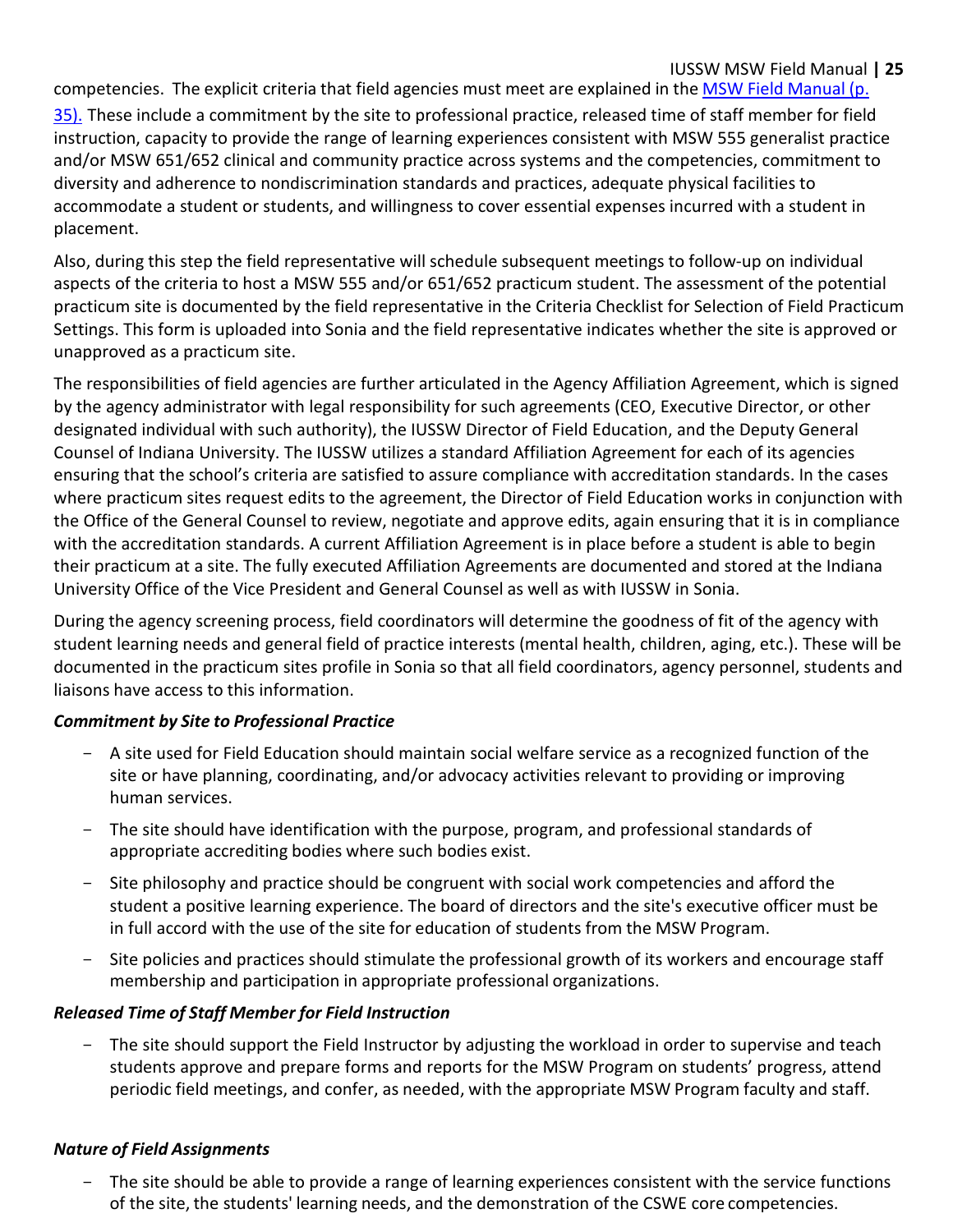- Site-based learning experiences should include opportunities for students to work with diverse populations and more than one client system size (individual, families, groups, community, and/or the organization).
- Practicum sites should include opportunities to integrate and consolidate learning from all areas of the curriculum and to develop relevant skills for master's level practice. If a site is not able to provide full practice experiences, the student will be required to have these experiences in other ways with the assistance and direction of the Field Instructor.
- IUSSW does not offer simulations to supplement the field experience.

#### *Nondiscrimination*

Agency assures that it will not discriminate against any individual including, but not limited to, employees or applicants for employment and/or students, because of race, religion, ethnic or national origin, gender, sexual orientation, marital status, age, disability, or veteran status.

#### *Physical Facilities*

- Sites are encouraged to provide the student with adequate physical facilities (desk, chair, telephone, private interviewing space, etc.) and sufficient technology to accomplish assigned tasks. For example, if a student were expected to electronically document in a medical record, then a student would needcomputer access.

#### *Student Expenses*

- The site is encouraged to reimburse students for expenses incurred in order to complete the practicum at their site and while providing service to agency clients. For example, parking, background checks, health screenings, mileage, and travel reimbursement, etc.

#### <span id="page-27-0"></span>**Field Instructor Information**

#### *Criteria for Selecting Agency-Based Field Instructors*

While the selection of the Field Instructor involves collaboration between the site and the MSW Program, the final appointment remains with the MSW Program. In addition, the MSW Field Coordinator is responsible for overseeing the work of Field Instructors to determine ongoing compliance with the field education policies. The following criteria have been established to ensure appropriate Field Instructor selection:

- 1. The individual appointed as Field Instructor must have an MSW from a CSWE-accredited social work program and a minimum of two years post-MSW social work experience.
- 2. The assigned agency-based Field Instructor is responsible for providing a social work practicum experience and for assisting the Task Instructor with field teaching when appropriate. The individual should have knowledge of and conviction about the school's mission and the MSW Program mission, goals and objectives, and a commitment to the education of graduate students and practicewith at-risk populations.
- 3. The individual must be ready to assume a teaching role, which includes the ability to 1) link theory to practice, 2) develop and structure learning experiences which take into account individual student learning needs and patterns, 3) assist students in expanding their knowledge beyond the scope of the practicum setting, 4) aid students in the reflection processes of professional supervision, 5) provide feedback and suggestions to enhance students' learning, and 6) evaluate and document their students' performance.
- 4. The individual should have the ability to objectively handle disagreement and conflict that may arise between the site and the student(s).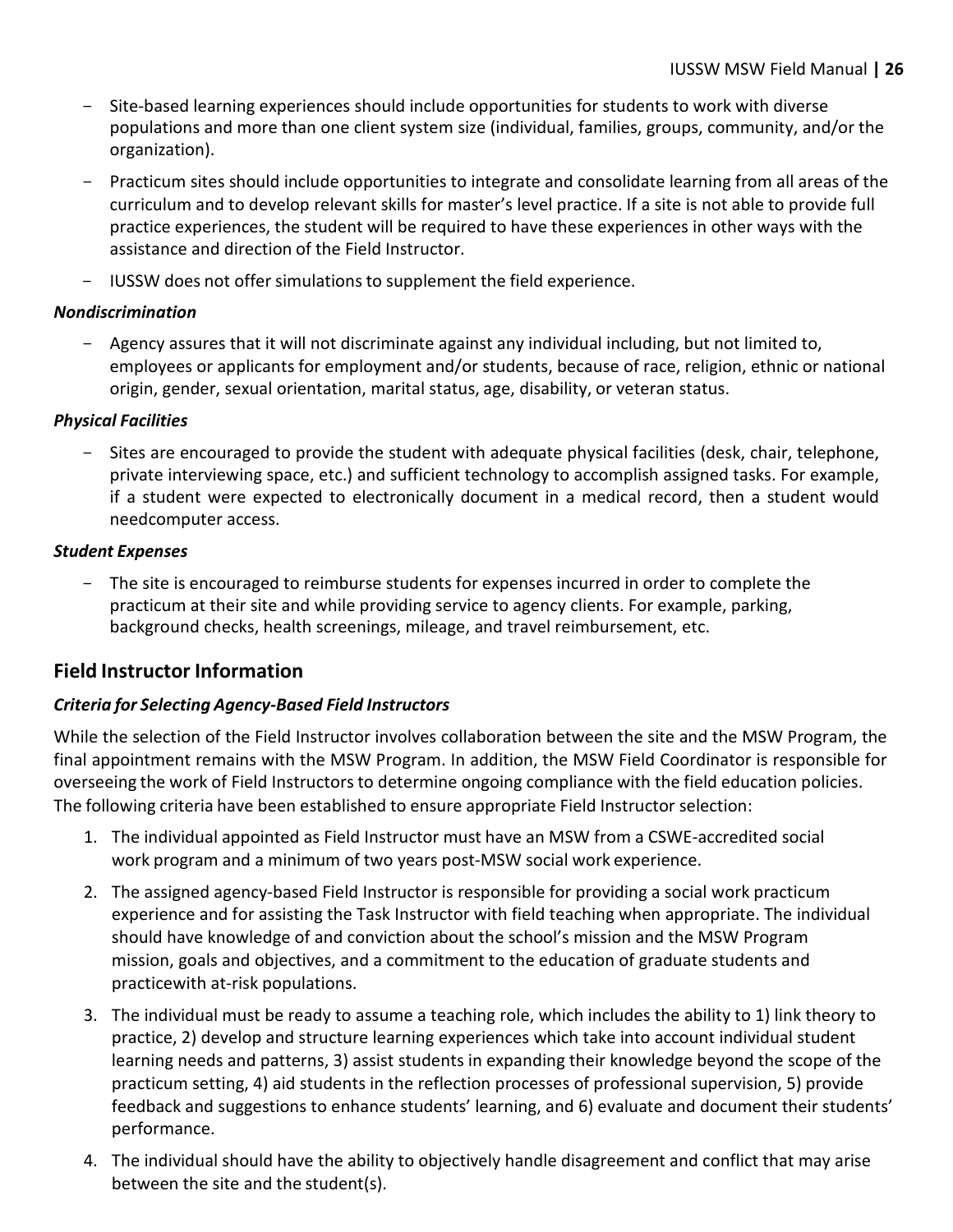5. The Field Instructor should be willing to devote sufficient time to carry out the responsibilities of field instruction and to work closely with the MSW Program. This includes weekly supervision with students, review, preparation, and approval of assessments and evaluations for the MSW Program on students' progress, and attendance at periodic MSW Program meetings with other Field Instructors and faculty.

#### *Responsibilities of the Field Instructor*

The responsibilities of the Field Instructor are to:

- 1. Provide a professional model of generalist social work practice within the site that is consistent with the NASW (2021) Code of Ethics.
- 2. Individualize student learning tasks and activities based on student learning needs, CSWE social work competencies, and the mission of the practicum site.
- 3. Provide guidance and assistance to students in completing the Learning Plan.
- 4. Orient students to site policies and procedures as they relate to work management including dress code, attendance, record keeping, intake and referral, transfer, and termination of clients.
- 5. Facilitate student understanding and adherence to responsible and ethical conduct at thepracticum.
- 6. Actively assist the students in understanding site's general liability, risk management, health, and safety policies.
- 7. Provide educational supervision. It is expected that the Field Instructor meet with the student for a minimum of one hour per week to review work performed, assist the student in conceptualizing the issues inherent in learning experiences, articulate thoughts, and reactions, and facilitate the integrationof coursework and field learning experiences.
- 8. Provide feedback on student assignments and other written products produced for the practicum.
- 9. Inform the Faculty Field Liaison immediately in the event concerns arise in the student's performance and provide the appropriate documentation.
- 10. Attend and participate in the field orientation and in periodic training with other Field Instructors organized by the MSW Program.
- 11. Confer periodically with the Faculty Field Liaison.
- 12. Assess students' progress in achieving competency by completion of evaluative methods provided by the MSW Program.

#### *Responsibilities of the External Field Instructor*

In cases when there is no Field Instructor available at an agency, the MSW Program will identify an External Field Instructor to provide supervision.

The responsibilities of the External Field Instructor are to:

- 1. Provide a professional model of social work practice that is consistent with the NASW (2021) Code of Ethics.
- 2. Confer regularly with the Task Instructor regarding the student's learning in the agency.
- 3. Individualize student learning tasks and activities based on student learning needs, CSWE social work competencies, and the mission of the practicum site.
- 4. Provide guidance and assistance to students in completing the Learning Plan.
- 5. Facilitate student understanding and adherence to responsible and ethical conduct at the practicum site.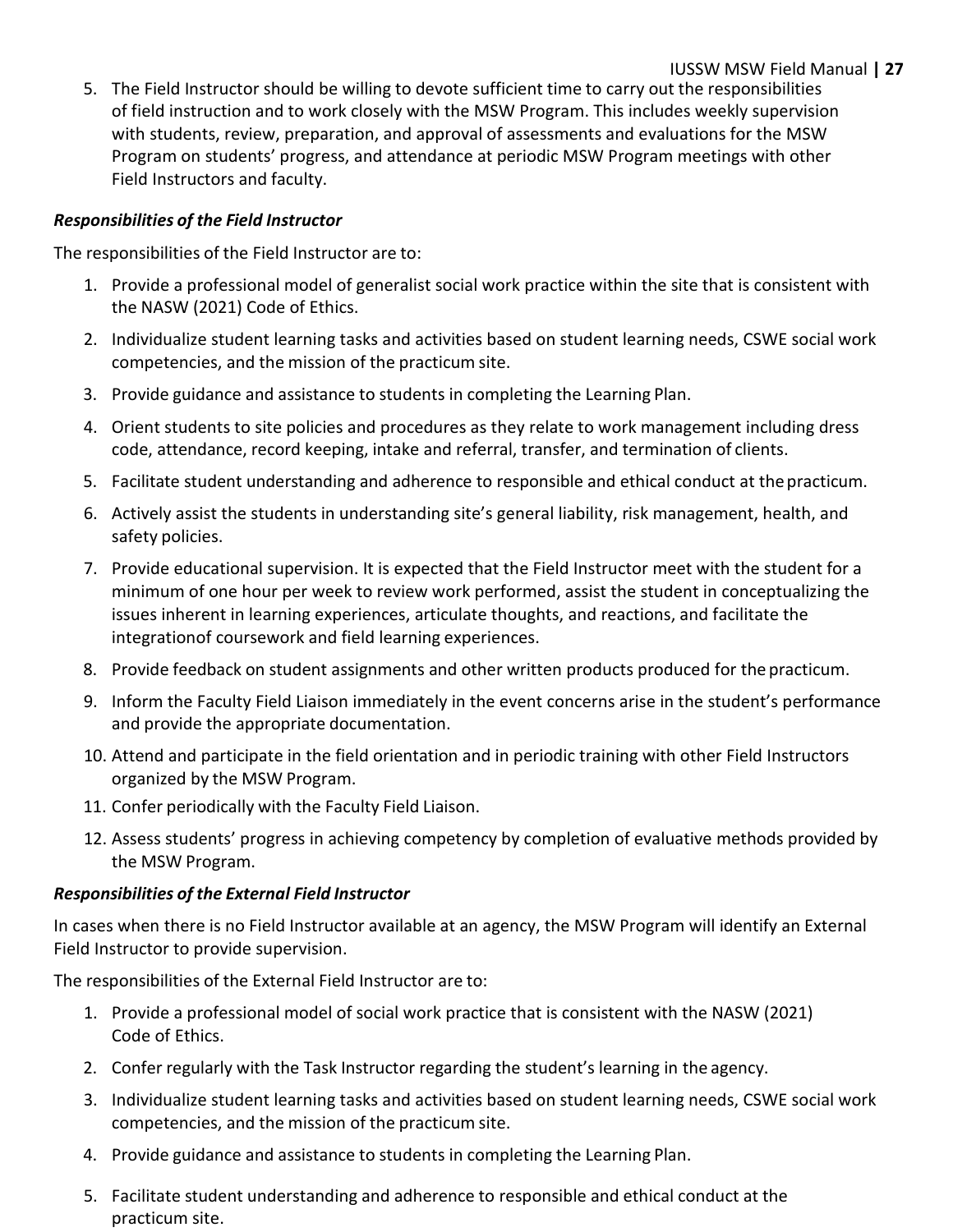- 6. Provide educational supervision. It is expected that the Field Instructor meet with the student for a minimum of one hour per week to review work performed, assist the student in conceptualizing the issues inherent in learning experiences, articulate thoughts, and reactions, and facilitate the integration of coursework and field learning experiences.
- 7. Provide feedback on written products produced for the practicum.
- 8. Inform the Faculty Field Liaison immediately in the event concerns arise in the student's performance and provide the appropriate documentation.
- 9. Attend and participate in the field orientation and periodic training with other Field Instructors organized by the MSW program.
- 10. Confer periodically with the Faculty Field Liaison.
- 11. Assess student's progress in achieving competency by completion of evaluative methods provided by the MSW Program.

#### *Responsibilities of the Task Instructor*

The individual appointed as the Task Instructor may have a degree other than social work but has sufficient experience as a human services provider. To ensure the student's learning experiences are rooted in the social work perspective, a Field Instructor is assigned.

The responsibilities of the Task Instructor are to:

- 1. Facilitate a professional model of practice within the agency that is consistent with the NASW (2021) Code of Ethics.
- 2. Help the student understand and adhere to responsible and ethical conduct in the practicum.
- 3. Actively assist the students in understanding the site's general liability, risk management, health, and safety policies.
- 4. Orient students to the site policies and procedures as they relate to work management, including dress code, attendance at meetings, record keeping, intake and referral, transfer, and termination ofclients.
- 5. Attend and participate in the field orientations and periodic training organized by the MSW Program.
- 6. Collaborate with the Field Instructor on the development of learning activities and the evaluation of the student.
- 7. Inform the Field Instructor immediately in the event concerns arise in the student's performance and provide the appropriate documentation.

#### <span id="page-29-0"></span>**Responsibilities of the Students**

As a vital component of the field practicum process, students are expected to:

- 1. Adhere to the standards and practices established by the MSW Program for the practicum course including adherence to the Code of Ethics (2021) of the National Association of Social Workers.
- 2. Demonstrate professional behavior in their practice, classroom, and othersettings.
- 3. Follow the administrative policies, standards, and practices of the site.
- 4. Comply with the Patient Confidentiality and the Health Insurance Portability and Accountability Act (HIPAA). Students shall follow all policies and procedures of the site, including those governing the use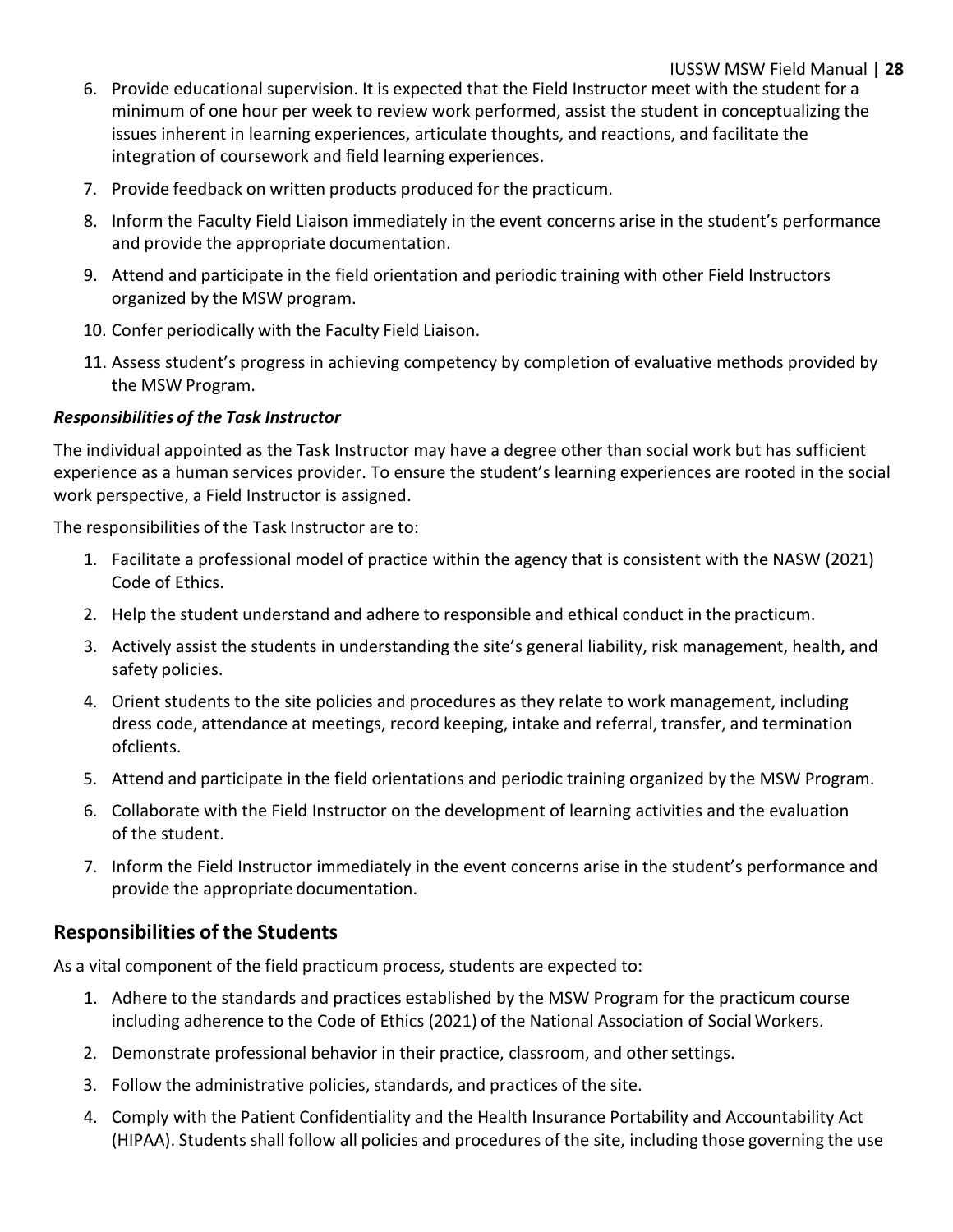and disclosure of individually identifiable health information under federal law, specifically 45 CFR parts 160 and 164. Solely for the purpose of defining the students' role in relation to the use and disclosure of agency's protected health information, such students are defined as members of the Agency's workforce, as that term is defined by 45 CFR 160.103, when engaged in practicum activities. However, such students are not and shall not be considered to be employees of the Agency. In addition, student's breach of Agency's policies concerning confidentiality shall be grounds for student discipline by IUSSW, including dismissal from the program and/or removal from the agency.

- 5. Make myself available Monday-Friday during the daytime hours to complete practicum requirements.
- 6. Complete practicum hours over the course of the entire academic term(s). The minimum hours must be completed within the semester that the student is enrolled in the field course. Be present at the site throughout the entire practicum. Schedule of hours at the site should maximize practicum-learning experiences. With permission from the Field Instructor, Task Instructor, and Faculty Field Liaison, a student's practicum may be extended for compelling reasons.
- 7. Notify the Field Instructor when ill or faced with a personal emergency and develop a plan to make up the time and/or missed assignments. Studying for a test or working on papers is not considered an emergency to be absent from the practicum.
- 8. Demonstrate a readiness to learn and become involved in all appropriate aspects of the field experience to complete course objectives.
- 9. Engage in on-going self-evaluation by identifying specific strengths and learning needs, and completing the Learning Plan, Midpoint Evaluation, and Final Evaluation.
- 10. Assume an active role in the learning process including preparation for and openness to field supervision and conferences with the Faculty Field Liaison and Field Instructor.
- 11. Complete all documentation in keeping with site and field practicum expectations.
- 12. Discuss field placement concerns such as those related to the assigned Field Instructor and site with the Faculty Field Liaison or MSW Field Coordinator. Should the student be dissatisfied with the outcome, the student may discuss the situation further with the respective campus MSW Program Director.
- 13. Provide written evaluation of the Site to both Site and the University upon request.
- 14. Provide health records upon request by the site. Typical requests include proof of immunization tests, including COVID-19, MMR, PPD and Hepatitis B and/or Hepatitis declination form.
- 15. Provide documentation to the site of personal health insurance in effect during the term of assignment, if required by the site.
- 16. Provide documentation of appropriate liability insurance as provided by the University or personally secured to the site.
- 17. Obtain, if required by the site, a criminal background check that meets their requirements and to provide a copy of the results of the background check to the site.
- 18. Students will adhere to the NASW (2021) Code of Ethics and will work with agency personnel to ensure continuity of service during their traditional academic breaks.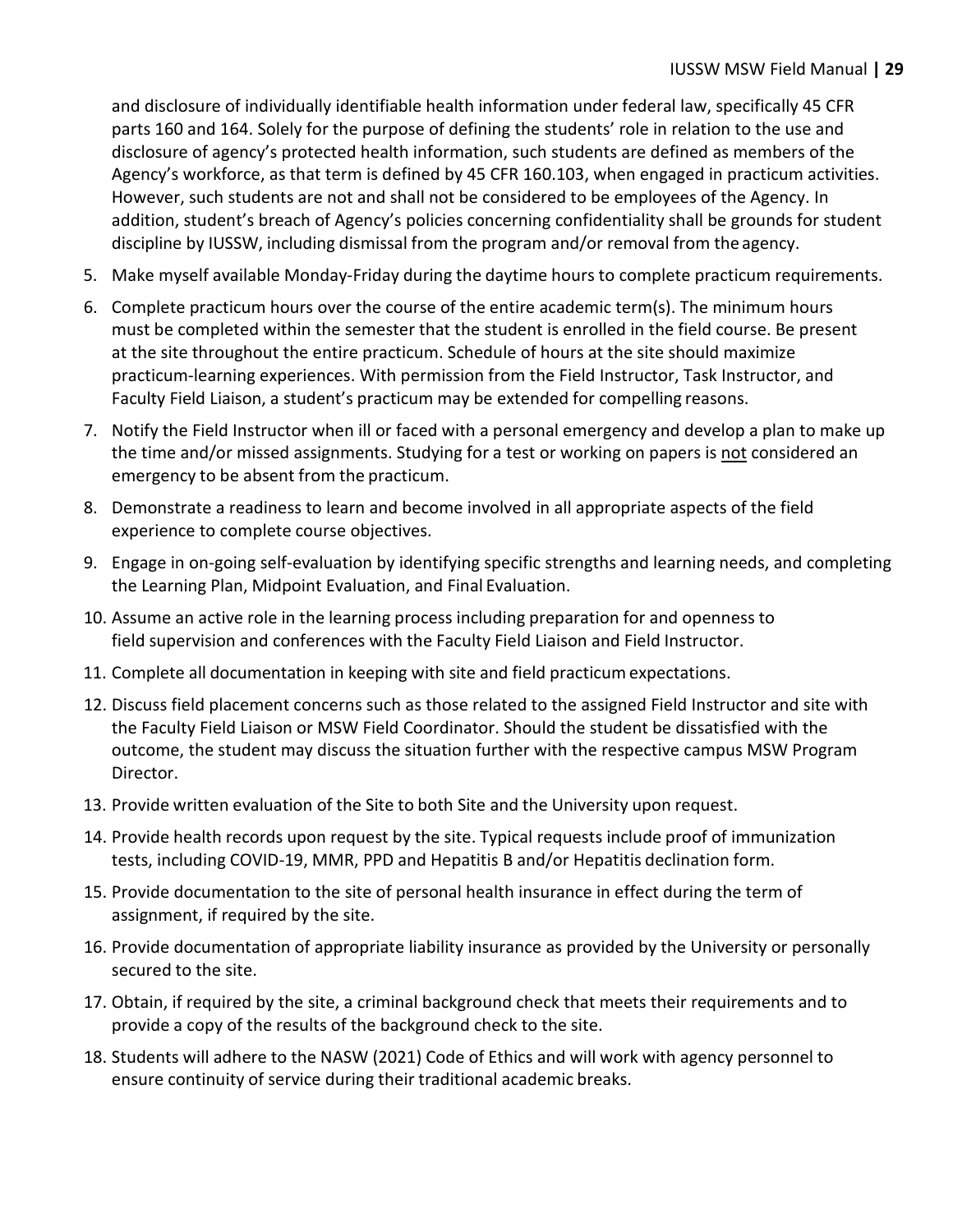#### <span id="page-31-0"></span>**Student Professional Expectations in Field Education**

#### *Social Work Practicum Code of Conduct*

Students are expected to adhere to the standards and ethics of the (2021) National Association of Social Workers Code of Ethics and the standards of the Council on Social Work Education. Prior to beginning practicum courses, students are expected to review the entire NASW (2021) Code of Ethics in preparation for ethical practice and review/submit the IUSSW MSW Social Work Practicum Code of Conduct statement indicating their understanding of and commitment to adhering to the Code. **Ethical violations during practicum can result in discontinuation of practicum placement and/or failure of the course.** In addition, ethical violations can result in possible legal/civil actions apart from university consequences.

#### *Guidelines on Confidentiality*

When students begin their field placements or are involved in any other activities in which they have direct client contact, they must accept the responsibilities of a practicing professional. This professional practice includes adherence to the principles of confidentiality. The following statements are designed to protect client anonymity, and to assist students in knowing how to handle privileged information responsibly. Students should review the NASW Code of Ethics section on Privacy and Confidentiality (1.07, a-w).

- 1. Students must become familiar with and follow confidentiality policies of the site in which they are placed or in which they have client contact.
- 2. No identifying information regarding specific clients, their families and/or other significant persons is to be revealed outside of the site. Within coursework, students will use pseudonyms or third person references in all oral presentations and written assignments (supervision records, learning plans, evaluations, case studies, etc.). No client information or situations should be shared in any courses outside the School of Social Work.
- 3. Identifying information includes names, addresses, telephone numbers and any background information by which clients might be identified.
- 4. For community or professional presentations or written material distributed outside of a class, students must alter case information to eliminate identifying information.
- 5. Students are responsible for the protection of any professional information or records they might have in their possession.
- 6. Students should not remove records containing privileged information from their placementsite.
- 7. When in doubt about the integrity of any confidentiality issue or practice, students should feel free to seek consultation and advice from Field Facilitators, Field Instructors, Faculty Field Liaisons, and other social work faculty.

#### *Adapted from Ursuline College, Ohio Social Work Department*

#### *Dual Relationships*

IUSSW adheres to pertinent standards in the NASW Code of Ethics concerning dual relationships and conflicts of interest. In field instruction, dual relationships may occur when a Field Coordinator, Field Instructor, or Faculty Field Liaison maintains a relationship with a student(s) in more than one area, whether it is professional, in the classroom, or social. Dual or multiple relationships can occur consecutively. For example, a previous social work course instructor may now be the Field Instructor for a student in the site where he or she works full time. In such a case, the student and the Field Instructor need to discuss the relationship and clarify boundaries as per Standard 3.02(d) below.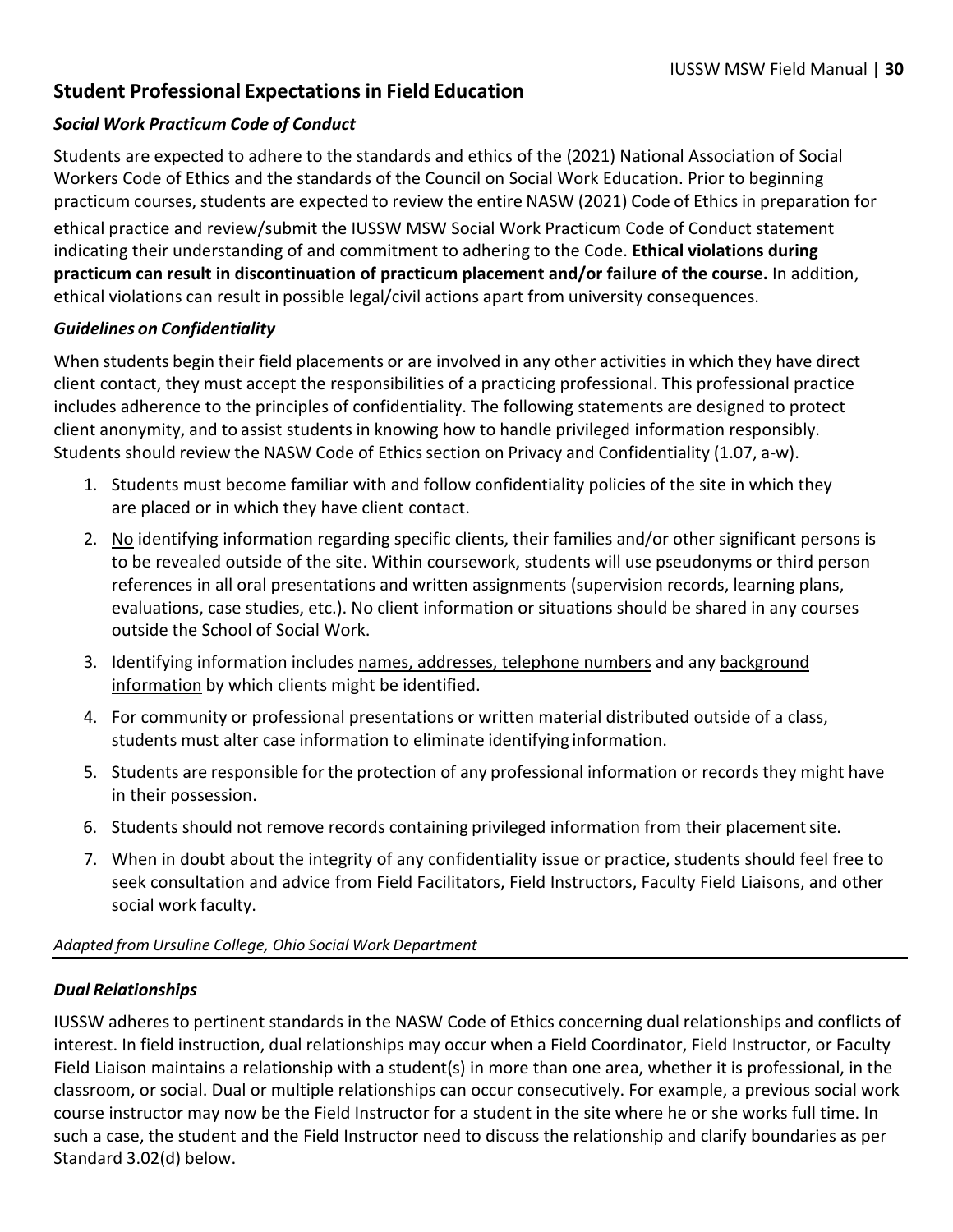According to the NASW Code of Ethics:

- Standard 1.06(a) Social Workers should be alert to and avoid conflicts of interest that interfere with the exercise of professional discretion and impartial judgment.
- *Standard 1.06(c)* Social Workers should not engage in dual or multiple relationships with clients or former clients in which there is a risk of exploitation or potential harm to the clients.
- *Standard 3.02(d)* Social Workers who function as educators or field educators for students should not engage in any dual or multiple relationships with students in which there is risk of exploitation or potential harm to student, including dual relationships that may arise while using social networking sites or other electronic media. Social Work educators and Field Instructors are responsible for setting clear, appropriate, and culturally sensitive boundaries. (NASW Code of Ethics, 2021).

If in any aspect of Field Education, the potential of a dual relationship exists, the student or Field Instructor should notify the Faculty Field Liaison, Field Coordinator or the MSW Director.

#### *Service Continuity*

Students will adhere to the NASW (2021) Code of Ethics and will work with site personnel to ensure continuity of service during their traditional academic breaks.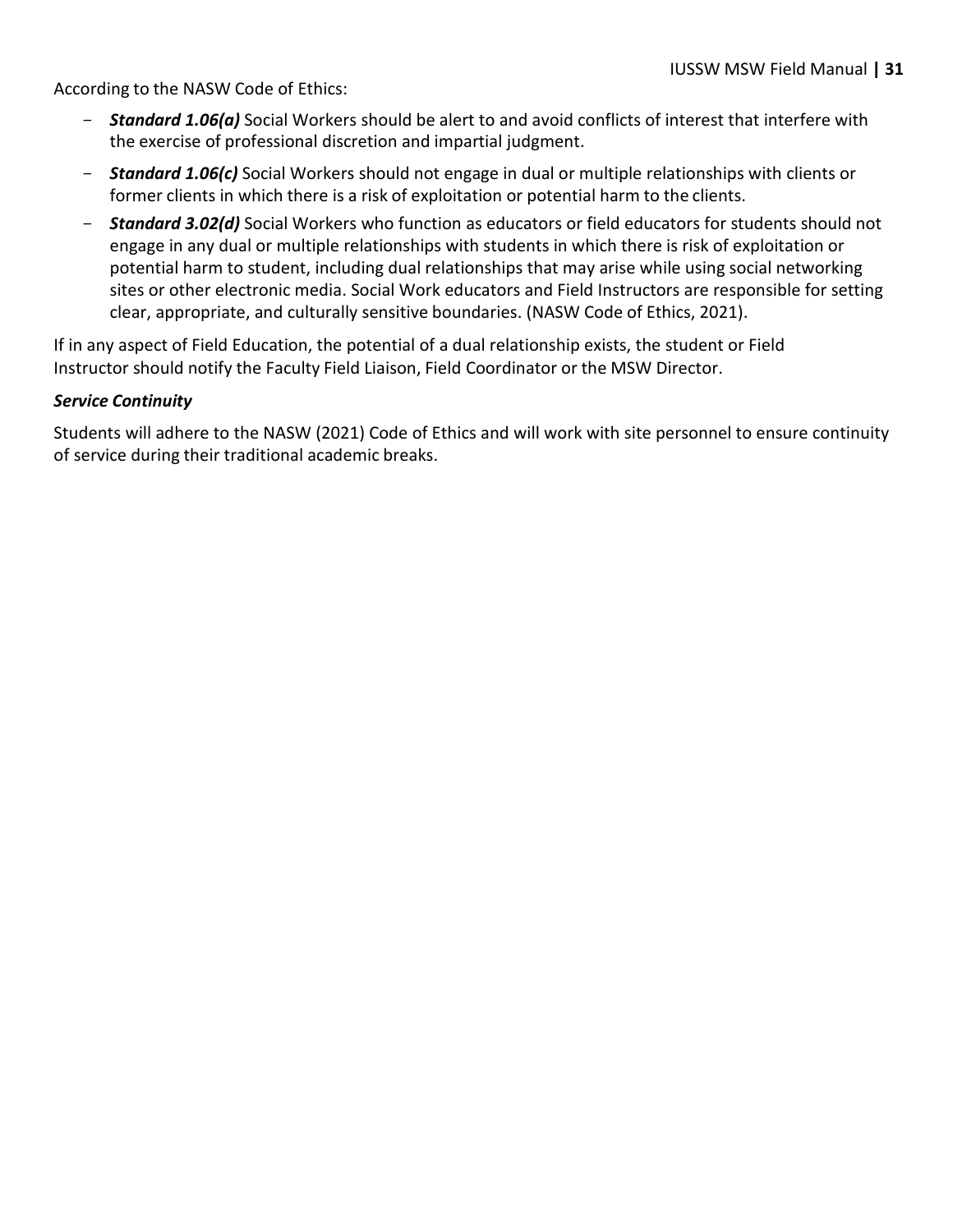## **Chapter 3: Field Practicum Policies and Guidelines**

<span id="page-33-0"></span>Indiana University School of Social Work Field Department uses a software program called Sonia to assist with managing the practicum processes. Students, Field Instructors, Task Instructors, and Faculty Field Liaisons utilize it to access placement information, required forms, and reference documents.

#### <span id="page-33-1"></span>**Criteria for Placing Studentsin Field Education**

#### *Criteria- 555 Practicum I*

Students are eligible for placement in practicum settings when they have completed all prerequisites to be considered for placement.

#### **Prerequisitesinclude:**

- Introduction to Social Work Profession
- Research I
- Diversity, Human Rights, and Social Justice
- Generalist Theory and Practice
- Social Policy Analysis and Practice
- Organizations, Communities and Society

Students must complete pre-placement documents and meetings with their assigned field coordinator.

Students must interview with the agency and be accepted to a practicum placement by the organization.

#### *Criteria- 651/652 Practicum II/III Advanced Standing Students*

Students are eligible for placement in practicum settings when they have completed all prerequisites to be considered for placement.

#### **Prerequisitesinclude:**

- BSW degree from CSWE accredited school of social work
- Executive Leadership Practice
- Assessment in Mental Health and Addictions
- Community and Global Theory and Practice
- Clinical Theory and Practice

Students must complete pre-placement documents and meetings with their assigned field coordinator.

Students must interview with the agency and be accepted to a practicum placement by the organization.

#### *Criteria- 651/652 Practicum II/III Regular Standing Students*

Students are eligible for placement in practicum settings when they have completed all prerequisites to be considered for placement.

**Prerequisites** (555 Practicum I and the courses that are considered prerequisites as listed above for this practicum) **include:**

- Executive Leadership Practice
- Assessment in Mental Health and Addictions
- Community and Global Theory and Practice
- Clinical Theory and Practice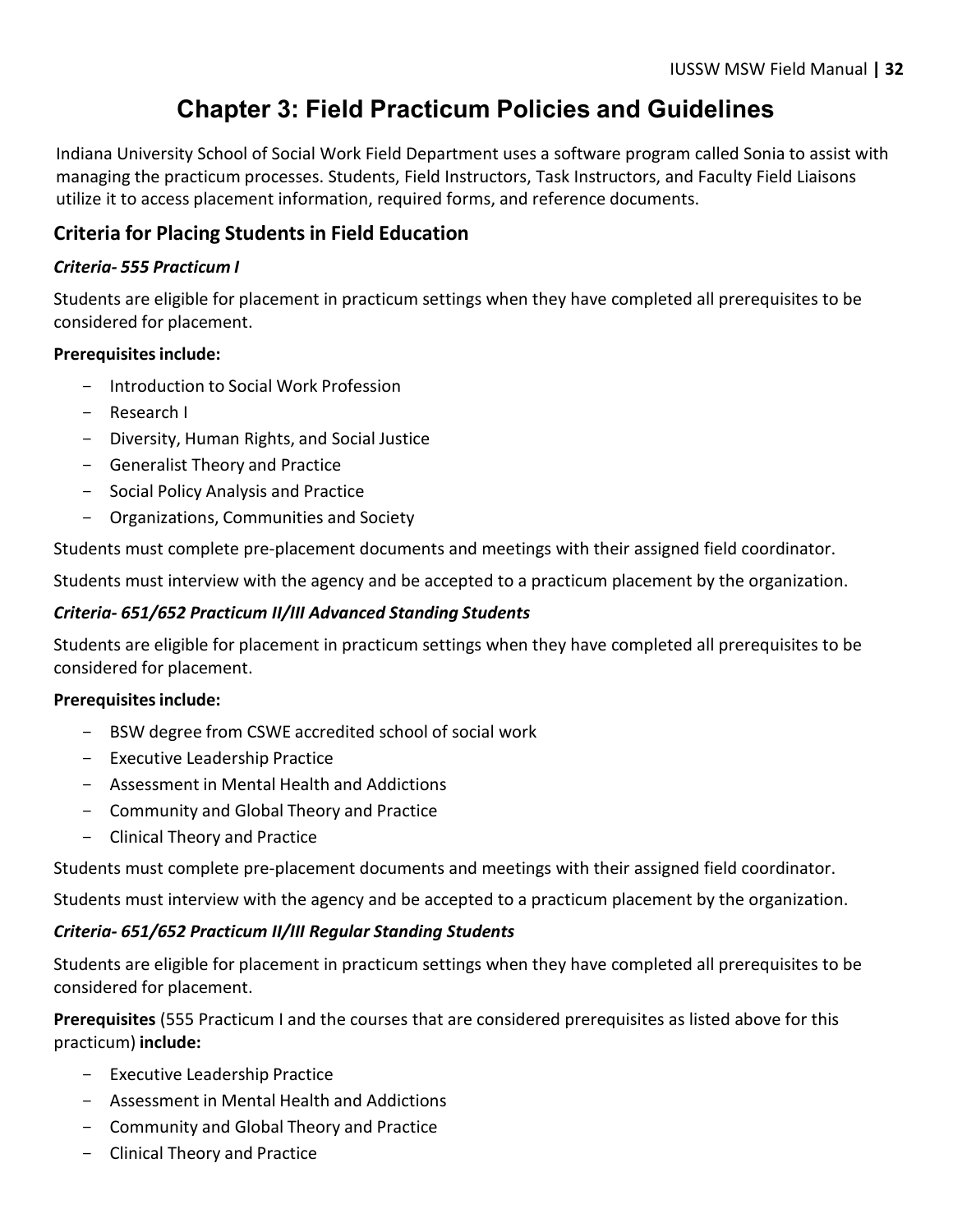Students must complete pre-placement documents and meetings with their assigned field coordinator.

Students must interview with the agency and be accepted to a practicum placement by the organization.

#### <span id="page-34-0"></span>**Student Readiness for Field Education and Field Pre-Placement Policies**

Student readiness to begin the field education component of the program includes the accomplishment of a) coursework in preparation for field, b) successful completion of field pre-placement processes including the completion of the MSW Application for field placement, c) placement interviews, and d) attending the IUSSW student field orientation.

#### *Field Placement Procedures*

MSW field coordinators on each campus/online program conduct information sessions for students who will be going into 555 practicum and 651/652 practicum respectively. These information sessions provide an overview of the practicum requirements and the field placement process. The field coordinator will also instruct the students to complete their pre-placement forms and upload their resume into Sonia. Once students submit their pre-placement required forms and resume, the coordinators meet with each student individually to begin discussion about different placement options. The attention given to students to find the optimal practicum opportunity is considered essential to successful placements.

Once a placement is identified as an appropriate match for the student's interests and learning needs, the student must complete a practicum interview with a site contact and be confirmed by the site and MSW Field Coordinator, in the IUSSW Student and Site Placement Agreement form found in Sonia.

When the matching process is complete, students and field instructors are assigned to a faculty field liaison. The liaison has responsibility to oversee their students' learning in the practicum sites and conduct the integrative seminar classes thus maintaining regular contact with assigned students. Liaisons also visit, inperson or virtually, each practicum site for individualized meetings with students and field instructors. Field coordinators have the responsibility to assist field liaisons, field instructors and students in preventing and resolving field related difficulties.

#### *Student Coursework in Preparation in Field*

It is imperative that students are prepared for practice experience through course work before they are placed in their field practicum. Students must have taken or be currently enrolled in the appropriate practice classes at the time of their practicum. Students with GPAs below 3.0 are not allowed to progress to 651/652 until the GPA is at 3.0, if there is no additional coursework required to graduate.

Students cannot enter a field practicum with more than one Incomplete ("I") grade in any social work course that is a prerequisite or co-requisite to the practicum course. Students must complete 555 before beginning placements in 651/652.

Students must have completed all foundation (generalist) and concentration level courses before beginning Practicum II/III – 651/652. Students enrolled in 651/652 must have enrolled or be currently enrolled in appropriate focus area classes.

#### *Field Pre-Placement Processes*

Pre-placement field processes include but are not limited to; attending practicum information sessions held by field faculty, completing documentation requirements found in Sonia, and the completion of preplacement interviews with the Field Coordinator to discuss placement particulars.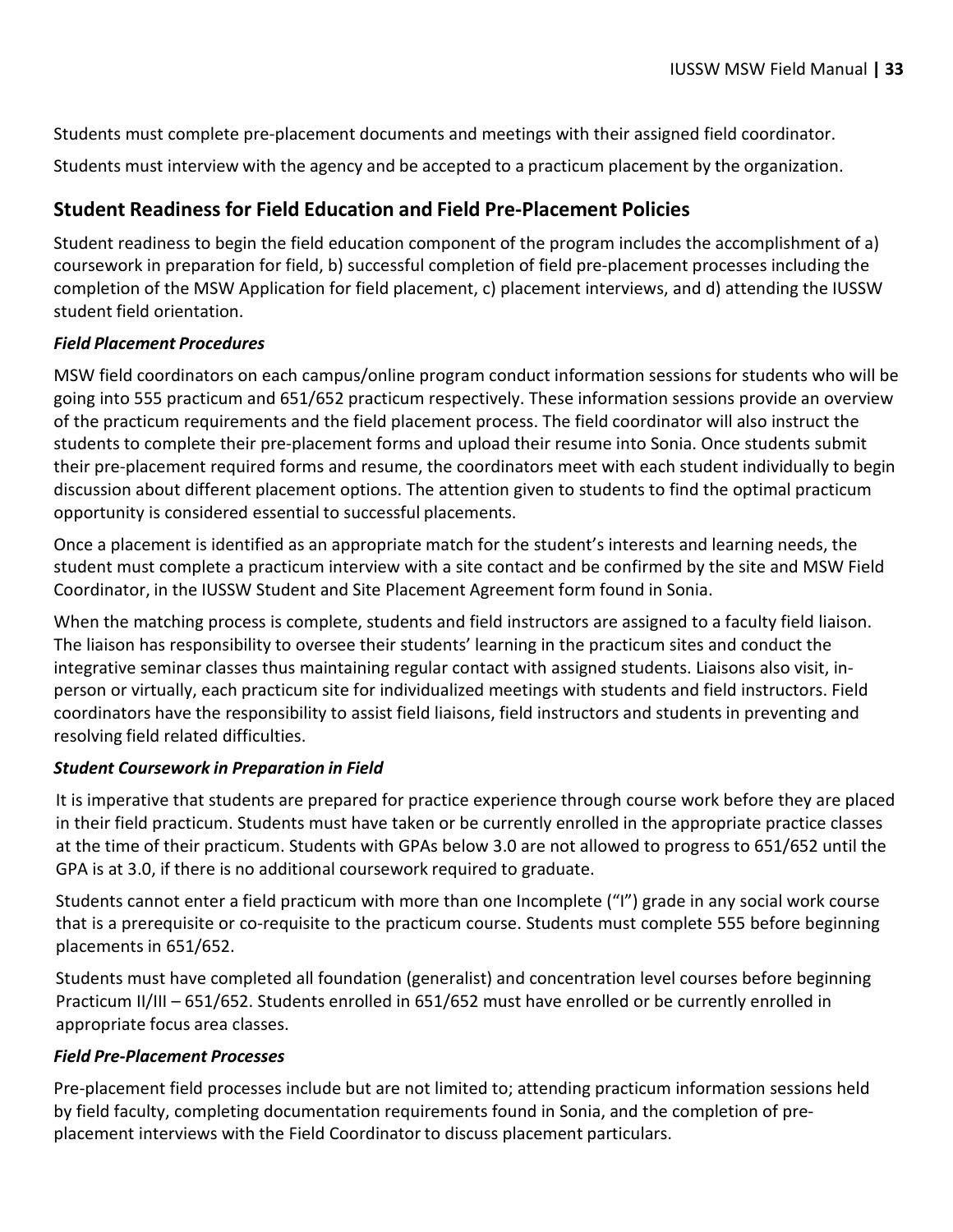Sonia Pre-Placement Requirements include:

- MSW Field Practicum Application
- IUSSW Background History Form
- IUSSW Student Code of Conduct Form
- IUSSW Student Practicum Contract
- Development and posting of a resume to be used in the agency interview process

Students must complete all pre-placement requirements in Sonia. The campus Field Coordinator(s), in conjunction with the Program Director, set due dates for the completion of the requirements in order for the students to be placed in qualified practicum sites during the subsequent term. Student's failure to complete the requirements in a timely manner will result in the Field Coordinator and Program Director determining whether the student may progress into field during the subsequent term or delay the practicum placement until the next available course cycle.

#### *Placement Interviews*

Once a placement is identified as an appropriate match for the student's interests and learning needs, the student must complete a practicum interview with a site contact and be confirmed by the site and MSW Field Coordinator, in the IUSSW Student and Site Placement Agreement form found in Sonia.

#### *IUSSW Student Field Orientation*

All MSW students are required to complete the IUSSW Student Field Orientation *prior* to having any client contact at the field placement site.

#### <span id="page-35-0"></span>**Use of Employer as a Practicum Site**

A student's place of employment can be used as a practicum site at the MSW level. Determination of the appropriateness of the placement based on new learning experiences, opportunities to meet all course competencies, and all other field requisites is the responsibility of the MSW Field Coordinator. For the practicum to have substantial new learning opportunities it must reflect activities and experiences that are different from the student's present scope of work and the practicum and employment supervision must be provided by separate individuals to minimize conflict of interest and avoid dual relationships. In this placement site, the student must be able to advocate for policies that are relevant to the placement in order to enhance social well-being and be able to collaborate with site personnel and clients for policy action that is effective. It should be noted that according to the Council on Social Work Education (CSWE, 2015) *"To ensure the role of student as learner, student assignments and Field Education supervision are not the same as those of the student's employment" (p. 13).*

To pursue an employment-based placement, the steps in the process are as follows:

- 1. On the MSW Field Practicum Application, the student indicates interest in completing a practicum placement at the current employer.
- 2. The student completes and submits the Petition for Employment-based Practicum in Sonia for the Field Coordinator's review.
- 3. The Field Coordinator reviews the petition and, if needed, may request additional information.
- 4. The Field Coordinator, in consultation with pertinent field team members, reviews the petition and determines approval or denial.
- 5. The student is notified of the final decision.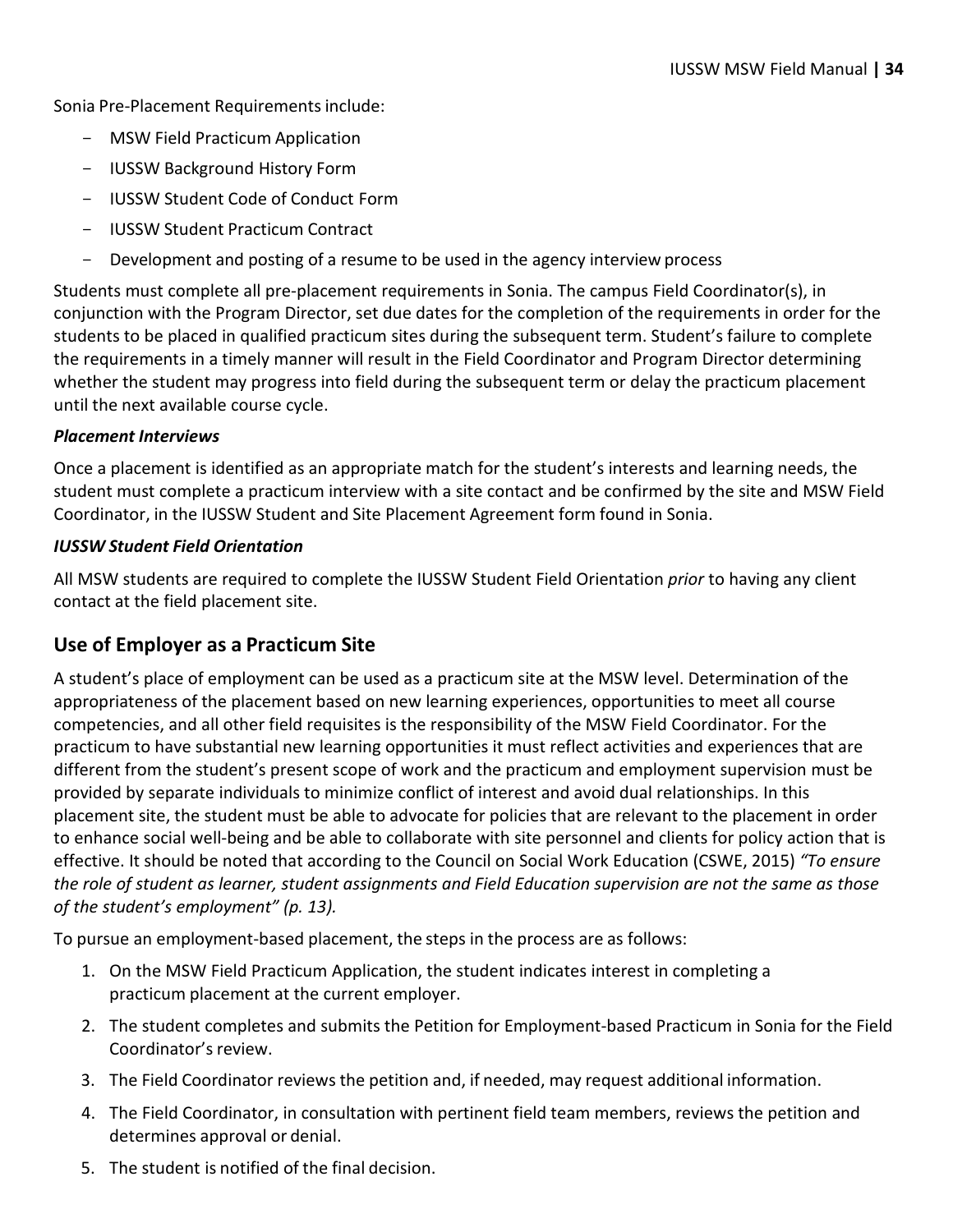6. If approved, in Sonia, the student completes the IUSSW Student and Site Placement Agreement Employment Based Practicum section and submits it for the Agency Contact's review, completion, and submission.

#### <span id="page-36-0"></span>**Use of Previous Social Work Practicum Site as 651/652 Practicum Site**

Students are discouraged from using a previous Social Work practicum site as the practicum site for 651/652. If a student has particular needs that warrant an exception to the rule, the MSW Field Coordinator will make the determination of appropriateness. Determination of the appropriateness of the placement based on new learning experiences, opportunities to meet all course competencies, and the need for the repeated field site is the responsibility of the MSW Field Coordinator. For the practicum to have substantial new learning opportunities, it must reflect advanced activities and experiences that are different from the student's previous social work practicum activities, and the practicum supervision must be provided by different individuals to avoid dual relationships and provide additional learning experiences.

To pursue a 651/652 placement in the same site as a previous practicum, the steps in the process are as follows:

- 1. On the MSW 651/652 Field Practicum Application, the student indicates interest in completing a practicum placement at the same site as a previous practicum.
- 2. The student completes and submits a proposal outlining the need, advanced learning opportunities, and identification of different field instructor for the Field Coordinator's review.
- 3. The Field Coordinator reviews the proposal and, if needed, may request additional information.
- 4. The Field Coordinator, in consultation with pertinent field team members, reviews the petition and determines approval or denial.
- 5. The student is notified of the final decision.

#### <span id="page-36-1"></span>**Paid Practicum**

Some sites may have the ability to offer paid practicum experiences in the form of stipends, paid internships, or special fellowships. The student must notify the Field Coordinator immediately about an offer of a paid practicum placement. With these opportunities for paid placements, the Field Instructor/Site Representative completes the Practicum Compensation Acknowledgement form in Sonia. The student reviews this form acknowledging their responsibilities for completion of activities as directed by the approved Learning Plan.

#### <span id="page-36-2"></span>**Offers of Compensation While in Placement**

Some sites may offer to compensate students after a placement has started. In such cases, the student should notify the Field Coordinator and such placements may be considered paid practicums.

#### <span id="page-36-3"></span>**Study-Abroad Practicum**

IUSSW is committed to advancing social and economic justice, empowerment, and human well-being in a diverse world with a changing global landscape. Students may apply to do a practicum in an international setting. Since 1979, IUSSW has had affiliations with many social service organizations abroad for field education experiences. The IUSSW Study Abroad Practicum program is approved by the Indiana University Committee on International Programs and supported by the Office of International Affairs at IUPUI.

Study abroad practicum provides students the opportunity to expand cultural horizons and to learn and apply social work knowledge and skills in a host organization and country. There are fields of practice in developing countries, such as community and social development that are simply not available locally, providing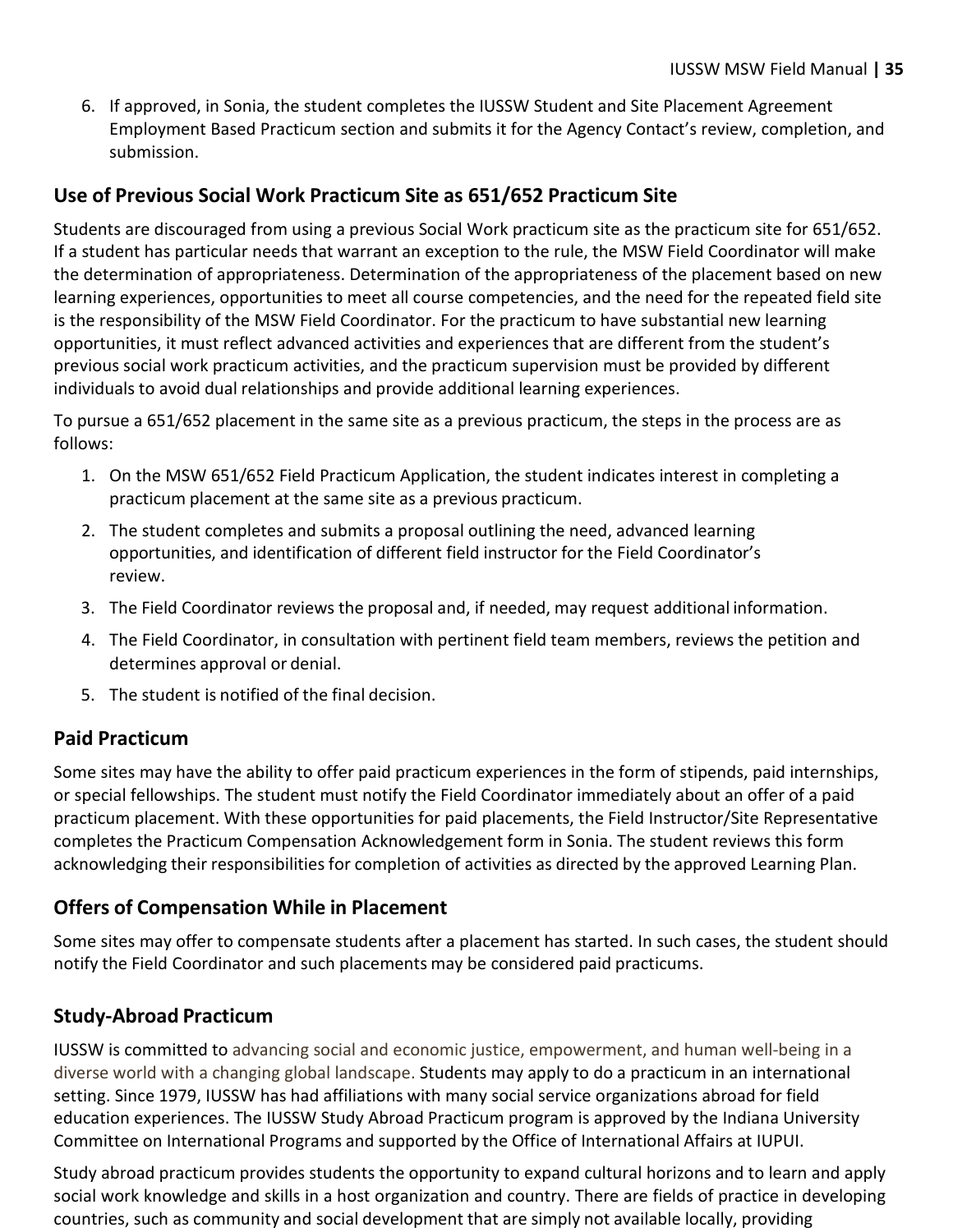powerfully rich learning experiences for students.

In addition to several study-abroad elective courses in the curriculum, IUSSW provides students with opportunities to complete a Study Abroad Field Practicum for 555 Generalist Practicum I and/or 651 & 652 Practicum II & III. Consistent with the definition of international practicum by Panos, Pettys, Cox, and Jones-Hart (2004), IUSSW defines *study abroad practicum* as course-based student learning occurring in an international setting different from the student's primary or current residential location.

IUSSW has a Study Abroad Field Education Coordinator, who is responsible for developing and overseeing study abroad practicum for students from all IUSSW campuses and programs.

A study abroad practicum will enhance students' global awareness and cultural competency. Through a study abroad practicum experience, it is the intent of IUSSW that students experience personal and professional growth that will increase their knowledge of international relations and provide opportunities to explore different cultural contexts.

Please note that per IU policy, students may not study in programs under a [US Department of State Travel](https://travel.state.gov/content/travel/en/traveladvisories/traveladvisories.html/) [Advisory](https://travel.state.gov/content/travel/en/traveladvisories/traveladvisories.html/) with a Level 3 or 4.

#### *Student Eligibility Requirements*

Students must meet the following criteria to apply for a Study Abroad Field Practicum:

- 1. Be in good standing at IUSSW
	- Students who have current disciplinary actions such as academic probation, a student review meeting, or stronger may not participate.
- 2. Students must be making satisfactory academic progress toward their degree.
	- Minimum 3.00 cumulative GPA
- 3. Completion of a criminal background check.
- 4. Committee approval of Application for study abroad field practicum.

#### *Student Application Process*

- 1. The student is to carefully review the Student Eligibility Requirements to determine if they are eligible to apply for a study abroad practicum.
- 2. The student is to contact their campus field coordinator to communicate their eligibility and interested in applying for a study abroad practicum.
- 3. The student is to meet with their campus academic advisor to identify any scheduling considerations and to ensure that they are able to complete any concurrent course requirements with field practicum.
- 4. The student's campus field coordinator is to notify the IUSSW Study Abroad Field Coordinator of the student's interest and eligibility.
- 5. The IUSSW Study Abroad Field Coordinator is to contact the student and provide the options available to meet the curriculum requirements, including practicum site information, housing suggestions, costs to the student, study abroad scholarship opportunities, organizational interview requirements, language proficiency needed, and safety considerations.
- 6. Once the student determines they would like to move forward to apply for a specific site, which meets their curriculum objectives, the student is to complete in Sonia the Application for Study-Abroad Field Practicum, in addition to their Practicum Application.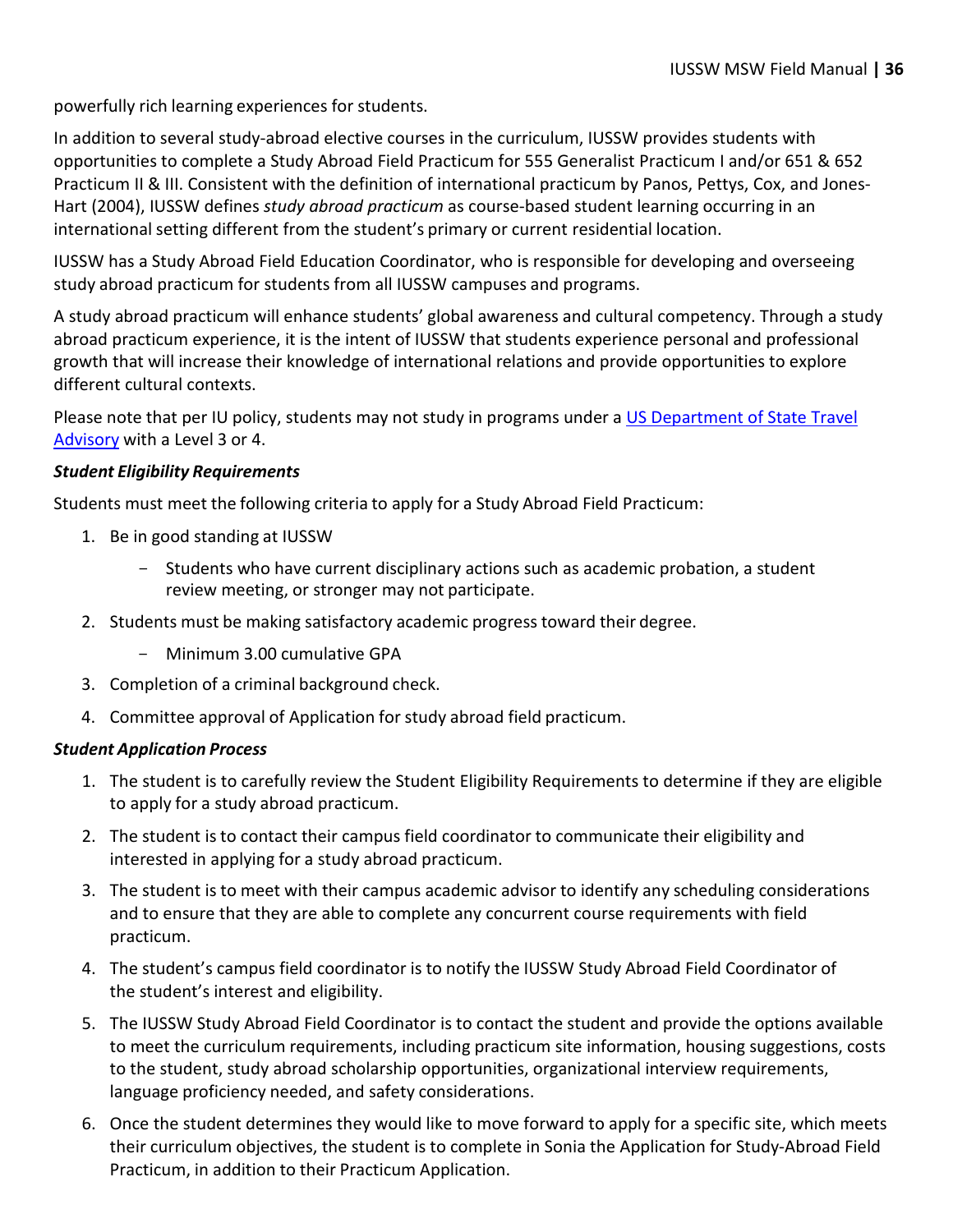- 7. Committee reviews application and eligibility materials for acceptance into a study abroad practicum program.
- 8. The student isto complete IUSSW field placement processes.
- 9. The IUSSW Study Abroad Field Coordinator works with the student and the partnering organization to complete any organizational application processes and schedules an interview utilizing Skype or Zoom.
- 10. The partnering organization determines the acceptance of the student for the determined academic term.
- 11. The student completes the University Office of International Affairs Study Abroad requirements.

Please note, most of the study-abroad placements are competitive. There is no guarantee that a student will be offered a practicum by the partnering organizations.

#### *Scheduling Study Abroad Practicum*

Study abroad field placement occurs during the same semester(s), as it is available for enrollment on student's campus.

For consideration, in 651 and 652 Practicum II & III, a student may schedule practicum in either the spring semester, with a May graduation or summer semester following completion of all course work (choosing a May graduation "walk" option), with their degree being conferred in August or December of that academic year.

#### *Faculty Field Liaison and Practicum Seminar*

The IUSSW Faculty Field Liaison maintains contact with the student and field instructor during the studyabroad practicum through email, online meetings, and the practicum seminars which are available online for study abroad students. The Faculty Field Liaison reviews the student draft-learning plan, learning plan, midpoint evaluation, and final evaluation. The Faculty Field Liaison conducts site meetings either online or in person.

#### *Additional Requirements*

For students choosing Study-Abroad Practicum, there are two additional product requirements. These requirements include completing the *Study Abroad Field Placement Student Report* in Sonia and creating a Study Abroad Experience Presentation (online) for faculty and students about the student's study abroad field education experience (VoiceThread or Zoom utilized as web-based presentation platform). Students are provided instruction and technological support for creating the online presentation.

#### *Pre-Departure Orientation*

Several activities occur for pre-departure and on-site orientations. These include:

- 1. Review of requirements to enter the country, organizational requirements, and preparatory activities (i.e., immunizations, passport, VISA).
- 2. Review and completion of the materials needed by the IUPUI Office of International Affairs Study Abroad including, health insurance, and various other health and contact information forms. These items are maintained in the iAbroad online system.
- 3. Discussion of anticipated costs and a budget for the experience including housing, meal, and transportation expenses.
- 4. Discussion of safety concerns and tips for safe travel abroad; how student usually approaches new situations and how that pattern can be helpful or unhelpful in a study abroad situation; discussion of the student's goals, apprehensions, and anticipation.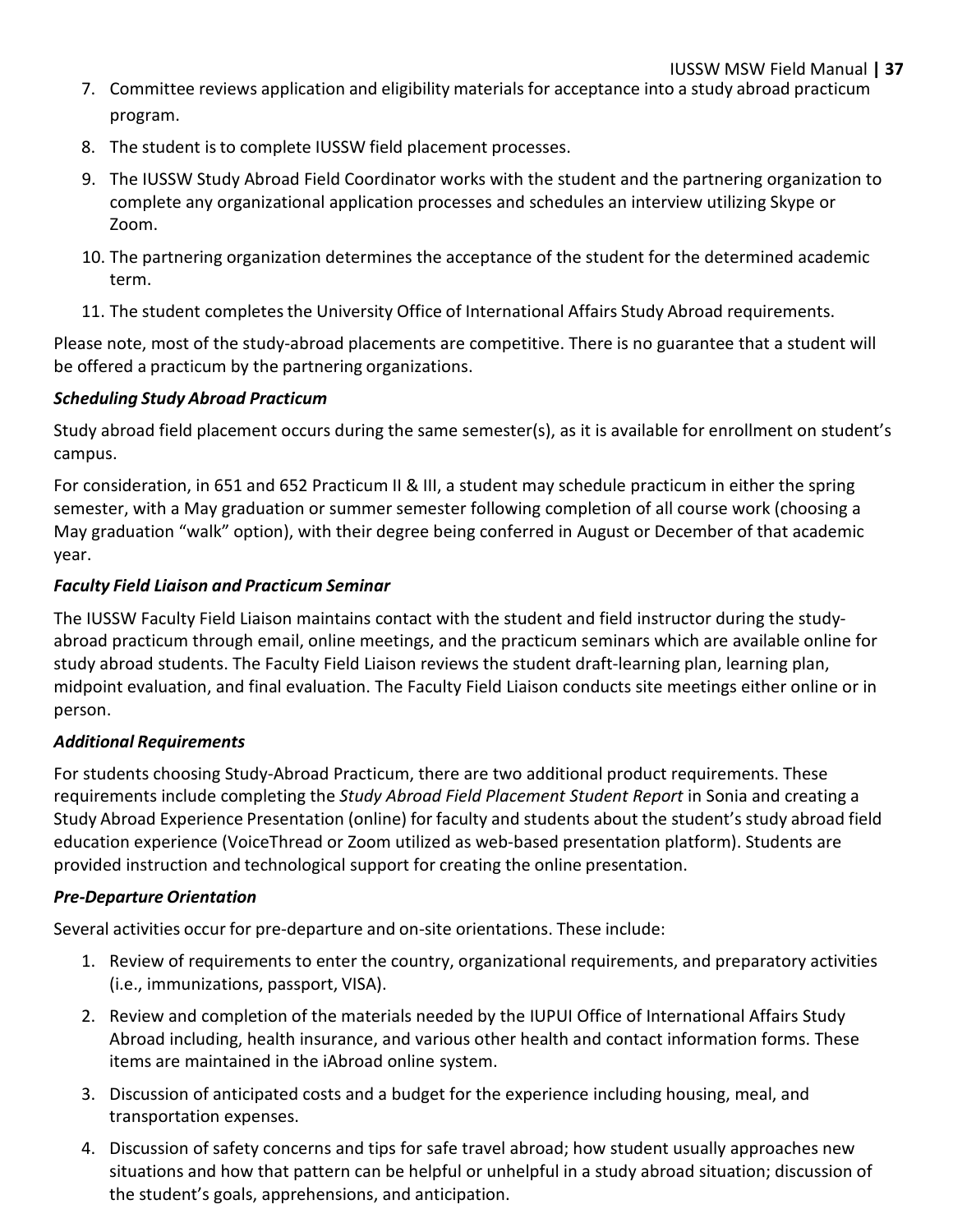- 5. Discussion and communication between the study abroad field coordinator and the receiving field instructor in the social services agency (or university social work program) regarding arrangements, which have been made for the student's study abroad.
- 6. Field orientation is provided to the organization's field and task instructor, including training in the Sonia platform for the learning evaluation process (LEP) and timesheet entries.

#### *Organizational Orientation*

Once the student is on-site, the agency-based field or task instructor is responsible for arranging an appropriate orientation to the placement setting which includes the following:

- 1. Physical aspects of the agency; services provided, administrative and organizational policies and procedures including safety and risk management; and historical development of the organization.
- 2. Opportunities to meet staff in order to understand their professional roles and responsibilities within the organization.
- 3. Observations of client service within the organization; accompanying and/or "shadowing" professional staff.
- 4. Orientation to the role of the professional in the organization, including cultural and normative behavior in relation to dress, safety procedures, and professional relationships.
- 5. Orientation to values and ethical issues frequently encountered in professional practice in the organization.

#### <span id="page-39-0"></span>**Use of a Private Practice Setting as a Practicum Site**

A private practice may not be used as a practicum site. In rare instances, such a setting may be able to provide all the required learning experiences for a placement, including those in areas of social and economic justice, diversity, and populations-at-risk. To be considered for an exception to this policy a student must have extensive experience in human service agency employment in professional helping roles, and often, complex life situation factors or learning needs which may best be met in such a setting.

#### <span id="page-39-1"></span>**Indiana Licensed Clinical Addiction Counselor (LCAC) Field Requirements**

As a component of the MSW 651/652 Practicum or in addition to it, LCAC applicants must complete not less than one (1) supervised practicum, internship, or field experience in a counseling setting, with a minimum of two hundred eighty (280) face-to-face client contact hours of addiction counseling services and a minimum of thirty-five (35) hours of supervision from a qualified supervisor.

A "qualified supervisor" means an individual who is supervising within his or her scope of experience and training and holds an active license at the time of supervision as: (1) A clinical addiction counselor; (2) A clinical social worker; (3) A marriage and family therapist; (4) A physician with training in psychiatric medicine; (5) A psychologist; (6) A clinical nurse specialist in psychiatric or mental health nursing; or (7) Another state-regulated addiction counseling professional or, if the experience was gained in a state where no regulation exists, by an addictions or behavioral health professional of equivalent status; who has at least five (5) years of experience in providing addiction services.

Students who are interested in completing a 651/652 practicum that meets the above requirements of LCAC licensure should inform their Field Coordinator during the Field Pre-Placement Processes by documenting this interest on the MSW Field Practicum Application and communicating it during the pre-placement interview. All attempts will be made to identify an agency and Field Instructor who meet the above criteria; however, as with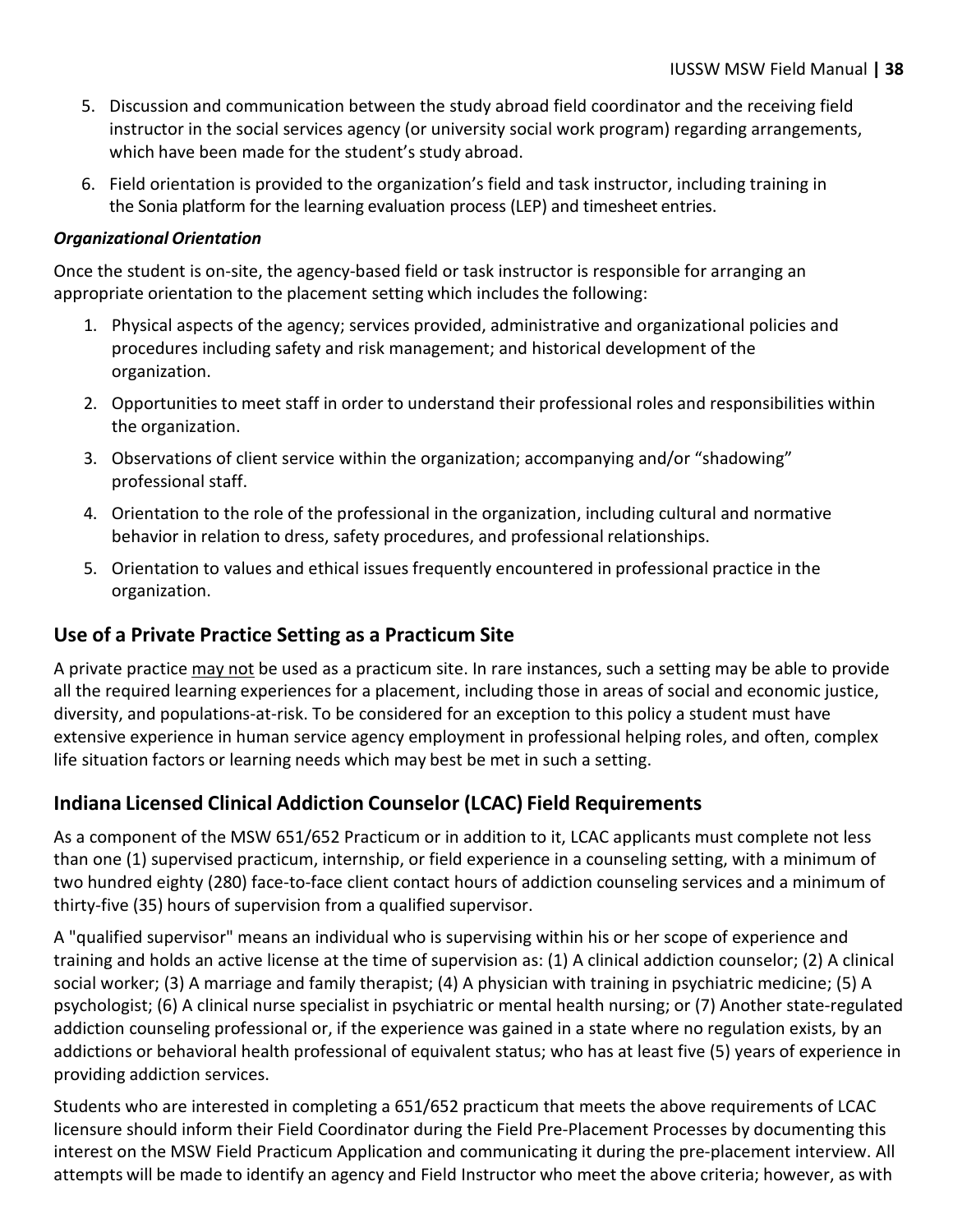any requested site, a placement is not guaranteed. Students follow all MSW Field Practicum Policies and Guidelines as documented in the MSW Field Manual and complete all Field Pre-Placement Processes and Placement Interviews the same as any other 651/652 Field Practicum.

While in the qualified LCAC practicum setting, students document in Sonia Timesheets their practicum hours which include 280 face-to-face client contact hours of addiction counseling services and 35 hours of supervision.

To document the practicum hours a student can utilize the drop-down options in the timesheet tab of:

- Social Work Practice-Direct Practice Activities,
- Social Work Practice Indirect Practice Activities, and
- Addictions Direct Practice.

To document the 280 face-to-face client contact hours of addiction counseling services, a student selects the Addictions Direct Practice option.

To document the 35 hours of supervision, a student selects:

- Field Supervision if the Field Instructor is a LCAC qualified supervisor.
- Addictions Supervision if someone other than the Field Instructor is providing the LCAC supervision. If the Field Instructor is not a LCAC qualified supervisor, the student will be required to have 1 hour per week of field supervision with their MSW Field Instructor in addition to the Addictions Supervision.

Note: It isthe responsibility of the student to document the above for the purpose of LCAC licensure.

#### **Indiana School Social Work License**

As a component of the MSW 651/652 practicum, students who are in the Schools Focus area and interested in pursuing an Indiana School Social Work License after graduation must meet the following criteria in addition to the general 651/652 practicum placement and field instructor requirements:

- Practicum placement is in a school setting
- Field Instructor or Task Instructor is employed by the school district in the role of a School Social Worker

It is the preference of IUSSW to have the Field Instructor be a Licensed School Social Worker as well.

#### <span id="page-40-0"></span>**Student Academic Files**

An academic file is created and maintained for each social work student to facilitate the advising process. The MSW Learning Plan, Midpoint Evaluation, and Final Evaluation become part of the student's academic file.

#### <span id="page-40-1"></span>**Sex Offender Screening Policy**

For information on the University and IUSSW Policies and Procedures regarding Sex Offender Screening, admission, and continuation in the program, please see the Student Handbook.

#### <span id="page-40-2"></span>**Criminal Offense Screening**

Many sites require a criminal check for all employees, volunteers, and practicum students working in the site. The student is responsible for the expenses of these checks. This background check is mandated for the protection of the clients in some sites, and they may reimburse students or pay for these checks. Results of the criminal check will be discussed with the student. If the student has a record, the site will decide on the type of offense and whether the student can proceed with the practicum. The School of Social Work cannot guarantee placement in a practicum. If unable to identify a site willing to accept a student based off his or her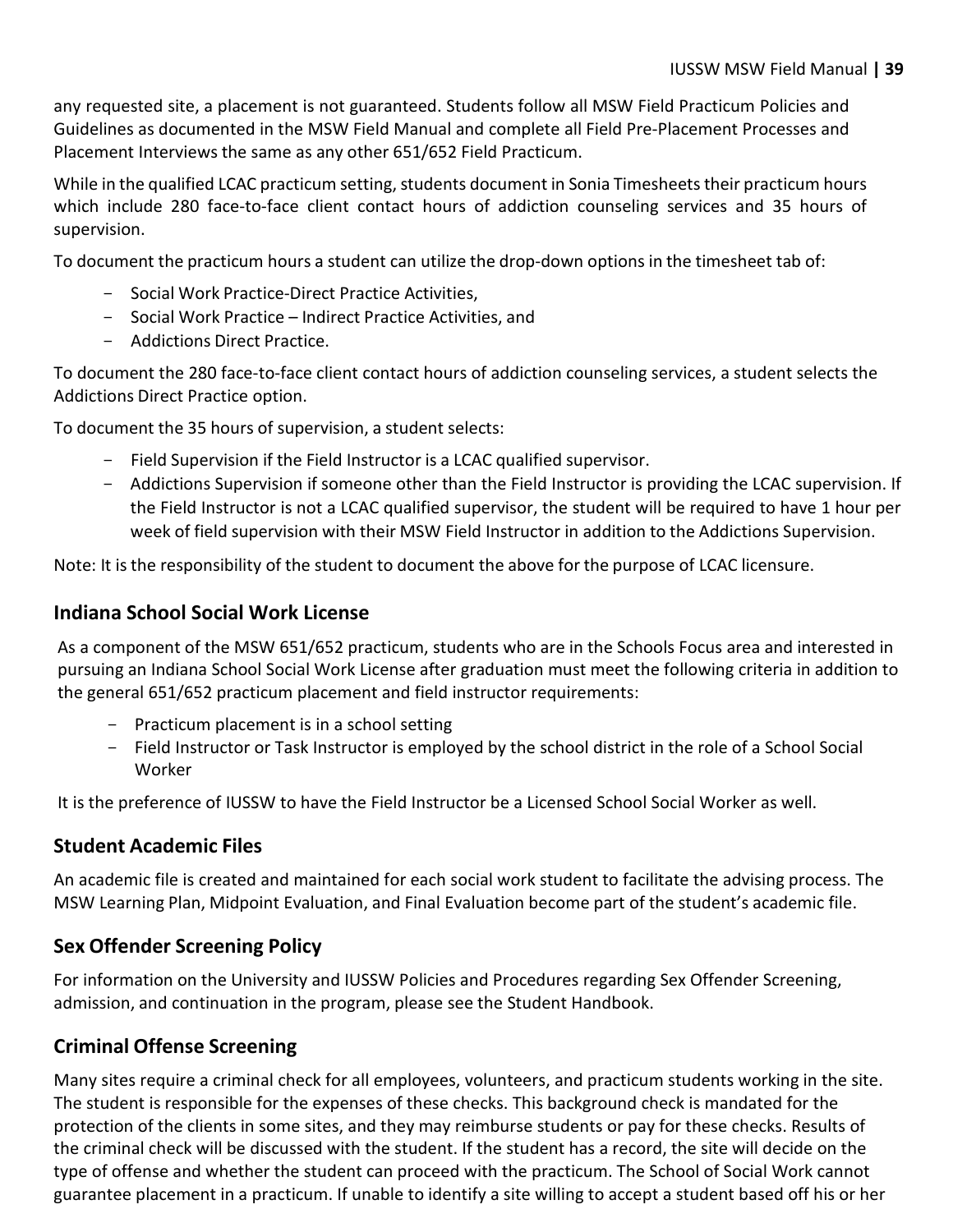criminal history, the student will not be able to graduate.

#### <span id="page-41-0"></span>**Support Services for Students with Disabilities**

Students with disabilities should share this information and the recommendations from the disability support services office with the Field Coordinator during the pre-placement process. The Field Coordinator works with the campus disability support service office, the student, and the site to develop a plan for making reasonable accommodations, so the student will be able to successfully achieve their academic goals. Please see Student Handbook for additional information on Support Services for Students with Disabilities.

#### <span id="page-41-1"></span>**Policy against Sexual Harassment**

See Student Handbook for Policy Against Sexual Harassment.

#### <span id="page-41-2"></span>**Supporting Student Safety**

IUSSW wants to ensure that our students are safe while in their practicum setting. However, we understand that there are inherent risks associated with the profession of social work, including some degree of uncertainty and potential physical and/or psychological risk. Due to the nature of the profession, IUSSW has the following criteria in place to support student safety:

#### *Criteria*

- All approved field sites should have a safety plan to guide students with safety-related policies and procedures.
- All students participate in training about safety issues through the School of Social Work field orientation and the training.
- The setting will conduct a detailed orientation with the student to familiarize them with the safety policies, practices, and procedures that could impact their personal safety, that of their clients, and others.

#### <span id="page-41-3"></span>**Risk/Safety Policies**

This information points out some of the potential risks associated with the field practicum and suggests some precautions for students to take.

#### *Policies*

It is the policy of the school to encourage attention to safety in field education. Students are required to follow the administrative policies, standards, and practices of their assigned agency. The following policies are related to the specifics of student safety:

IUSSW provides social work professional liability insurance coverage to all qualified students registered in a practicum course. See the section of Professional Liability Insurance that begins on Page 52, for more detailed information.

Agencies are required to provide or obtain emergency medical treatment for students if needed for illness or injuriessuffered during clinical experience. Such treatment shall be at the expense of the student treated.

IUSSW adheres to Indiana University's policy against sexual misconduct. This policy states that discrimination on the basis of sex or gender is prohibited in all educational programs and activities and governs the university's response to discrimination and sexual misconduct. Sexual misconduct is not tolerated in any on- or off-campus context. More information can be found under [University](https://policies.iu.edu/) Policies, by reading the Indiana University [Policies.](https://policies.iu.edu/)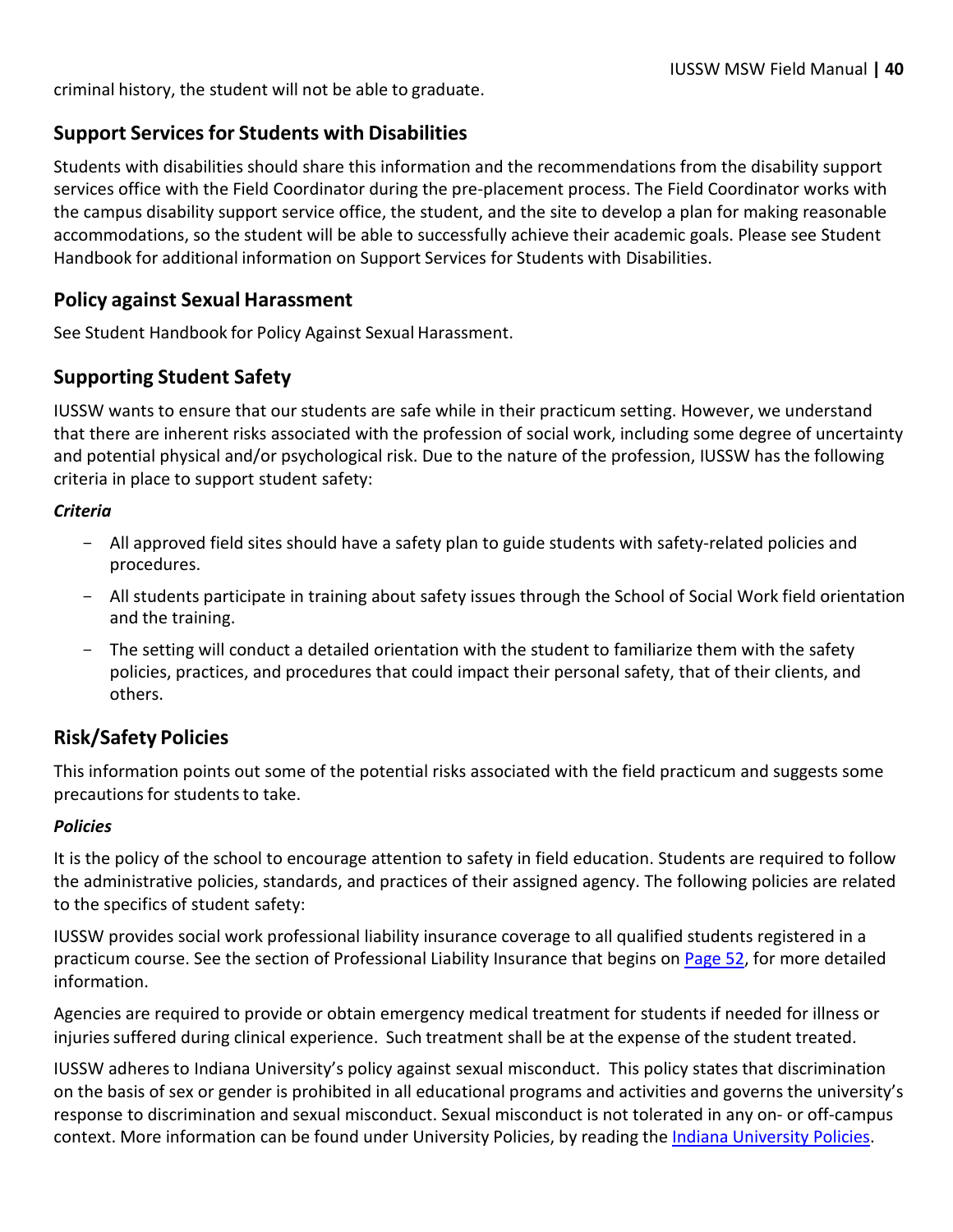#### *Procedures*

IUSSW Field Coordinators include safety as one of the primary topics of the Field and Task Instructor orientation in order to reinforce their need to discuss with their assigned student(s) the agencies policies and procedures related to safety. Students are also informed to discuss field placement concerns such as those related to the assigned Field Instructor and field agency with the Faculty Field Liaison or MSW Field Coordinator. Should the student be dissatisfied with the outcome, the student may discuss the situation further with the respective campus/ online program MSW Program Director. If a student needs additional support during the practicum, the Faculty Field Liaison, Field Coordinator and/or Advisor will refer the student to the appropriate campus resources(i.e., Counseling and Psychological Services (CAPS)).

IUSSW Field Coordinators provide training and resources to students to help ensure their safety while in field practicum sites. They include safety as one of the primary topics of the student orientation as well as the Field Instructor and Task Instructor orientation. Safety is also further explained below. This information points out some of the potential risks associated with the practicum and suggests precautions for students to take, which include measures about professional use of self, client office and home visits, and transporting clients.

#### *Professional Self*

An important aspect of practice is knowing the limits of professional knowledge and skills and avoiding helping situations that are not within areas of competence. Whenever there is a question about the handling of a particular case and whether or not a given intervention is appropriate, consult the Field Instructor.

#### *Client Office Visit*

Before seeing clients in an office setting, it is important to be informed of site policies and recommended courses of action should a client become agitated or hostile.

#### *Transporting Clients*

IUSSW strongly discourages students from transporting clients while completing a practicum. However, some placement sites may expect students to transport clients in the performance of the field assignments that involve outreach, home visits, and community resource work.

If transporting clients is an expectation of the placement site, the site should ensure that policies and practices are in place to protect both the social work student and the client(s).

#### *Home Visits*

It is not uncommon for social workers in a variety of social service settings to conduct home visits. Such visits do expose workers to risks. It is important that all home visits be made with the full knowledge of the Field Instructor—time of departure, time of return, other activities while on the trip, etc. If uncomfortable or threatened in a situation, the student should leave immediately. Safety is the primary concern. It is important to return to the site and report the experience to the Field Instructor. It may be appropriate to make visits accompanied by the Field Instructor or other persons.

Other safety guidelines include:

- Beware of dogs or other household pets that might be a threat.
- If alcohol, drugs, or weapons are in sight, offer a reason to leave and leave promptly.
- If it is detected that a person in the home is using substances, leave quickly.
- If the vehicle in use breaks down, know who to call and what stepsto take.
- Do not put yourself at risk, be attentive.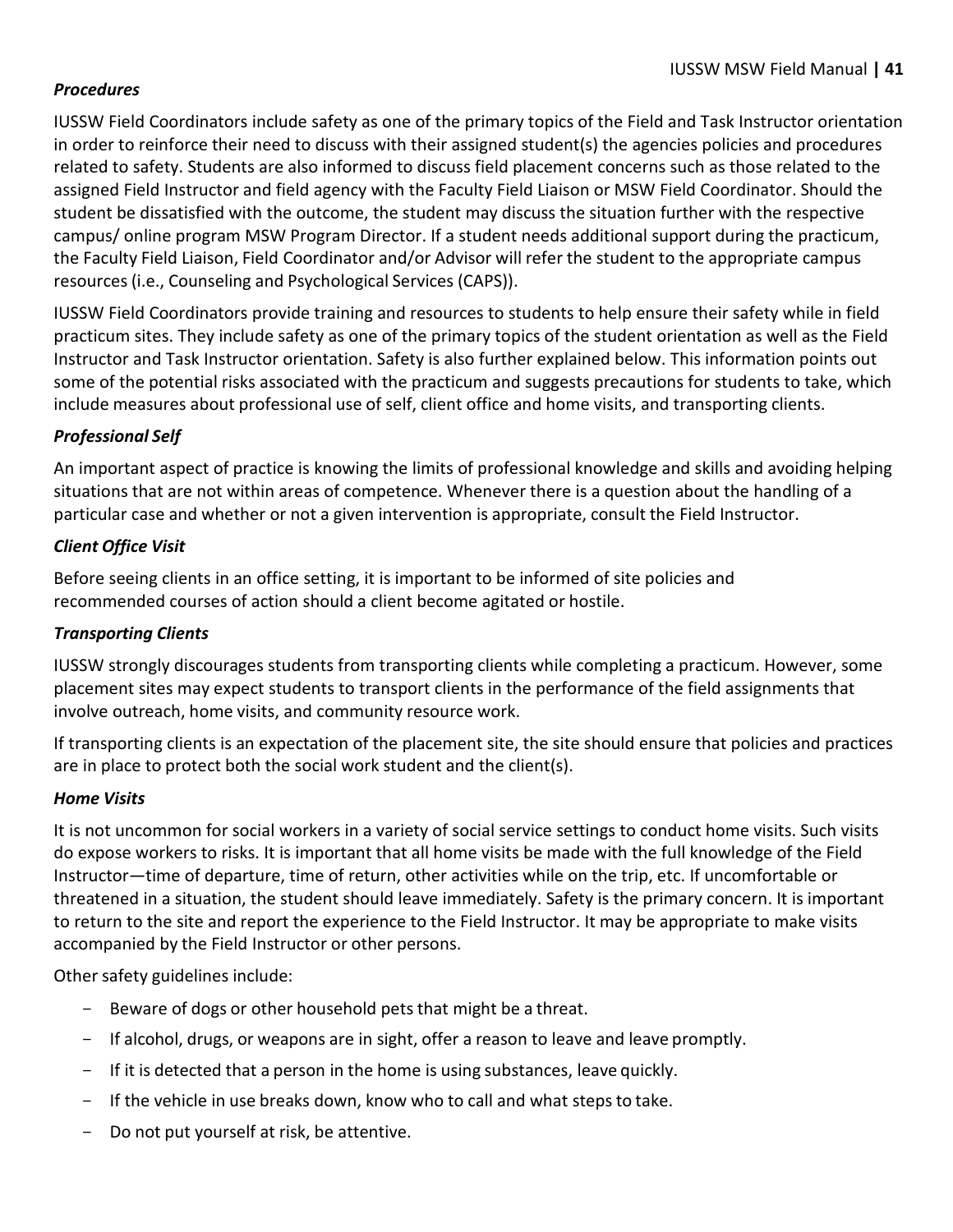#### *Institutional Settings*

Some field sites serve client populations whose behavior may be unpredictable. It is important to learn strategies for handling clients whose behavior becomes threatening. If uncomfortable with a client, inform the Field Instructor. It may be appropriate to have the Field Instructor or another staff person present when providing services to such clients.

#### *Off-Site Meetings*

Be aware of the location of activities or surroundings where such activities take place, note street lighting, open spaces, shrubs, and other growth. It is appropriate to travel in pairs after dark. Do not take risks.

#### *Active Shooter-Aggressor*

An important aspect of safety is being prepared for any instance that may occur. Following IU's Emergencies, Continuity and Planning – Emergency Procedures, IUSSW reinforces the Run-Hide-Fight course of action if confronted with an active shooter or aggressor. The Run-Hide-Fight training can be found on the Protect IU website<https://protect.iu.edu/emergency-planning/procedures/active-shooter.html> Students are encouraged to review the training video and resources provided on this website prior to entering their field placement. Students are also encouraged to share this information with their Field Instructor and Task Instructor and have a discussion regarding the practicum site's safety policies and procedures.

#### <span id="page-43-0"></span>**Professional Liability Insurance**

IUSSW provides for its student's liability coverage that meets the minimum expected standards set forth by the profession. Copies of the certificate of liability can be given upon request. In some situations, students may be required to carry additional professional liability insurance, by their field practicum site. This request would mean that the students would be covered through inclusion in the school's blanket Professional Liability policyand their personal student liability policy as well. Students who are placed in a health care provider listed in

I.C. 34-18-2-14 are also covered by Medical Malpractice Insurance coverage with limits of not less than those prescribed for health care providers as set forth in I.C.34-18-4-1. Students who are denied coverage under the school's blanket professional liability insurance are required to obtain and pay for their own Professional Liability Insurance. These students are unable to proceed with their practicum placement until they provide a Certificate of Coverage to the Field Coordinator and the site. If a student is not able to continue in his or her practicum, he or she will not be able to graduate.

Situationsthat can lead to civil or criminal action against a student include:

- 1. Misrepresenting qualifications, such as failing to inform the client of student status.
- 2. Providing treatment without obtaining proper consent.
- 3. Keeping inaccurate or inadequate records.
- 4. Administering inappropriate or radical treatment.
- 5. Failing to consult with or refer to specialists.
- 6. Failing to seek propersupervision.
- 7. Failing to take action to prevent a client's suicide.
- <span id="page-43-1"></span>8. Failing to warn third parties of potential harm.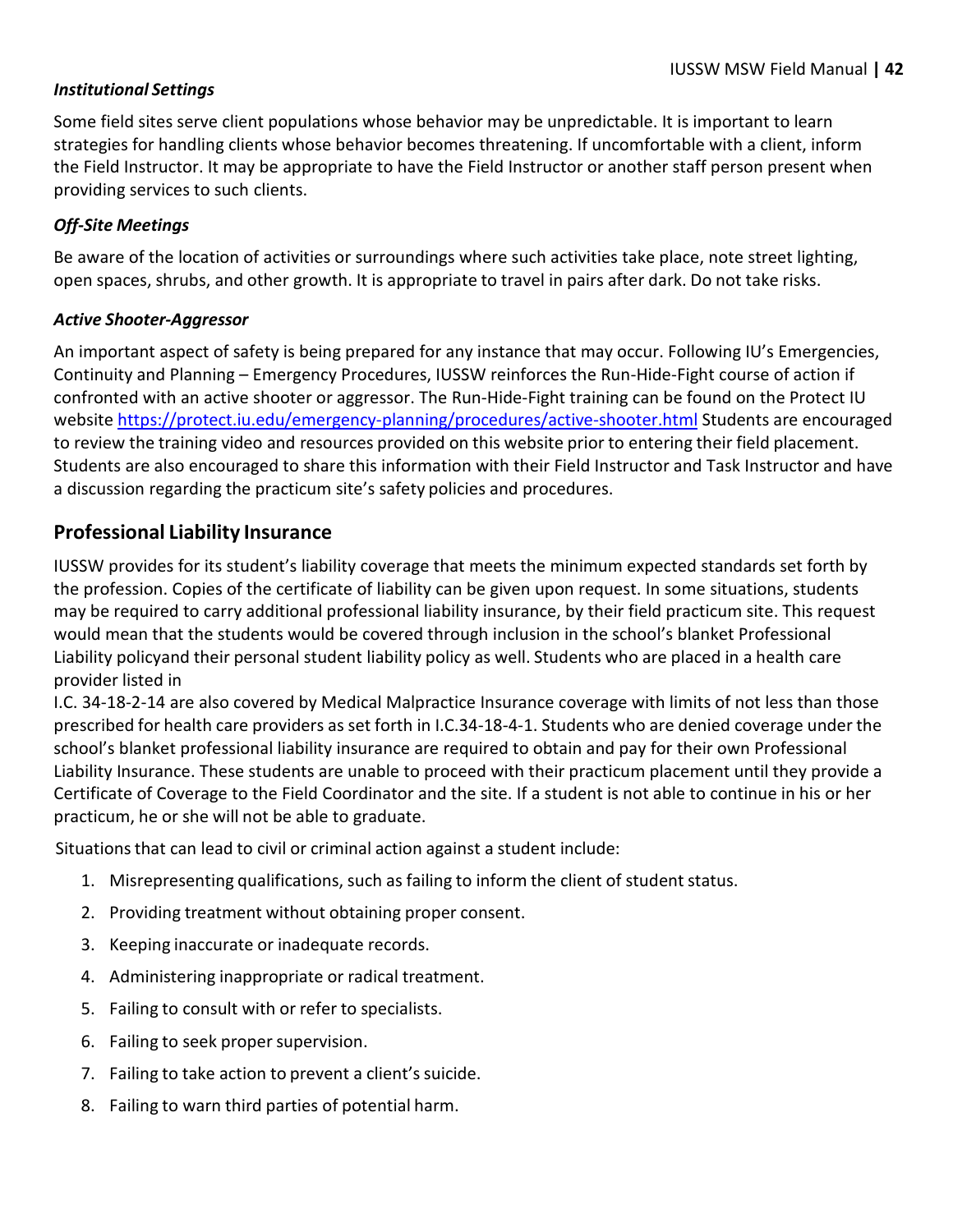#### **Use of Technology in the Field**

The internet has created the ability for students and social workers to communicate and share information quickly and to reach millions of people easily. Participating in social networking opportunities, such as LinkedIn, Twitter, Facebook, YouTube, Instagram, etc., can foster collegiality and camaraderie within the profession and advocate for social policies. Social networks, blogs, and other forms of communication online also create new challenges as well as opportunities in the social worker's professional development. It can also create challenges for the social worker-client relationship.

Students should weigh a number of considerations when maintaining a presence online:

- 1. Students should be cognizant of standards of client privacy and confidentiality that must be maintained in all environments and must refrain from posting identifiable client information online.
- 2. When using the internet for social networking, students should use privacy settings to safeguard personal information and content to the extent possible but should realize that privacy settings are not absolute and that once on the internet, content is likely there permanently. Thus, students shouldroutinely monitor their Internet presence to ensure that the personal and professional information ontheir sites, and to the extent possible, content posted about them by others, is accurate and appropriate.
- 3. If students interact with clients on the internet, he/she must maintain appropriate boundaries of the social worker-client relationship in accordance with professional ethical guidelines just, as he/she would in any other context. Establishing informal relationships with faculty and clients through social media and networking sites can make it difficult to maintain professional boundaries and thus are not usually appropriate.
	- a. To maintain appropriate professional boundaries students should consider separating personal and professional content online.
	- b. Students are expected to adhere to the standards and guidelines of the social work profession when interacting with classmates, Field Instructors, and colleagues using social media or social networking sites. Students will follow confidentiality standards in both face-to-face and online environments.
	- c. When students see content posted by colleagues that appear unprofessional, they have a responsibility to bring that content to the attention of the individual, so that he or she can remove it and/or take other appropriate actions. If the behavior significantly violates professional norms and the individual does not take appropriate action to resolve the situation, the student should report the matter to appropriate authorities.
	- d. Students must recognize that actions online and content posted may negatively affect their reputations among clients and colleagues, may have consequences for their social work careers, and can undermine public trust in the social work profession.

#### Based on **AMA Policy: Professionalism in the Use of Social Media**

Before communicating online, students are cautioned to carefully think through their postings, by reflecting on how it represents them, their field site, IUSSW, and the social work profession. All postings should be professional and respectful in tone including those "private" posts between site members. Online evidence of NASW Code of Ethics violations can result in disciplinary action including a Student Review or possible dismissal from the program.

Note the applicable portions of the NASW Code of Ethics include: 2. SOCIAL WORKERS' ETHICAL RESPONSIBILITIES TO COLLEAGUES 2.01 Respect and 2.02 Confidentiality; 4.06 Misrepresentation (a) Social workers should make clear distinctions between statements made and actions engaged in as a private individual and as a representative of the social work profession, a professional social work organization, or the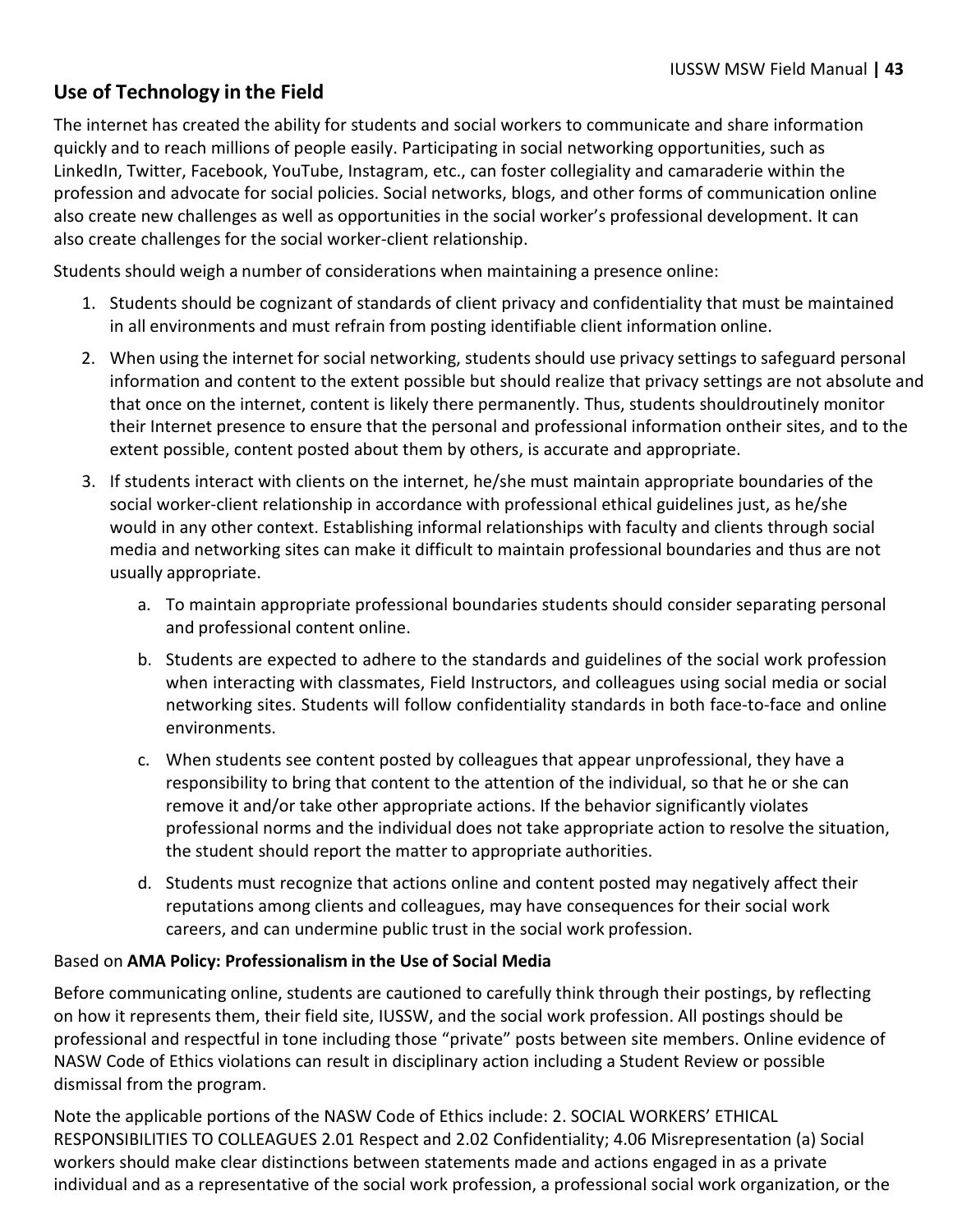#### IUSSW MSW Field Manual **| 44**

social worker's employing agency. (b) Social workers who speak on behalf of professional social work organizations should accurately represent the official and authorized positions of the organizations; 5. SOCIAL WORKERS' ETHICAL RESPONSIBILITIES TO THE SOCIAL WORK PROFESSION 5.01 Integrity of the Profession (a) Social workers should work toward the maintenance and promotion of high standards of practice.

Please see Indiana University policies regarding Information Technology, Ethics, Conduct and Confidentiality for further information.

#### <span id="page-45-0"></span>**Health and Personal Injury**

#### *COVID-19*

IUSSW cannot guarantee students a practicum in a setting that does not require COVID vaccinations.

Students, who participate in a practicum at a site that requires COVID vaccination, must provide proof of vaccination status in order to proceed with the placement. If a student is requesting exemption from the vaccination, they are expected to complete the site's documentation in accordance with their request. The site has the ability to accept or decline the exemption request.

IUSSW cannot guarantee placement of students in a setting if the practicum site's vaccination requirements are not met. If the site's requirements are not met, the student may need to take a pause in their education until they can meet the vaccination expectations, similar to other required vaccinations for professionals and trainees. Students will still need to meet the practicum requirements as set forth by IUSSW graduation requirements prior to graduation.

A person is considered to be fully vaccinated 14 calendar days after receiving all doses of a vaccine.

#### *Tuberculosis(TB) Skin Test (PPD-S)*

Students who anticipate a field practicum setting serving populations at risk for TB should take this test prior to entering the field. Some settings may require the student to be tested as well as pay for this procedure.

#### *Blood-borne Pathogens*

Some agencies require training in the handling of blood-borne pathogens prior to beginning the practicum. This training is often referred to as "Universal Precautions". It is strongly recommended that all social work students receive training on blood-borne pathogens. Some agencies will provide thistraining; others do not.

#### *Hepatitis B Vaccine*

Students who anticipate a placement setting where there is the chance of being exposed to blood-borne pathogens should get the Hepatitis B vaccination. Also, most medical/health care organizations require this vaccination or a vaccine refusal statement. The vaccination involves a series of three injections over a sixmonth period of time. The second injection is given one month following the first, with the third coming five months later. Given the time requirements for this protection, it is important that you begin immunizations at a time that will provide protection at the start of your practicum. This series of immunizations can be administered by the University Health Center or by the physician of the student's choice (please contact the University Health Center or physician to determine the cost of this vaccine, and the cost is the responsibility of the student).

#### *Research Involving Human Subjects*

When the field practicum involves research of human subjects, the proposed research project must receive formal approval from the Institutional Review Board (IRB) prior to course registration. Research projects requiring human subjects review must also have Institutional Review Board approval. For more information visit: [IU Human](https://research.iu.edu/compliance/human-subjects/index.html) Subjects Research.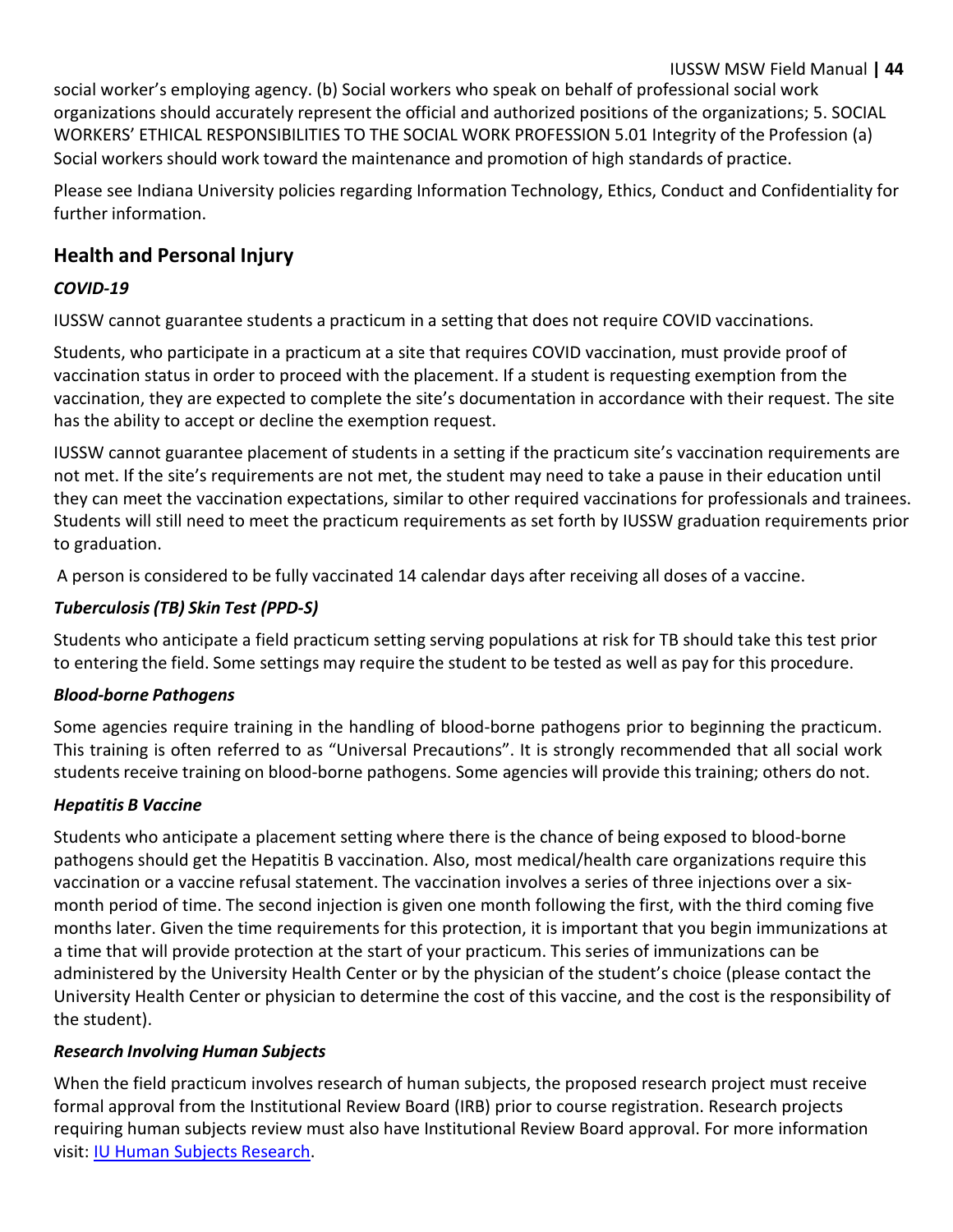#### *Alcohol and Drugs Policies*

For information on the University's Policies and Procedures regarding Alcohol and Drugs; use of, possession, manufacture, distribution and dispensation while in the program, please see the University and Campus Policies [https://protect.iu.edu/police-safety/safety-prevention/alcohol-drugs/policies.html.](https://protect.iu.edu/police-safety/safety-prevention/alcohol-drugs/policies.html)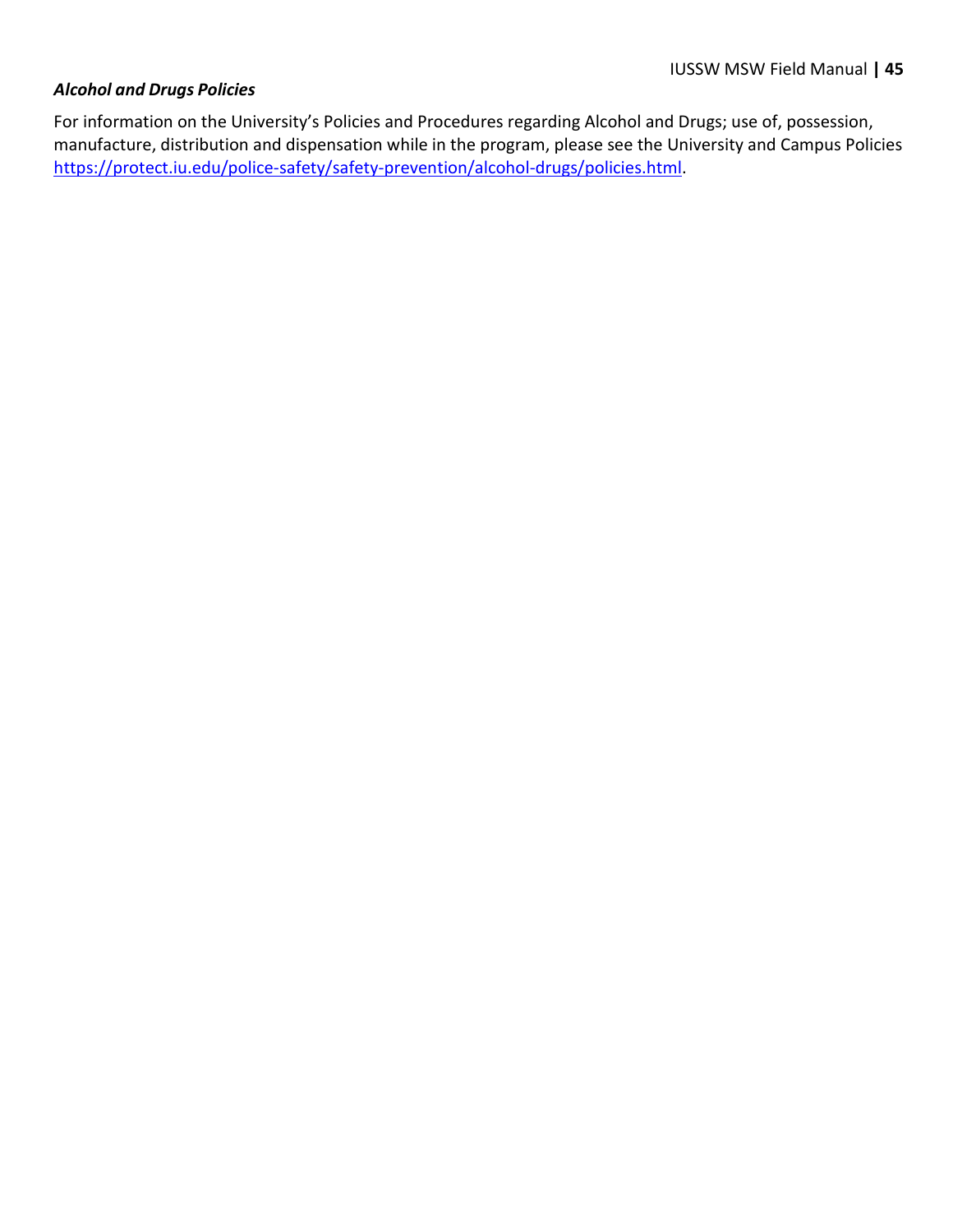## **Chapter 4: Student Performance Policies and Guidelines**

#### <span id="page-47-1"></span><span id="page-47-0"></span>**Evaluation of Student Performance**

The evaluation process begins as practicum goals and expectations are mutually discussed by the student and the Field Instructor in the initial field instruction supervision session at the beginning of the placement. It is important that there are no "surprises" in the midpoint and final evaluation. Therefore, the student and instructor share responsibility for assuring that there is an open and ongoing discussion about student's performance, learning experiences, and program experiences.

The following Criteria, Policies and Procedures support this belief:

#### *Criteria*

- 1. All field instructors, liaisons, and students participate in developing, reviewing, and approving students' Learning Evaluation Plans at the beginning of students' practicums.
- 2. All field instructor and students participate in evaluating student learning during the midpoint and final evaluation processes.
- 3. All field liaisons review student evaluations and assign final grades.
- 4. Across all program options, data are collected and analyzed about student learning in field for program monitoring purposes.

#### *Policiesfor 555 Practicum I*

- 1. The Faculty Field Liaison is the instructor of record for the practicum which includes facilitating seminars, approving learning plans, and verifying agency hours.
- 2. The Faculty Field Liaison records the final grades for 555 Practicum I. At the final evaluation point and in order to receive a satisfactory score for the 555-practicum learning, students must have (1) completed all the Learning Plan behaviors by the end of the field experience, (2) met all required assignments and practicum hours in the field placement, and (3) achieved an average score of "5" (out of 7) on each of the behaviors outlined on the Learning Plan and Final Evaluation.
- 3. The Learning Evaluation Process (LEP) is made up of the draft learning plan, learning plan, midpoint evaluation, and final evaluation of which all are documented in Sonia.

#### *Policiesfor 651 Practicum I and 652 Practicum II*

- 1. The Faculty Field Liaison is the instructor of record for the practicum which includes facilitating seminars, approving learning plans, and verifying agency hours.
- 2. The Faculty Field Liaison records the final grades for 651 Practicum II and 652 Practicum III.
- 3. At the midpoint evaluation, in order to receive a 'S' for 651 Practicum II, students must have (1) completed some of the Learning Plan behaviors by the midpoint of the field experience, (2) met the required assignments and half of the practicum hours in the field placement, and (3) achieved a score of "3-5" range (out of 7) on each of the measured behaviors outlined on the Learning Plan and Midpoint Evaluation. For students receiving a score of 3 or below for any behavior, the student in conjunction with the field instructor will develop a rationale for the score and a supportive plan to demonstrate how the student will progress to the required "5" for each behavior during the 652 course. The student will submit to the Faculty Field Liaison rationale for the score and a supportive plan to be approved by the Faculty Field Liaison in order for the student to enroll and continue into 652.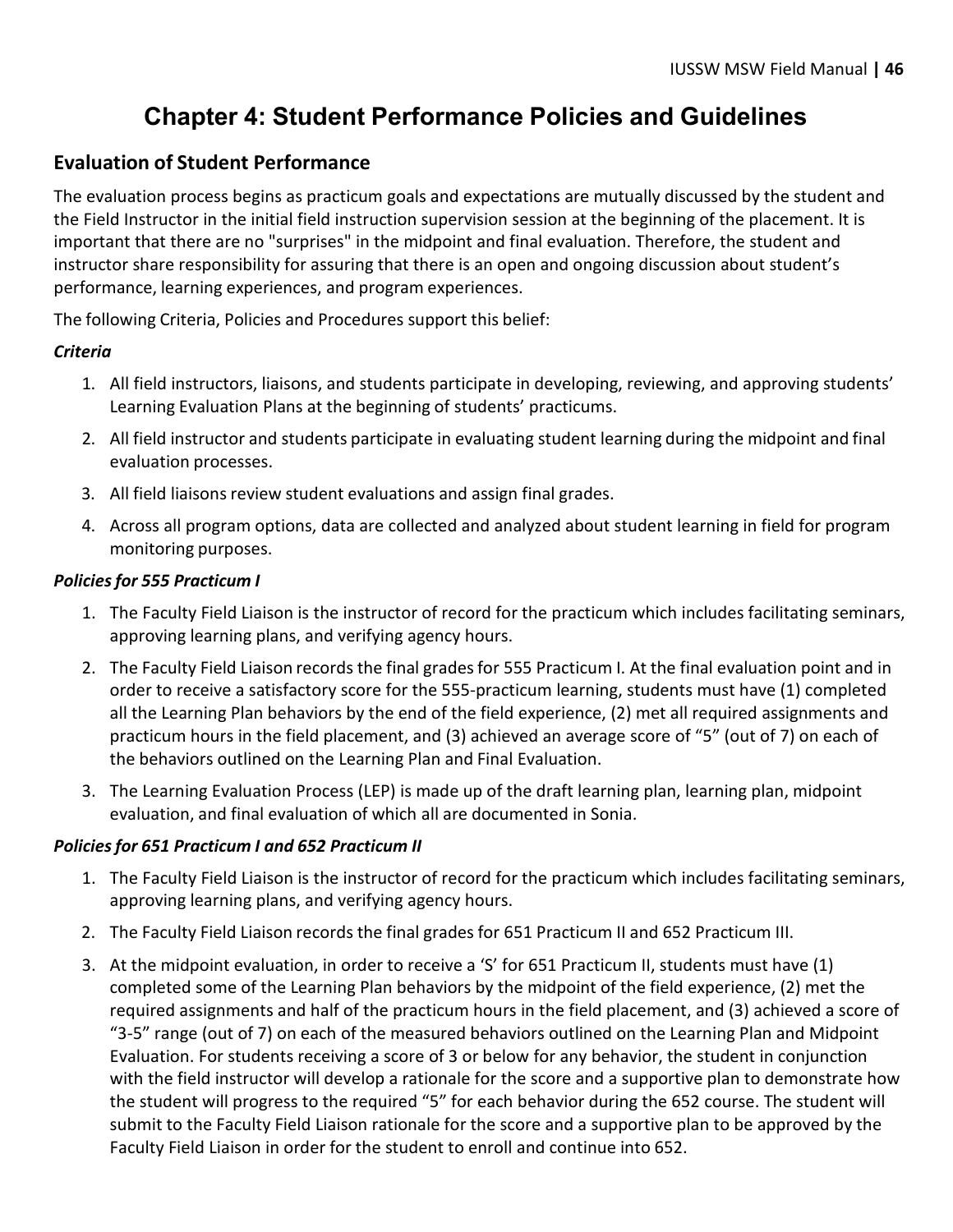- 4. At the final evaluation point and in order to receive a 'S' for 652 Practicum III, students must have (1) completed all of the Learning Plan behaviors by the end of the field experience, (2) met the required assignments and all of the practicum hours in the field placement, and, (3) achieved an average score of "5" (out of 7) on each of the behaviors outlined on the Learning Plan and Final Evaluation.
- 5. The Learning Evaluation Process (LEP) is made up of the draft learning plan, learning plan, midpoint evaluation, and final evaluation of which all are documented in Sonia.

#### *Learning Plan*

During the first weeks of the practicum, all students and Field Instructors are responsible for preparing the learning plan based upon the CSWE competencies. Students are expected to develop, with their Field Instructors and Task Instructors, learning tasks and activities, which are uniquely related to the practice opportunities in their placement agency, and which allow demonstration of the (CSWE) competencies and behaviors. In 555 students are expected to have assignments that involve application of the strength's perspective and person-in-environment. In 651/652, students are, expected to implement advanced theories and practice perspectives. Field Instructors formulate work tasks and learning activities relevant to the generalist practice or the specialty area of practice. Students are required to have planned tasks and activities related to working with individuals, families, groups, organizations, and communities. Students are expected to gain skills in working with diverse populations and advocating for social and economic conditions.

#### *Development of the DRAFT Learning Plan (completed within the first 4 weeks of practicum):*

- 1. Student completes all contact information and inserts proposed planned agency activities.
- 2. The Field Instructor (and Task Instructor, if applicable) and student collaborate to identify at least one agency activity and product for each behavior. Please note, some learning tasks may have been preassigned by IUSSW.
- 3. Once the student has a proposed activity for each item, they submit the Draft Learning Plan for the Field Instructor's (and Task Instructor, if applicable) review and comments.
- 4. The Field Instructor (and Task Instructor, if applicable) receive an email notification that the document is ready for their review. The Field Instructor (and Task Instructor, if applicable) reviews the student's proposed activities and provides feedback in the box marked Field Instructor's Comments. Once completed, the Field Instructor (and Task Instructor, if applicable) submits the Draft Learning Plan for the Faculty Field Liaison's review.
- 5. The Faculty Field Liaison receives an email notification that the Draft Learning Plan is ready for review. The Faculty Field Liaison reviews and provides feedback for the student, Task Instructor, andField Instructor in the box marked Faculty Field Liaison's Comments. Once completed, the Faculty Field Liaison submits the form for the student's review.
- 6. The student receives an email notification that the Draft Learning Plan is ready for review. The student then makes the necessary changes to the Planned Agency Activities based on the feedback found in the Field Instructor's Comments and Faculty Field Liaison's Comments boxes. The student, then copies and pastes their final proposed Planned Agency Activity in the Learning Plan, which acts asthe official record for the student's file.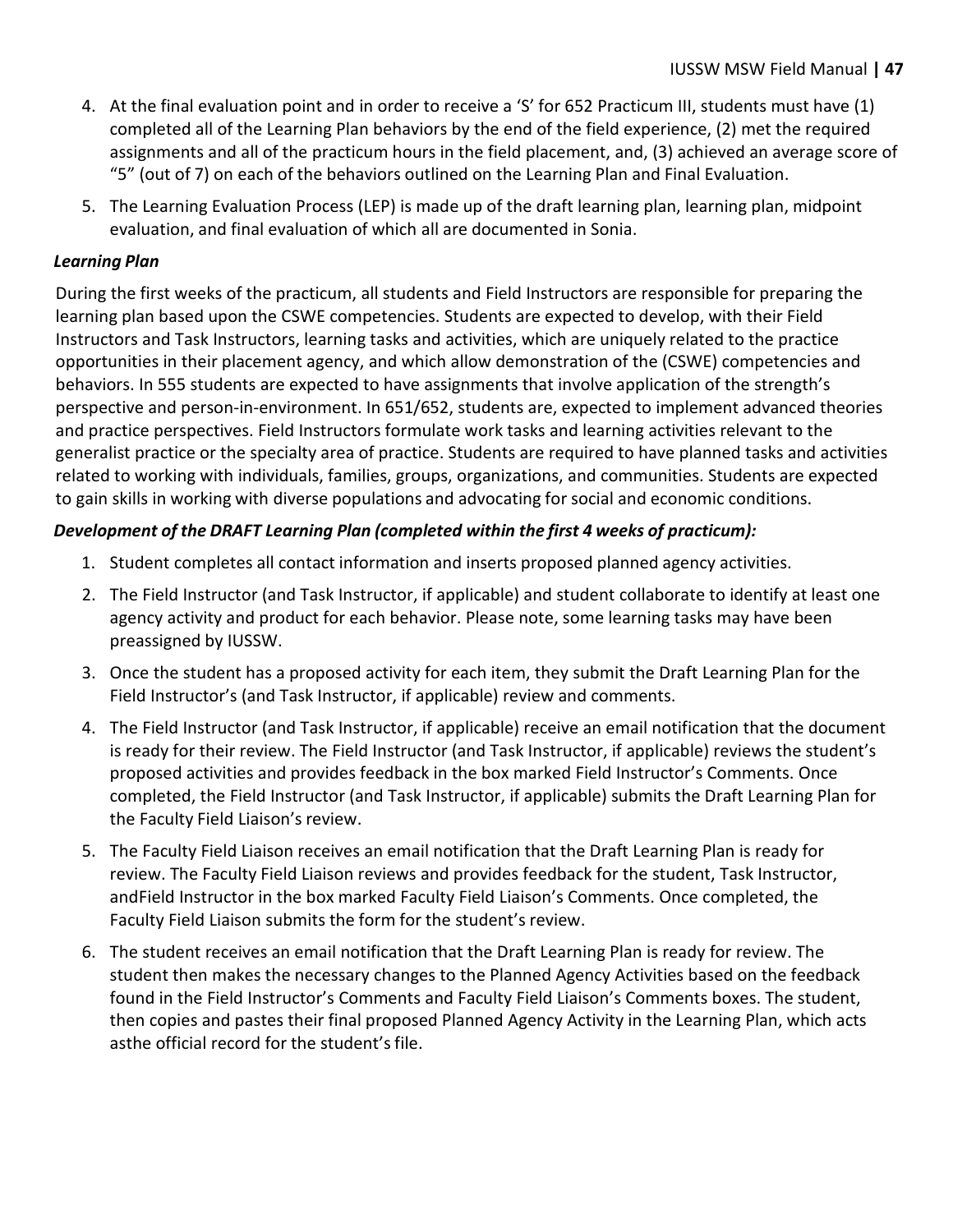#### *Development of Learning Plan (due week 4 of the practicum):*

- 1. Student has copied the proposed Planned Agency Activities from the Draft Learning Plan to the Learning Plan and submits the document for the Field Instructor's (and Task Instructor, if applicable) review and approval.
- 2. The Field Instructor (and Task Instructor, if applicable) receive an email notification that the document is ready for their review. The Field Instructor (and Task Instructor, if applicable) reviews the document and if approves, submits it for the Faculty Field Liaison's review. If the document needs further revision by the student, the Field Instructor saves the document and informs the student. The student enters the revisions in the Amendments, Revisions, and Additions to Planned Agency Activity box and submits. The student informs the Field Instructor (and Task Instructor, if applicable) that the changes were made. The Field Instructor (and Task Instructor, if applicable) reviews the document and if satisfied, submits for the Faculty Field Liaison's review.
- 3. The Faculty Field Liaison receives an email notification that the Learning Plan is ready for review. The Faculty Field Liaison reviews and approves by submitting it. If the document needs further revision by the student, the Faculty Field Liaison checks yes, in the Request Revision in this Learning Evaluation Process toggle, then saves the document and informs the student by email. The student enters the revisions in the Amendments, Revisions, and Additions to Planned Agency Activity box and submits. The student informs the Field Instructor (and Task Instructor, if applicable) and the Faculty Field Liaison by email that the changes have been made. The Field Instructor (and Task Instructor, if applicable) and Faculty Field Liaison can then open the document to review the changes. If the Faculty Field Liaison is satisfied, they then click the submit button.
- 4. The student under the supervision of their assigned Field Instructor then moves through the completion of the designated learning activities outlined in the official Learning Plan.

The midpoint and final evaluations reflect the student's level of performance and achievement of the behaviors based on the associated learning plan activities and products.

#### *The Evaluation Process*

The evaluation process should be characterized by openness and mutuality and provides specificity regarding student strengths, learning needs, identified progress, and student's learning experiences with the agency and Field Instructor. The evaluation process is an integral part of the learning experience and contributes significantly to the student's professional and personal growth.

The midpoint evaluation process represents a formative evaluation that occurs midway through the placement.

As formative evaluation, the following steps occur:

- 1. Prior to the evaluation process, students must update their Learning Plans, adding any additional practice activities (amendments, revisions, additions to Planned Agency Activity section). This must occur prior to providing the Midpoint evaluation form to the Field Instructor.
- 2. The student completes the documentation of competency development (How I demonstrated the Behavior section) and the self-assessment using the scoring rubric found in the evaluation scoring section, which evaluates the student's demonstration of skill in relation to the core competencies. The student then submits the Midpoint Evaluation form.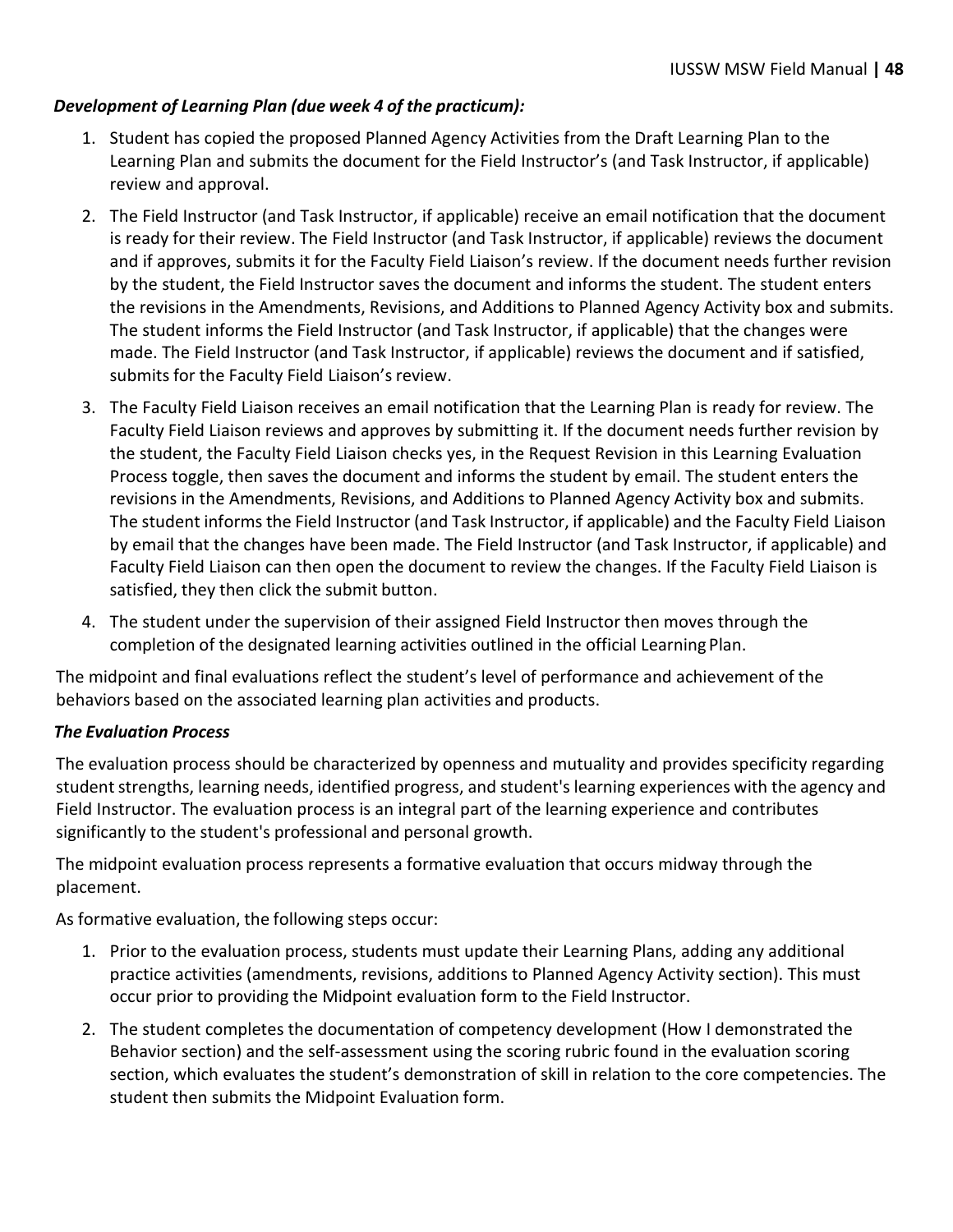- 3. The Field Instructor (and Task Instructor, if applicable) receive notification that the Midpoint Evaluation form is ready for their review and completion. The Field Instructor in conjunction with the Task Instructor, if applicable, reviews the student's "how I demonstrated" Behavior sections, the selfassessment score, and narrative comments and completes their own separate evaluation of student performance.
- 4. The Field Instructor (and Task Instructor, if applicable) submit the form in Sonia.
- 5. The Faculty Field Liaison receives notification that the Midpoint Evaluation is ready for their review and approval through the submission process the Faculty Field Liaison reviews and provides feedback ifnecessary and approves the Midpoint evaluation by submitting it electronically in Sonia.
- 6. The Student and Field Instructor meet to discuss the results of the Midpoint Evaluation and develop a plan for the second half of the practicum.

The final evaluation process reflects the student's performance demonstrating social work behaviors that support CSWE Competencies.

Similar to the midpoint process, the following steps occur:

- 1. Prior to the evaluation process, students must update their Learning Plans, adding any additional practice activities (amendments, revisions, additions to Planned Agency Activity section). This must occur prior to providing the Final evaluation form to the agency field instructor (and Task Instructor if applicable).
- 2. The student completes the documentation of competency development (How I demonstrated the Behavior section) and the self-assessment using the scoring rubric found in the evaluation scoring section, which evaluates the student's demonstration of skill in relation to the core competencies. The student then submits the Final Evaluation form.
- 3. The Field Instructor (and Task Instructor, if applicable) receive notification that the Final Evaluation form is ready for their review and completion. The Field Instructor in conjunction with the Task Instructor, if applicable, reviews the student's How I demonstrated Behavior sections, the student's self-assessment scores and narrative comments and completes their evaluation.
- 4. The Field Instructor (and Task Instructor, if applicable) submit the form in Sonia.
- 5. The Student and Field Instructor meet to discussthe results of the Final Evaluation.
- 6. The Faculty Field Liaison receives notification that the Final Evaluation is ready for their review and approval through the submission process. The Faculty Field Liaison reviews and provides feedback if necessary. The Faculty Field Liaison assigns a final score and approves the evaluation by submitting it electronically in Sonia.

The Learning Plan, Midpoint Evaluation, and Final Evaluation and Learning Plan are retained in the student's permanent file.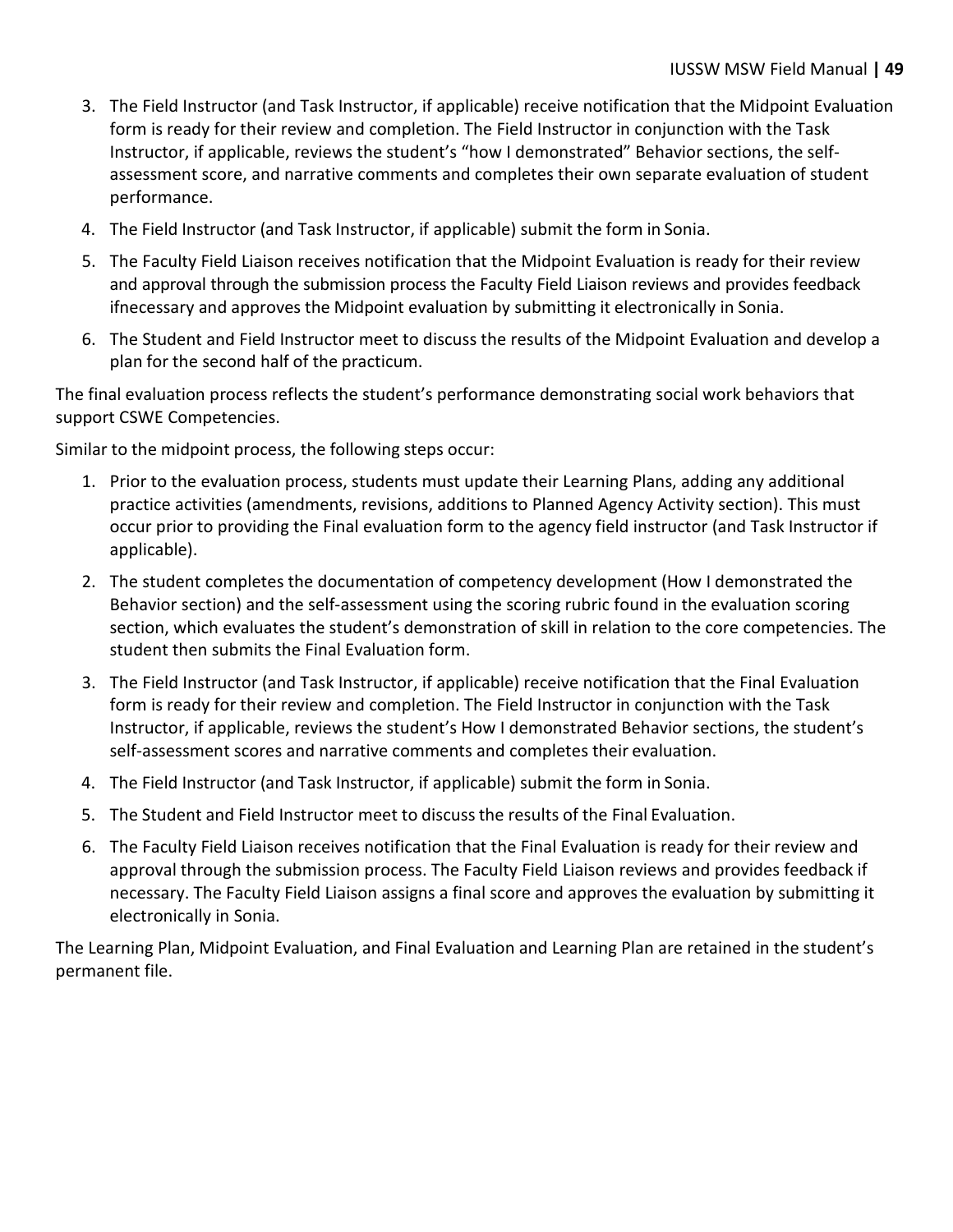#### <span id="page-51-0"></span>**Field Practicum Grade**

#### *555 Practicum I*

In 555, Practicum I, students receive a letter grade (A-F) based on performance in the classroom (40%) as well as field performance (60%).

The final grade for 555 Social Work Practicum I is a letter grade based both on the student demonstration of behaviors in the agency and the student's performance on seminar assignments (for specifics on the calculation of the final grade, please refer to the course syllabus). The student's Field Liaison assigns the final grade. **Students may not proceed to 651/652 (Social Work Practicum II/III) unless they have successfully completed 555 and pre-requisite coursework.**

At the end of the academic semester and practicum course, all hours, learning plan, midpoint evaluation, final evaluation and site visit forms must be completed in Sonia by the student, agency instructor(s), and faculty Field Liaison in order for a student to receive a final grade. If any of these items are outstanding a Deferred Grade (R) will be entered for the grading period at the end of the semester. The faculty Field Liaison will complete a Performance Improvement Plan Form with the student and Field Instructor to ensure that all parties are aware of the outstanding items and what is needed in order for the grade to be changed. Once all of these items are complete the faculty Field Liaison will submit a grade change request.

The grade R (Deferred Grade) used on the final grade report indicates that the student has not completed all of the course requirements for practicum course and needs to extend their work beyond the end of the enrolled academic term. The grade R is appropriate only so long as there is work in progress. Unlike the grade of Incomplete, the grade of R is not subject to an automatic change to F after one year if the work is not yet completed.

Requests for extension would lead to a deferred grade. Examples of a request for extension may include but are not limited to:

- Minimum number of weekly hours worked i.e., total hours required not completed at end of academic term
- Family emergency
- Bereavement leave
- Natural disaster
- Medical issue

As indicated in the School of Social Work Bulletin and the MSW Student Handbook, one of the requirements for continuance in the MSW Program is that students must attain a grade of "C" or better in each required social work course.

#### *651 Practicum II and 652 Practicum III*

In 651/652, Practicum II/III, students receive a Satisfactory (S) Fail (F) for field performance. Students must obtain an average of 5 on the behaviors found in the 651/652 Midpoint Evaluation and Final Evaluation in order to pass the course.

The final grade for 651/652 Social Work Practicum II/III, a satisfactory (S) or fail (F) rating, is based on the level of achievement with demonstration of the social work behaviors (for specifics on the calculation of the final grade, please refer to the course syllabus). The satisfactory (S) or fail (F) rating for Practicum II/III is assigned by the Faculty Field Liaison in consultation with the Field Instructor.

At the end of the first academic semester and practicum course, the agreed upon hours as documented in the Anticipated Practicum Hours form, learning plan, midpoint evaluation, and site visit forms must be completed in Sonia by the student, agency instructor(s), and faculty Field Liaison in order for a student to receive a grade. If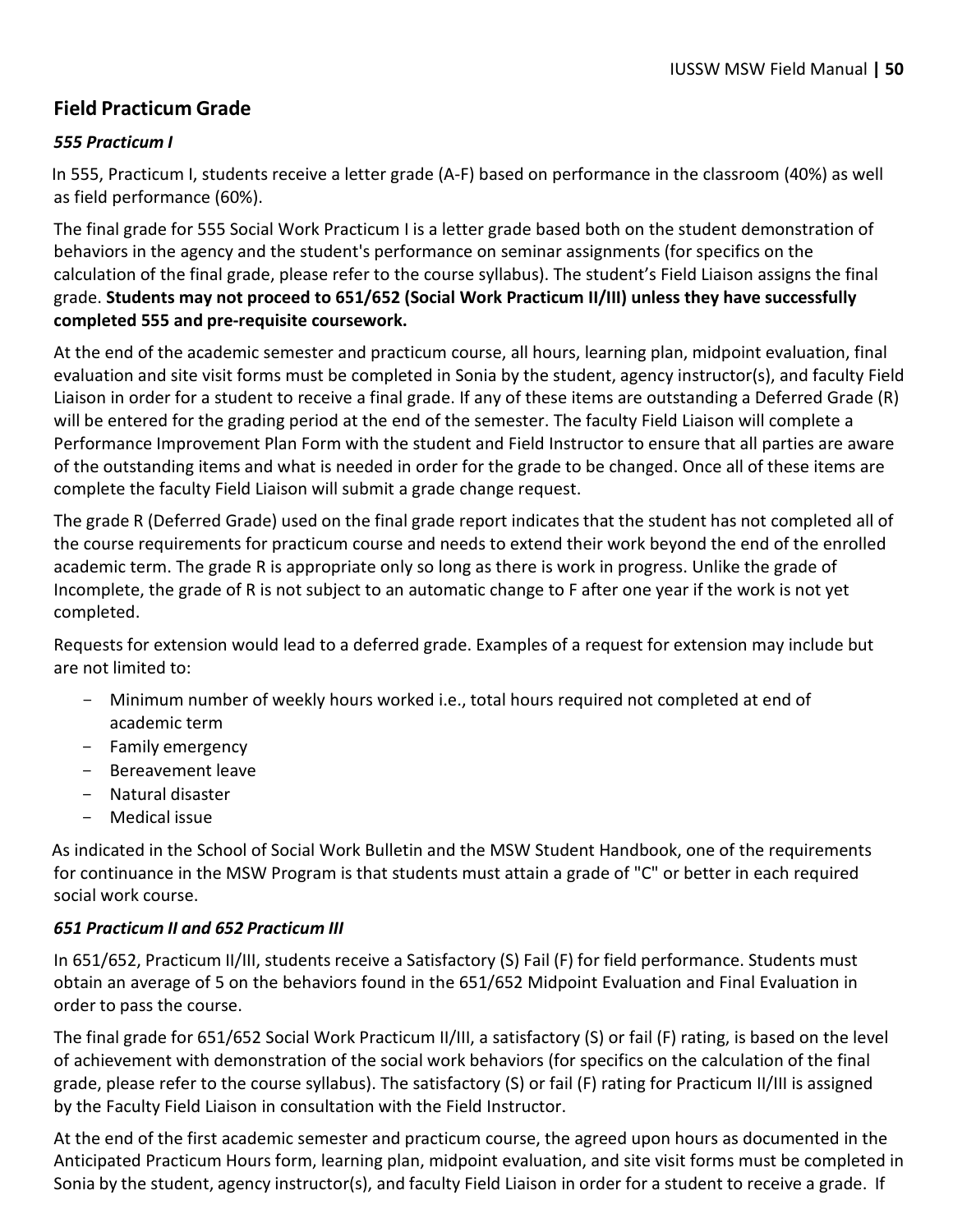any of these items are outstanding a Deferred Grade (R) will be entered for the grading period at the end of the semester. The faculty Field Liaison will complete a Performance Improvement Plan Form with the student and Field Instructor to ensure that all parties are aware of the outstanding items and what is needed in order for the grade to be changed. Once all of these items are complete the faculty Field Liaison will submit a grade change request.

At the end of the second academic semester and practicum course, all hours, final evaluation, and site visit forms must be complete in Sonia by the student, agency instructor(s), and faculty Field Liaison in order for a student to receive a final grade. If any of these items are outstanding a deferred grade (R) will be entered during the grading period at the end of the semester. The faculty Field Liaison will complete a Performance Improvement Plan Form with the student and Field Instructor to ensure that all parties are aware of the outstanding items and what is needed in order for the grade to be changed. Once all of these components are complete the faculty Field Liaison will submit a grade change request.

The grade R (Deferred Grade) used on the final grade report indicatesthat the student has not completed all of the course requirements for practicum course and needs to extend their work beyond the end of the enrolled academic term. The grade R is appropriate only so long as there is work in progress. Unlike the grade of Incomplete, the grade of R is not subject to an automatic change to F after one year if the work is not yet completed.

Requests for extension would lead to a deferred grade. Examples of a request for extension may include but are not limited to:

- Minimum number of weekly hours worked i.e.; total hours required not completed at end ofacademic term
- Family emergency
- Bereavement leave
- Natural disaster
- Medical issue

#### *Evaluation Scoring*

#### *555 Practicum I*

- **1** = Complete *inability* to demonstrate skills.
- **2** = Demonstrates skill at a basic, rudimentary level of someone having *no formal coursework in the social work major.*
- **3** = Demonstrates skill at the level of a *baccalaureate social work student before coursework is completed.*
- **4** = Demonstrates skill at the level of *beginning level MSW coursework* with no more than one semester of courses.
- **5** = Demonstrates skill at the *midpoint MSW level* of education (expected performance level by end of practicum).
- **6** = Demonstrates skill at the level of *new MSW graduate*.
- **7** = Demonstrates skill at the level expected of a *MSW graduate with at least two years* of social work experience.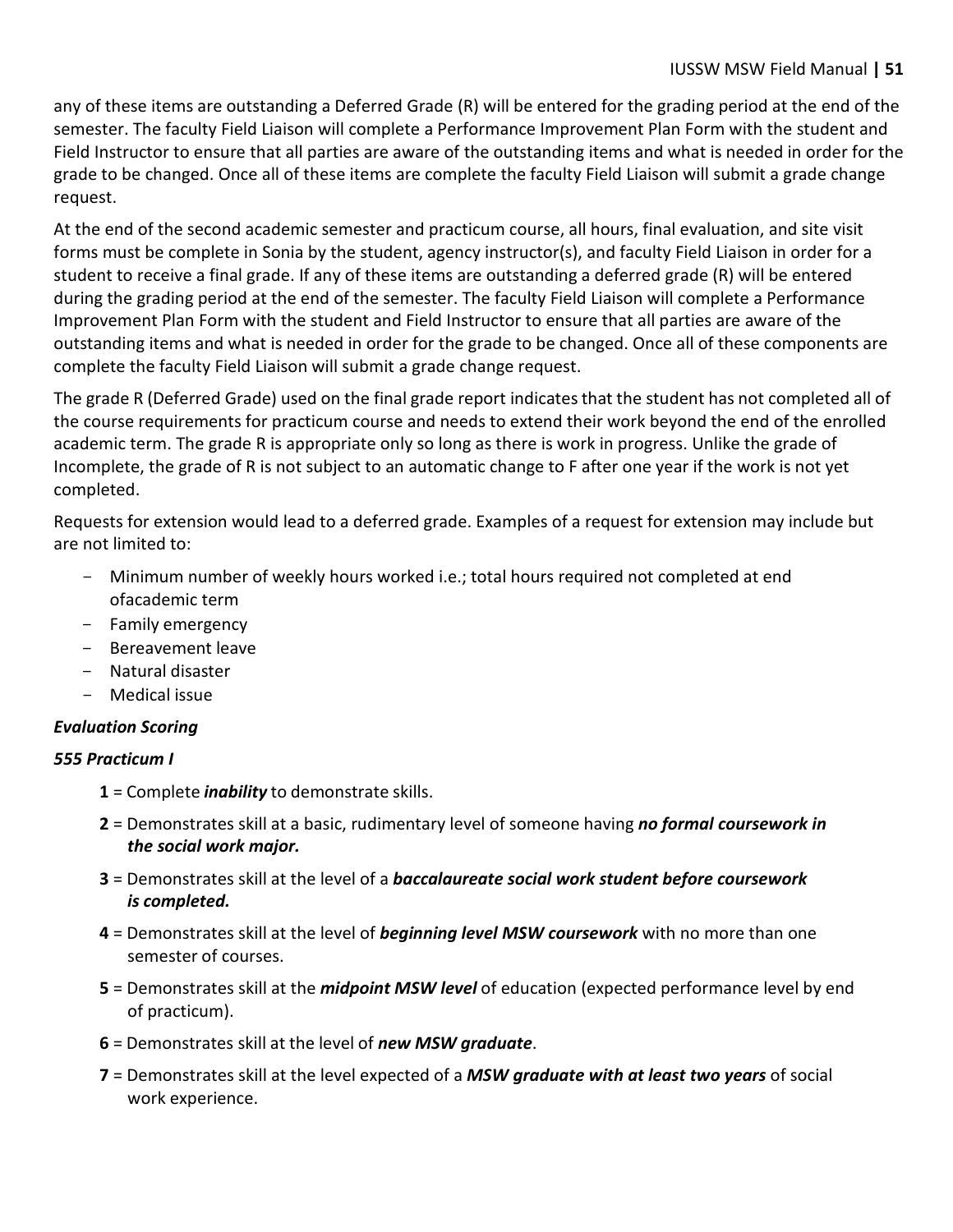#### *651 Practicum II and 652 Practicum III*

- **1** = Complete *inability* to demonstrate skills.
- **2** = Demonstrates skill at a basic, rudimentary level of someone having no *formal graduate coursework.*
- **3** = Demonstrates skill at the level of a *beginning level MSW coursework* with no more than one semester of courses.
- **4** = Demonstrates skill at the level of *midpoint MSW level of education*.
- **5** = Demonstrates skill at the *level of an MSW graduate* (expected performance level by end of practicum).
- **6** = Demonstrates skill at the level expected of *a relatively new MSW graduation* (less than two years of social work experience, rarely expected of graduation).
- **7** = Demonstrates skill at the level of a *seasoned, highly experienced post-MSW practitioner* (very rarely expected score at graduation).

#### <span id="page-53-0"></span>**Student Performance Problems**

In practicum courses, the professional responsibilities to clients, agency, and the community demonstrated through the CSWE social work core competencies are of primary importance in assessing student's performance. Professional, educational, and ethical responsibilities are involved when students work with clients and assume professional responsibilities (see IUSSW Student Code of Conduct Form in Sonia). Field Instructors need to recognize any performance challenges of students, particularly those of a serious nature, early in the learning experience and respond accordingly. Personal, behavioral, or emotional challenges of a serious nature may result in the student not being able to complete the practicum. These challenges may include a serious physical illness or mental health issues, a life crisis, serious legal offense, addiction, or demonstrated unsuitability for the profession. These challenges may be evidenced by inappropriate or unethical behavior, excessive absences, noncompliance with agency policies, lack of social work skill development, and/or inability to demonstrate competence in course objectives.

Present life realities demand that students play multiple roles. Most often students have adequate skills to balance those roles. However, in a few situations, students' professional behavior is compromised to the extent that client obligations are not being met appropriately. The challenges mentioned above present a set of interrelated concerns, which require communication, monitoring, and professional judgment on the part of student, Faculty Field Liaison, Field Instructor, and Task Instructor.

All parties involved need to (a) protect the rights of clients to adequate services and professional care, (b) accommodate the educational needs of the student within the context of his/her challenges if those accommodations do not compromise the client's well-being and site policies, (c) uphold the "gate-keeper" role of the MSW Program, university, and professional community and d) ensure the student is provided information on corrective and support services available. The Faculty Field Liaison, Field Instructor, Task Instructor, Field Coordinator, academic advisor, and MSW Program Director may be involved in the discussion of the student's field and classroom performance. Some guidelines follow:

- 1. When a student performs poorly in placement, the treatment and service needs of clients become the higher priority. The Field Instructor, Task Instructor, and Faculty Field Liaison should act to protect the needs of the client and ensure appropriate service provision.
- 2. Early recognition of serious performance concerns and prompt feedback to the student is essential to the learning process. There are program resources in the university and community to give the student support to deal with personal challenges that affect his/her education. Career and psychological counseling, additional assignments or volunteer experience, reconsideration of career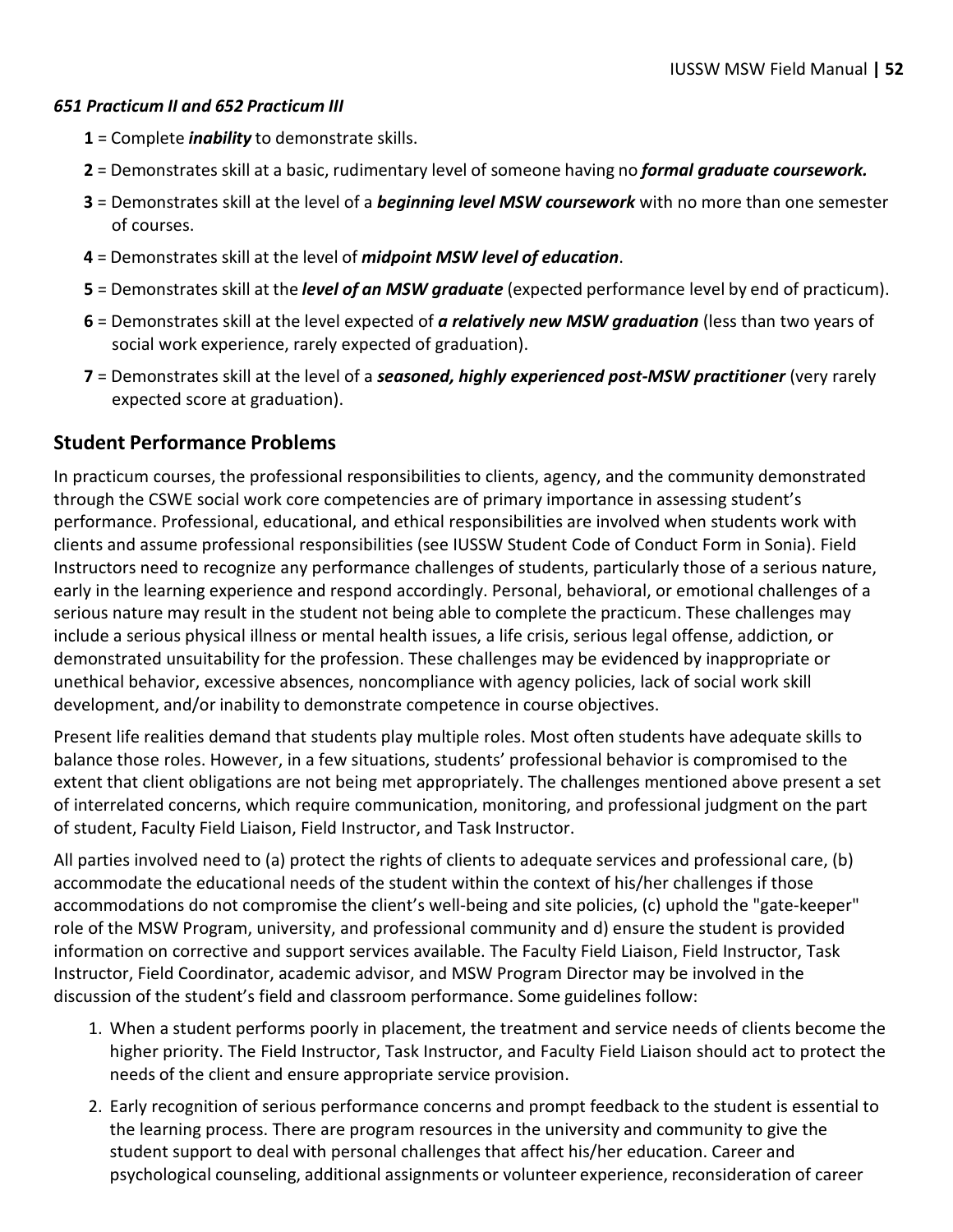goals, etc. are possible recommendations to assist the student demonstrating behaviors in the practicum, which are not acceptable. The following resources are available at the respective campuses and should be utilized if applicable to the performance problem.

#### **Campus Office Phone Numbers:**

- IUFW Community Counseling Center 260-481-5405
- IUB Counseling and Psychological Services 812- 855-5711
- IUE Student Counseling Services 765-973-8216
- IUN Counseling Services- 219-981-6741
- IUS Personal Counseling Services 812-941-2244
- IUPUI Counseling and Psychological Services- 317-274-2548
- IUSB Student Counseling Center 574-520-4125
- 3. Faculty Field Liaisons, Field Instructors, Task Instructors, and Field Coordinators have the right and the obligation to expect quality performance and professional behavior, to evaluate and provide feedback on the field performance, and especially, to bring to the attention of the student serious performance concerns. At that point, the student may voluntarily share personal information to explain his/her poor performance. This personal information should be treated in a professional manner and students will be provided guidance, resource information, and concerned support. Students need to be aware that the Field Instructor may share this information with the Faculty Field Liaison and the MSW Field Coordinator.
- 4. Faculty Field Liaison and Field Instructor need not, and should not, be therapists to the student. Field Education does not permit automatic access to student's private lives or personal problems.
- 5. In some instances, the student may need to be relieved of his/her practicum and client responsibilities based on the collective judgment of the Faculty Field Liaison and Field Instructor. In this case, the practicum will be terminated.

If a student presents or demonstrates behaviors or conduct, which is disruptive, inappropriate, unprofessional, or is not conducive to social work field practice, the practicum will be terminated according to Field Practicum Termination section. The Faculty Field Liaison and Field Coordinator work together to ensure the student is provided proper referral to university and community resources as appropriate.

In situations where student performance is below practicum expectations, it is crucial that the following be addressed:

- 1. Assurance of quality service to clients.
- 2. Assurance of student competence in achieving course objectives and demonstration of core competencies.
- 3. Identification of support services for the student and, in cases when the practicum is not terminated the completion of the IUSSW Performance Improvement Plan in Sonia.

#### <span id="page-54-0"></span>**Common Problems in Field and Possible Resolutions**

Many students find their field placement to be the most rewarding part of their education in social work. However, each semester, some students do experience problems. When this occurs, most Field Instructors wish they had given constructive feedback and documented the problems earlier in the semester.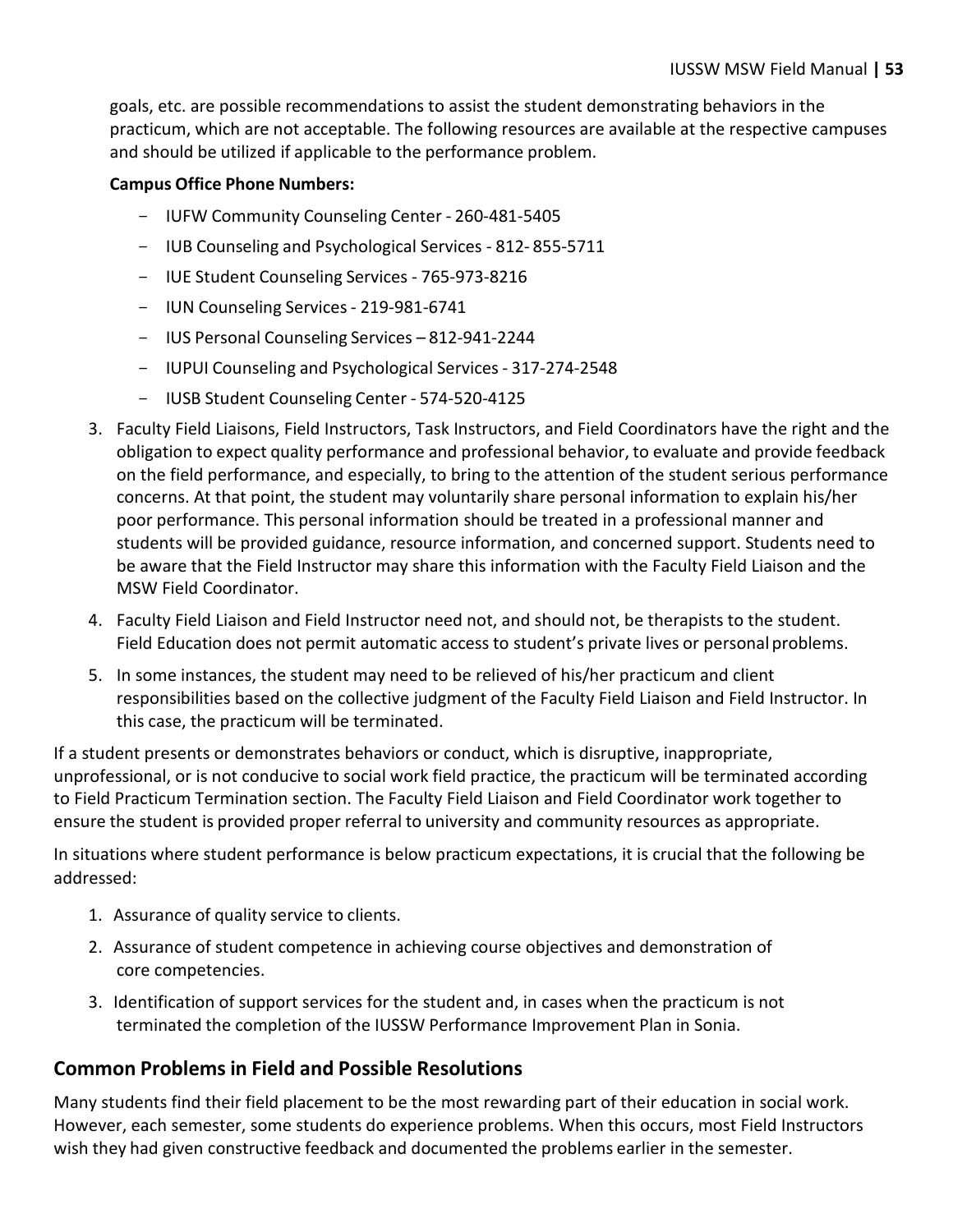Students often wished they had discussed their concerns more specifically with the Field Instructor and contacted the school earlier for support. The Faculty Field Liaison, who serves as the contact person between the MSW Program and the field site, is the first support for Field Instructors and students in deciding how serious a field problem really is. The Faculty Field Liaison should be consulted by students and Field Instructors in these situations. Field Coordinators in their administration roles are also available to resolve conflicts between agency staff and students.

#### *Field Instructors are leadersin student driven learning:*

Students learn best when Field Instructors offer strength-based constructive feedback. It can be a challenge for students to hear so it is important to offer a balanced, honest, and constructive assessment of their behaviors, skills and knowledge and how to make continuous improvements at their level of practice skill development. Avoiding negative feedback and offering objective and balanced strengths-based constructive feedback is always helpful.

#### *New learning experiences and being open to learning:*

Many of our students come to the program with life and employment experiences in working with people, which makes them confident of their own ability or feel that their previous experience exempts them from learning in practicum, but students need to be open to new learning experiences. Most students are able to accurately assess their strengths and growth areas and focus on the things they need to learn in the practicum. Field Instructors can assist students in expanding on previous knowledge and skills by challenging them to make each practicum activity or task a learning activity. Open acknowledgement of this issue with "permission to be a learner" or learning from a new perspective by the Field Instructor is often useful.

#### *Student integrating theory and practice issues:*

Although classroom faculty and field faculty work hard to provide opportunities for students to integrate theory and practice, some students may need extra support in tying classroom theory into their work with clients. They seem to separate the two worlds (class/agency) and often get caught off guard when asked how they relate to one another. This is an area where the student needs the Field Instructor to regularly talk about how specific theory is linked to student's assignments.

#### *Learning to manage personalitiesthrough placement activities:*

Field Coordinators work diligently to match compatible students and Field Instructors, and most students will interview prior to placement, but sometimes students need assistance and patience in learning how to engage in discussions about personality differences at the placement site. Early identification and discussion are key in integrating knowledge and practice skills to work through differences and embracing one another's strengths.

#### *Field Instructor providing clear expectations and deadlines:*

Field may be a very stressful experience for students, and they may need a good amount of structure in clarifying placement expectations, including getting things in writing. Completion of the Learning Plan is the best example of how one might address this issue. Of further benefit, Field Instructors may ask students to take notes or use student journals or supervision records to organize assignments and expectations. A regular discussion with the student in supervision is a valuable means of ensuring they learn these practice skills.

#### *Balancing the student workload in the agency to avoid the too much or too little concern:*

Because of variations in client population and staffing at sites, students may not have enough experiences to meet their learning goals or may be overwhelmed by the expectations. Students also differ in their readiness to "jump right in" and in their experience and ability in managing time or case responsibilities. Regular discussion during the practicum and brainstorming about how to address problems are required to maintain a good placement throughout the semester(s).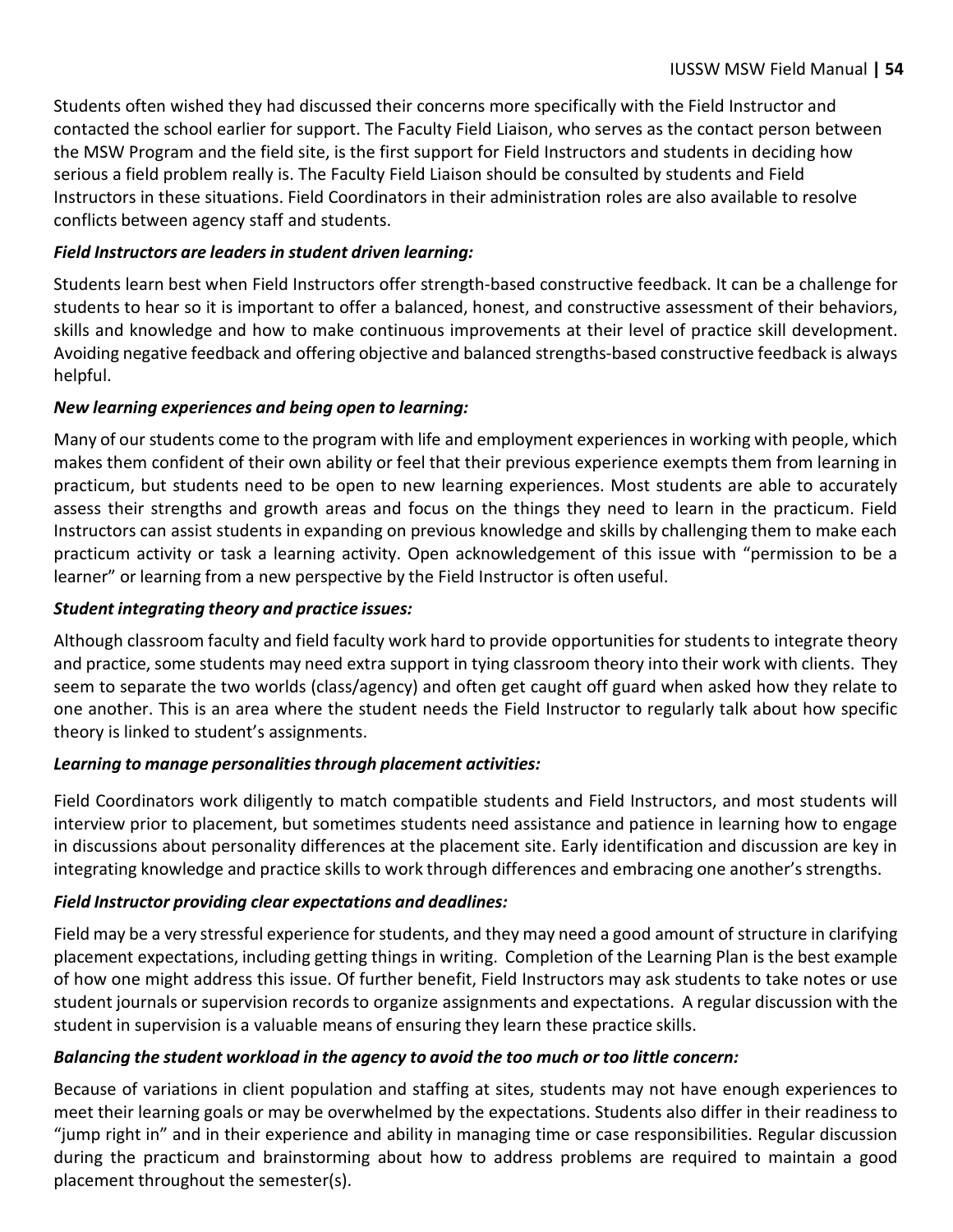#### *Working with more than one "instructor":*

Students usually value seeing a wide variety of worker styles, skills, and experience. Often, students work with more than one employee of the site during the practicum, co-leading a group or working in more than one program/department. It is important that there is clear communication about how students are to develop these collaborations, how they will be evaluated on their work with other staff and that there is ongoing communication between student, Field Instructor, and other staff with whom students are involved during the placement. The designated Field Instructor remains the "coordinator" and utilizing the one hour of supervision per week with the student is the ideal setting for mitigating confusion.

#### *Maintain at least one-hour of face-to-face field instruction/supervision every week:*

Each MSW student must receive an hour of supervision by their Field Instructor weekly. Because of the variations that exist with each practicum site, the inherent schedule conflicts, and community demands; there may be times when the schedule of field supervision is altered. However, every effort must be made by the student to request a specific time for field supervision and the Field Instructor must be willing to modify his or her schedule to accommodate this need, and the site must be willing to support the Field Instructor in adhering to this requirement. A case of supervision not being offered must be brought to the immediate attention of the Faculty Field Liaison for support and assistance in developing a plan to support this essential component of the field experience.

#### *Open communication between student, Field Instructor, and Faculty Field Liaison:*

Regular communication between all parties about the student's progress toward learning goals, skill development, and acclimation to the placement site, staff, and the community is vital toward a student's success. Communication is most valuable when it includes sharing of progress the student is making, needs of the student or site regarding the placement, and clarification of responsibilities.

#### *Reporting unethical situations:*

If a student is witness to an unethical act or event at the site or by staff, the student should contact his or her Field Instructor or Faculty Field Liaison immediately. Failure to report an ethical violation is an ethical violation itself.

#### <span id="page-56-0"></span>**Field Practicum Termination**

On occasion, a Field Instructor or the school will request or require that a student be removed from the site.

#### **Removal from practicum site and course can occur due (but is not limited) to the following:**

- Student demonstrates behavior or conduct, which is disruptive, inappropriate, unprofessional, or not conducive to social work field placement/practice.
- Student has not completed the Learning Evaluation Process (LEP) according to field calendar timelines.
- Student has committed or has been alleged to commit an ethical violation.
- Student has not complied with requirements of the IUSSW Performance Improvement Plan for improvement and successful demonstration of (CSWE) social work core competencies.

#### **When an instance occurs:**

- The Field Instructor immediately notifies the Faculty Field Liaison or MSW Field Coordinator of student performance concerns.
- The Field Instructor and Faculty Field Liaison, together with the student, address the performance concerns using the IUSSW Performance Improvement Plan found in Sonia in order to prevent disruption of placement.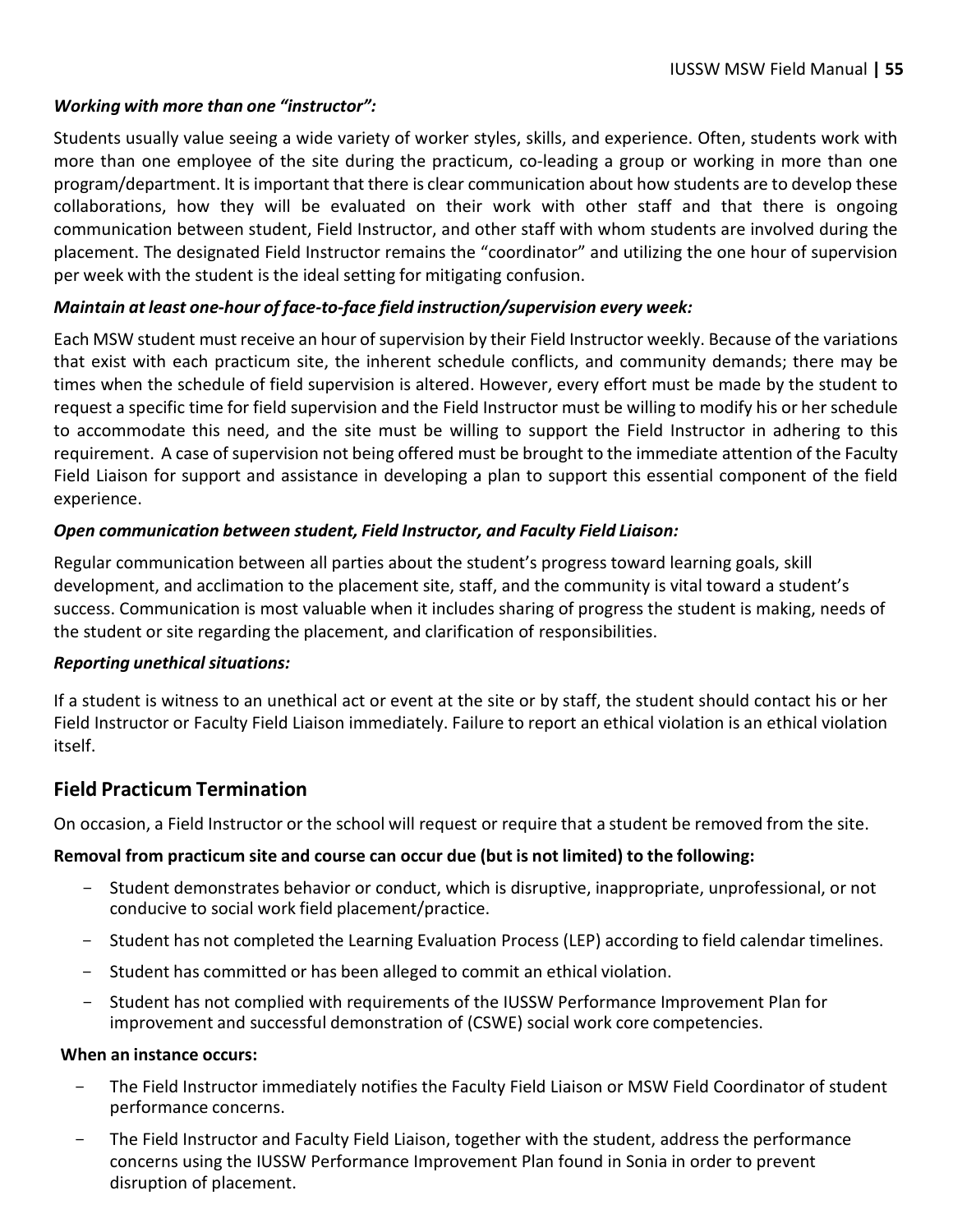- If it is determined that the student must be removed from the site, the Field Instructor terminates the placement and writes a termination report.
- The Field Coordinator reviews the reports from the Field Instructor and Faculty Field Liaison and makes the recommendation to the Program Director of whether the student should be re-placed or fail the course.
	- The Program Director makes the final decision. If the decision is to re-place the student, a field contract is established to address the areas of concern.
	- If the decision made is to not place the student in another site, a practicum course grade of "F" shall be entered. In this case, further student appeal procedures are the same as those identified and defined in the MSW Student Handbook.

#### *Withdrawal*

Due to the nature of the field practica courses, students cannot withdraw from a field practicum course without the faculty permission. To maintain our commitment of service to clients, sites, and the social work profession, the MSW Program requires students considering withdrawal from the course to immediately contact the MSW Field Coordinator. The MSW Field Coordinator, in consultation with the MSW Program Director and any appropriate faculty, will assess the circumstances and make recommendations for actions to be taken. Permission to re-enroll in a field course is not automatic. The student must meet with the MSW Field Coordinator and the MSW Program Director to determine whether he/she will be allowed to re-enroll at a future date.

#### <span id="page-57-0"></span>**Student Performance Review Process**

Please refer to the MSW Student Handbook.

#### <span id="page-57-1"></span>**Evaluating Field Setting Effectiveness**

IUSSW values our partnerships with community agencies and views our relationships as a collaborative endeavor to provide MSW students with a quality generalist and/or advanced social work learning experiences. In order to ensure that the partnership is one that does provide the appropriate learning, IUSSW has developed criteria, policies and procedures as follows:

#### *Criteria*

As outlined in the MSW Field Manual (pg. 35) the criteria for agency participation includes:

- 1. The field site commits to professional practice
- 2. The field site commits to provide release time of staff member for Field Instruction
- 3. The nature of the field assignments is consistent with service functions of the agency and the student's learning needs to demonstrate CSWE competencies
- 4. Agencies assure they do not discriminate against any individual, they have physical facilities that accommodate student's learning needs, and they reimburse students for their personal expenses.

#### *Policies*

IUSSW ensures that agencies are adhering to the criteria as outlined above through the completion of the Affiliation Agreement between the School of Social Work/Indiana University and the practicum site. The Affiliation Agreement explicitly states that the agency is responsible to:

1. Maintain a sufficient level of staff support to provide supervision of students and to carry out normal service functions without having students perform in lieu of staff.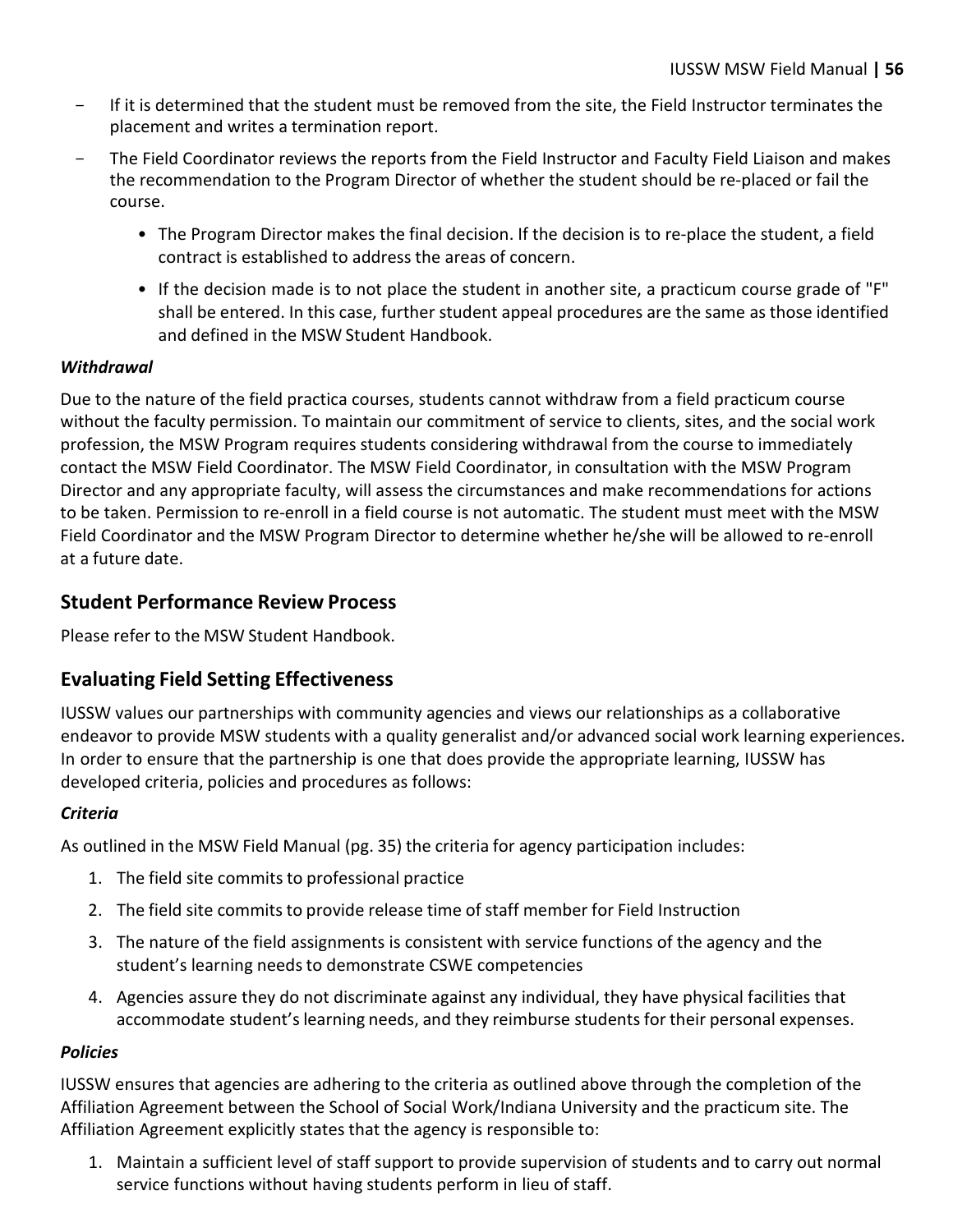- 2. Provide students a patient (or client) caseload that is appropriate to his/her needs and level of experience and proficiency and that is of sufficient size and variety to ensure the best educational experience possible.
- 3. Retain complete responsibility for patient (or client) care, providing adequate supervision of students at all times.
- 4. Maintain a sufficient level of staff employees to carry out regular duties. Students will neither be expected nor permitted to perform services in lieu of staff employees.

#### *Procedures*

One of the key responsibilities of the liaison in the MSW Program is to assess the quality and effectiveness of field instruction in the practicum site. Faculty field liaisons conduct at minimum one site visit per semester for each student in their course. The liaisons complete a Site Visit Feedback form in Sonia after each of these visits incorporating the feedback from the field instructor and student regarding the placement and whether there are any concerns related to it and to ensure that agency is meeting the criteria and policies of supporting the MSW students. If there are concerns, then the field coordinator is made aware to assist in addressing them. Field Liaisons and Field Coordinators document any areas of concern or changes within the organization in Sonia.

The student also has the responsibility to discuss field placement concerns such as those related to the assigned Field Instructor and field agency with the Faculty Field Liaison or MSW Field Coordinator. At the end of each semester, students and liaisons complete a written evaluation to assess the learning experiences and satisfaction with the field setting through course evaluations. IUSSW also conducts an annual Field Evaluation Survey which asks students, field instructors, task instructors and liaisons for their insights on how the practicum went during the past academic year and to provide information on areas to focus on and strengthen.